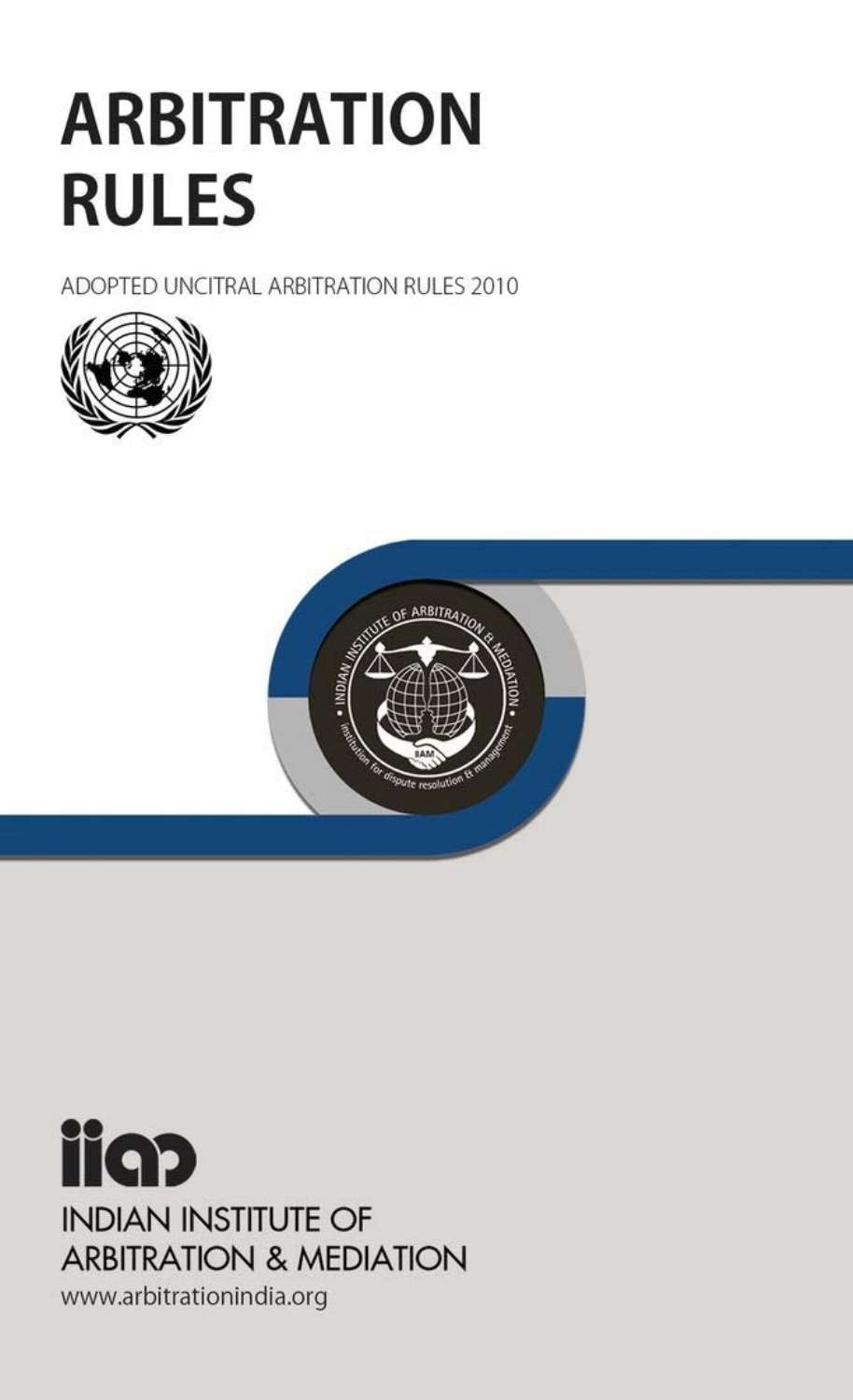

# **FOREWORD**

IIAM Arbitration is based on the Arbitration Rules published by the Indian Institute of Arbitration & Mediation ("IIAM"), which is intended to help parties and arbitrators to take maximum advantage of the flexible procedures available in arbitration for the resolution of disputes quickly and economically. The IIAM Arbitration Rules has adopted the UNCITRAL Arbitration Rules, 2010 with modifications and is intended to provide effective arbitration services through the use of administered arbitration on global standards. The Rules allow the procedure to be as short and as inexpensive as practicable. The costs and expenses of arbitration will be governed by the Fee Schedule of the IIAM Arbitration Rules.

Where the parties seek to resolve any international dispute under the IIAM Arbitration Rules, they are deemed to have agreed to resolve such disputes as per the Arbitration Rules of the Asia-Pacific Centre for Arbitration & Mediation ("APCAM").

For administered arbitration by IIAM, there should be an arbitration clause in their contract or in the absence of any such clause; there should be an agreement between the parties to arbitrate under the IIAM Rules.

Recommended clauses for arbitration, model forms and the guide to the Rules are given in this Rule Book.

The Rules applicable for arbitration shall be the IIAM Arbitration Rules made effective as on the date of commencement of arbitration and shall be accessed at the IIAM website at https://www.arbitrationindia.com/pdf/rules\_arbitration.pdf

Further information about IIAM services, rules and procedures can be found in our website.

Indian Institute of Arbitration & Mediation www.arbitrationindia.com | www.peacegate.in info@arbitrationindia.com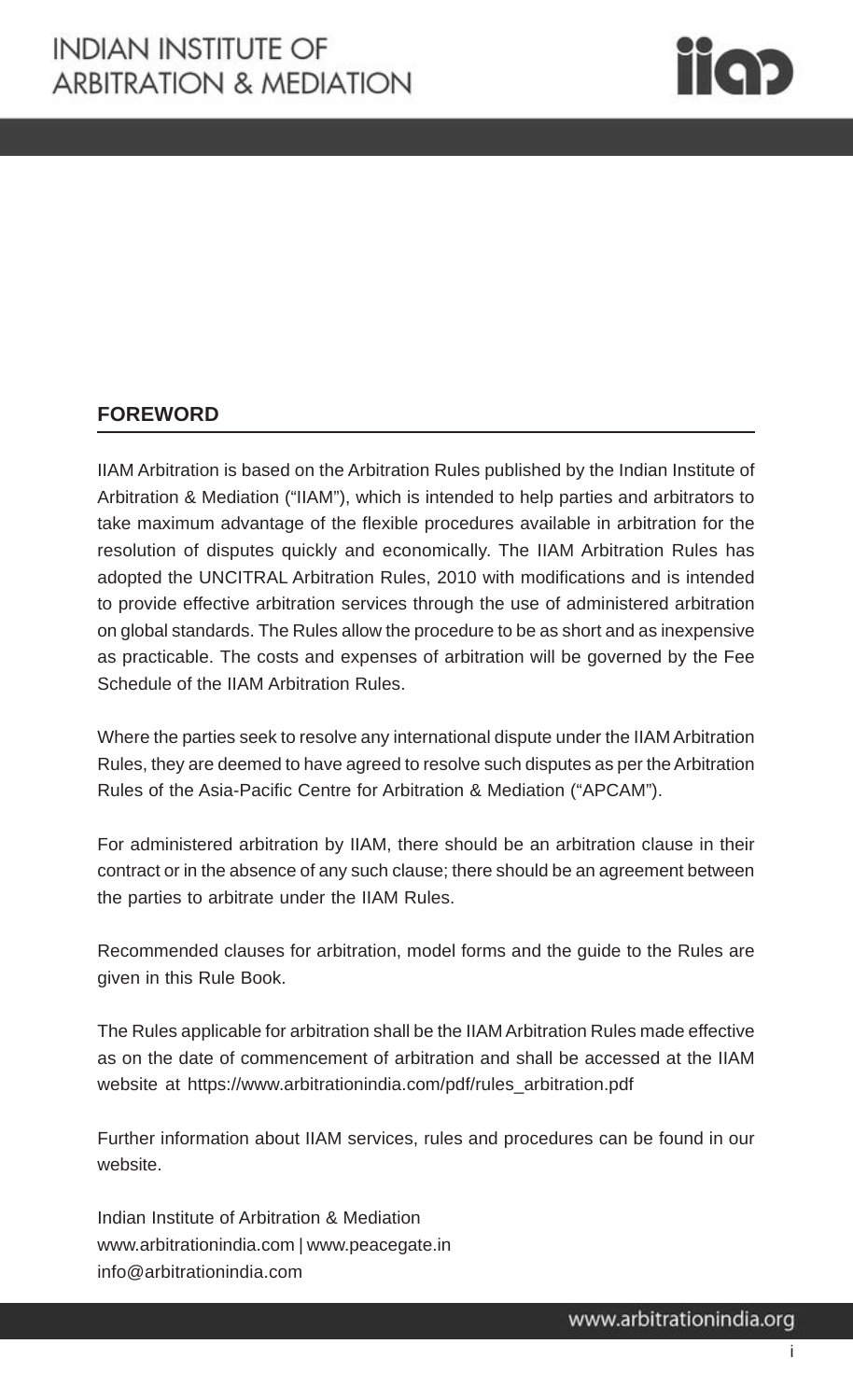



# **IIAM ARBITRATION RULES**

(Revised w.e.f. 15 May 2021)

(ADOPTED UNCITRAL ARBITRATION RULES 2010)



**United Nations**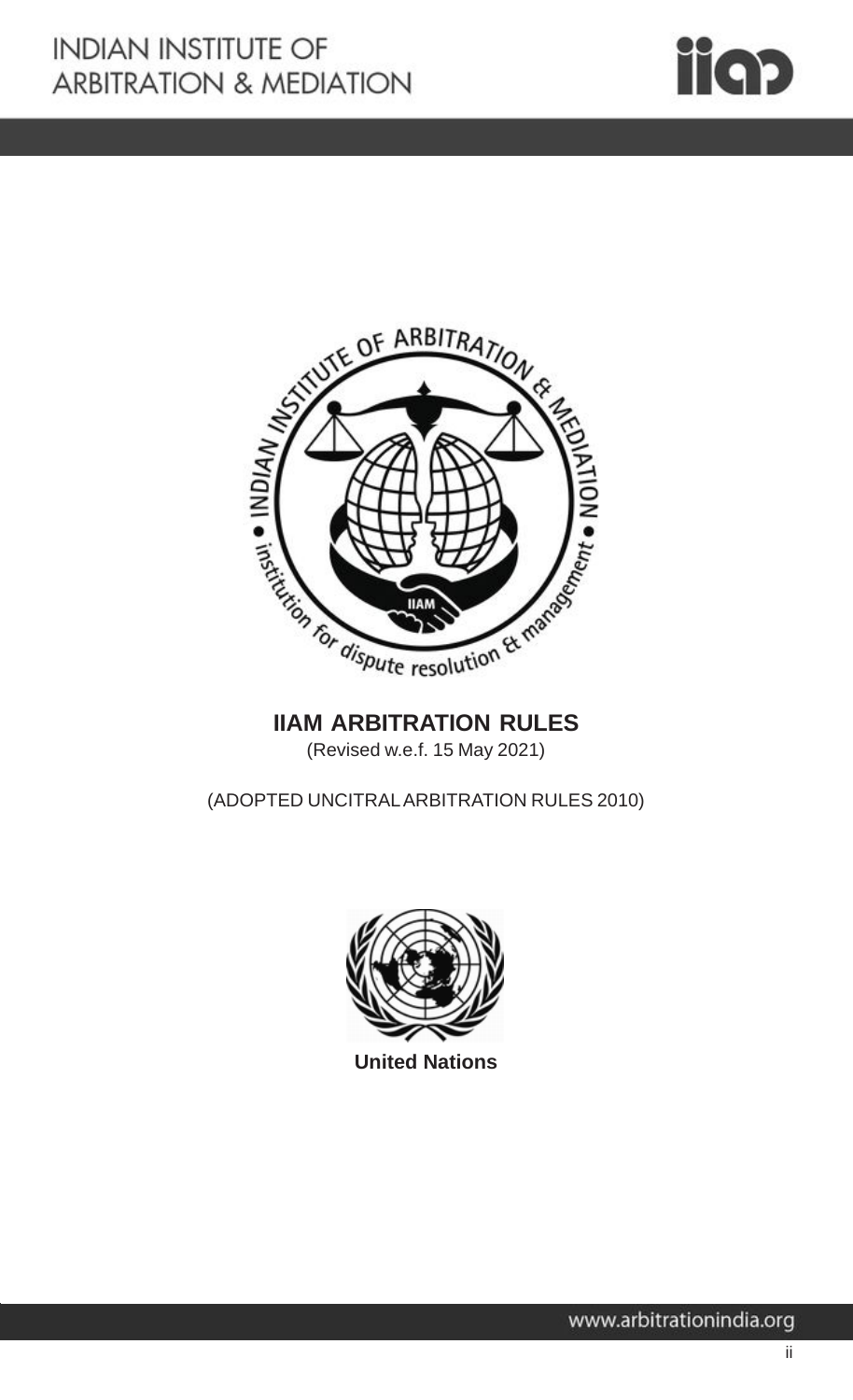

# **IIAM ARBITRATION RULES, 2021**

#### **TABLE OF CONTENTS**

#### **PART-I**

| Rule 1            | Scope and application                              | 1              |
|-------------------|----------------------------------------------------|----------------|
|                   | Section 1 - Domestic Arbitration                   |                |
| Rule 2            | Commencement of Arbitration                        | 3              |
| Rule 3            | Response to Request and Decision                   | 4              |
| Rule 4            | <b>Number of Arbitrators</b>                       | 5              |
| Rule 4A-4D        | Appointment of Arbitrators                         | 5              |
| Rule 5            | Challenge to the Arbitrators                       | $\overline{7}$ |
| Rule <sub>6</sub> | Seat and Venue of Arbitration                      | 8              |
| Rule 7            | Notifications; Time Limits & representation        | 8              |
| Rule 8            | Case Management Procedure                          | 9              |
| Rule 9            | Interim Arbitral Tribunal ("Emergency Arbitrator") | 10             |
|                   | and Arb-Med-Arb Procedure ("AMA Procedure")        |                |
| Rule 10           | Interim and Preliminary Reliefs                    | 11             |
| Rule 11           | <b>Expedited Fast-track Procedure</b>              | 12             |
| Rule 12           | Consolidation of Proceedings and                   | 13             |
|                   | <b>Concurrent Hearings</b>                         |                |
| Rule 13           | <b>Facilities</b>                                  | 14             |
| Rule 14           | <b>Arbitration Procedure</b>                       | 14             |
| Rule 15           | <b>Consultation on Evidentiary Issues</b>          | 14             |
| Rule 16           | Early Dismissal of Claims and Defences             | 17             |
| Rule 17           | Awards                                             | 18             |
| Rule 18           | Interpretation, Correction or Additional Award     | 18             |
| Rule 19           | Scrutiny of the Award                              | 19             |
| Rule 20           | Costs                                              | 19             |
| Rule 21           | Fee and Deposits                                   | 19             |
| Rule 22           | Mediation to Arbitration                           | 20             |
| Rule 23           | Confidentiality                                    | 20             |
| Rule 24           | Exclusion of Liability and Waiver                  | 21             |
| Rule 25           | <b>General Provisions</b>                          | 21             |

#### **Section 2 – International Arbitration**

| Rule 26 | Scope        | 23 |
|---------|--------------|----|
| Rule 27 | Role of IIAM | 24 |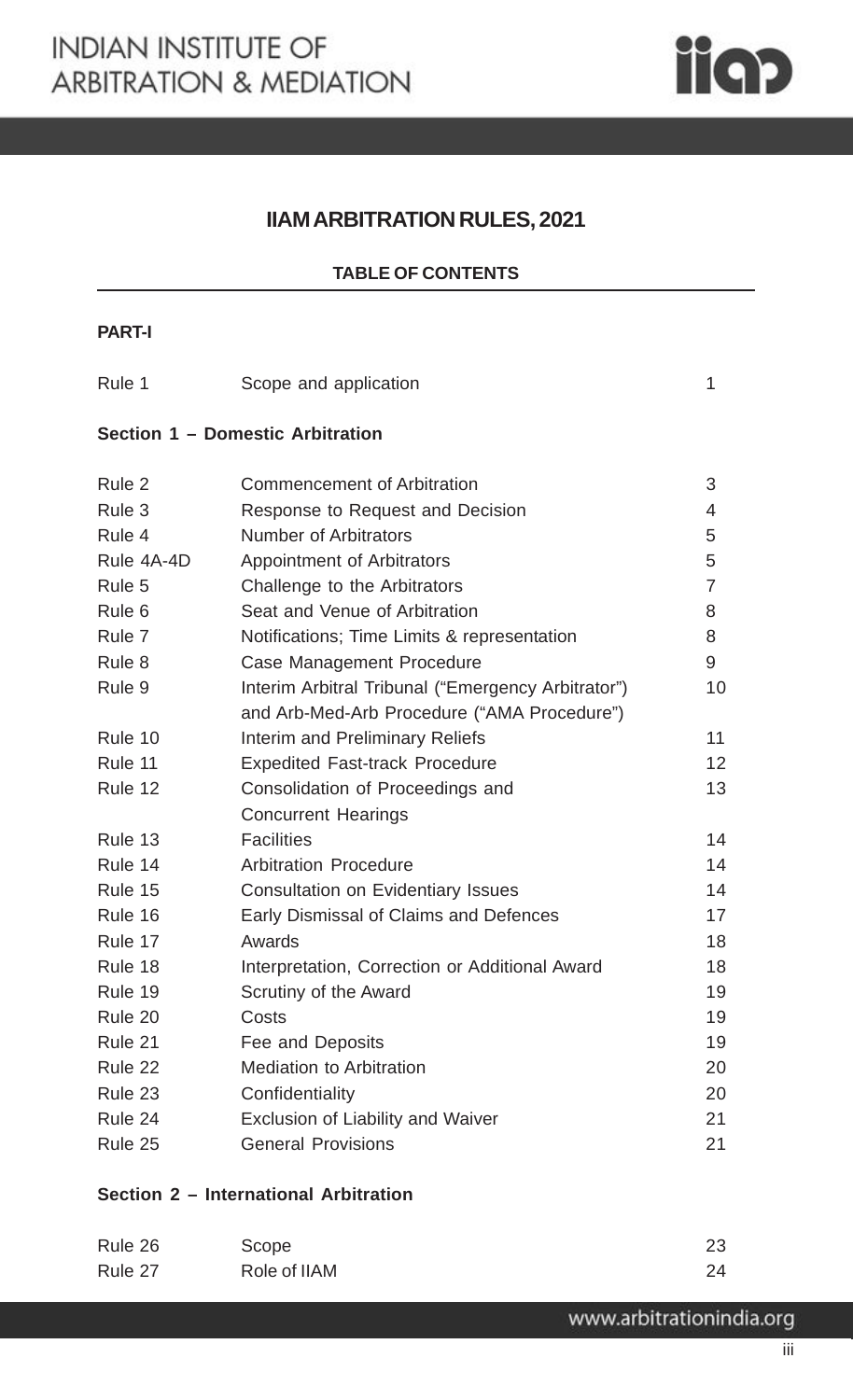

# **PART-II: UNCITRAL ARBITRATION RULES**

(Revised in 2010)

#### **Section I. Introductory Rules**

| Scope of Application                      | 25  |
|-------------------------------------------|-----|
| Notice and Calculation of Periods of Time | 25  |
| Notice of Arbitration                     | 26  |
| Response to the Notice of Arbitration     | 27  |
| Representation and Assistance             | 28  |
| Designating and Appointing Authorities    | 29. |
|                                           |     |

#### **Section II. Composition of the Arbitral Tribunal**

| Article 7     | <b>Number of Arbitrators</b>                | 30 |
|---------------|---------------------------------------------|----|
| Article 8-10  | Appointment of Arbitrators                  | 30 |
| Article 11-13 | Disclosures by and Challenge of Arbitrators | 32 |
| Article 14    | Replacement of an Arbitrator                | 33 |
| Article 15    | Repetition of Hearings in the event of the  | 33 |
|               | Replacement of an Arbitrator                |    |
| Article 16    | <b>Exclusion of Liability</b>               | 33 |

#### **Section III. Arbitral Proceedings**

| Article 17 | <b>General Provisions</b>                             | 34 |
|------------|-------------------------------------------------------|----|
| Article 18 | Place of Arbitration                                  | 34 |
| Article 19 | Language                                              | 35 |
| Article 20 | Statement of Claim                                    | 35 |
| Article 21 | <b>Statement of Defence</b>                           | 36 |
| Article 22 | Amendments to the Claim or Defence                    | 36 |
| Article 23 | Pleas as to the Jurisdiction of the Arbitral Tribunal | 37 |
| Article 24 | <b>Further Written Statements</b>                     | 37 |
| Article 25 | Periods of Time                                       | 37 |
| Article 26 | Interim Measures                                      | 38 |
| Article 27 | Evidence                                              | 39 |
| Article 28 | Hearings                                              | 39 |
| Article 29 | Experts appointed by the Arbitral Tribunal            | 40 |
| Article 30 | Default                                               | 41 |
| Article 31 | Closure of Hearings                                   | 41 |
| Article 32 | Waiver of Right to Object                             | 42 |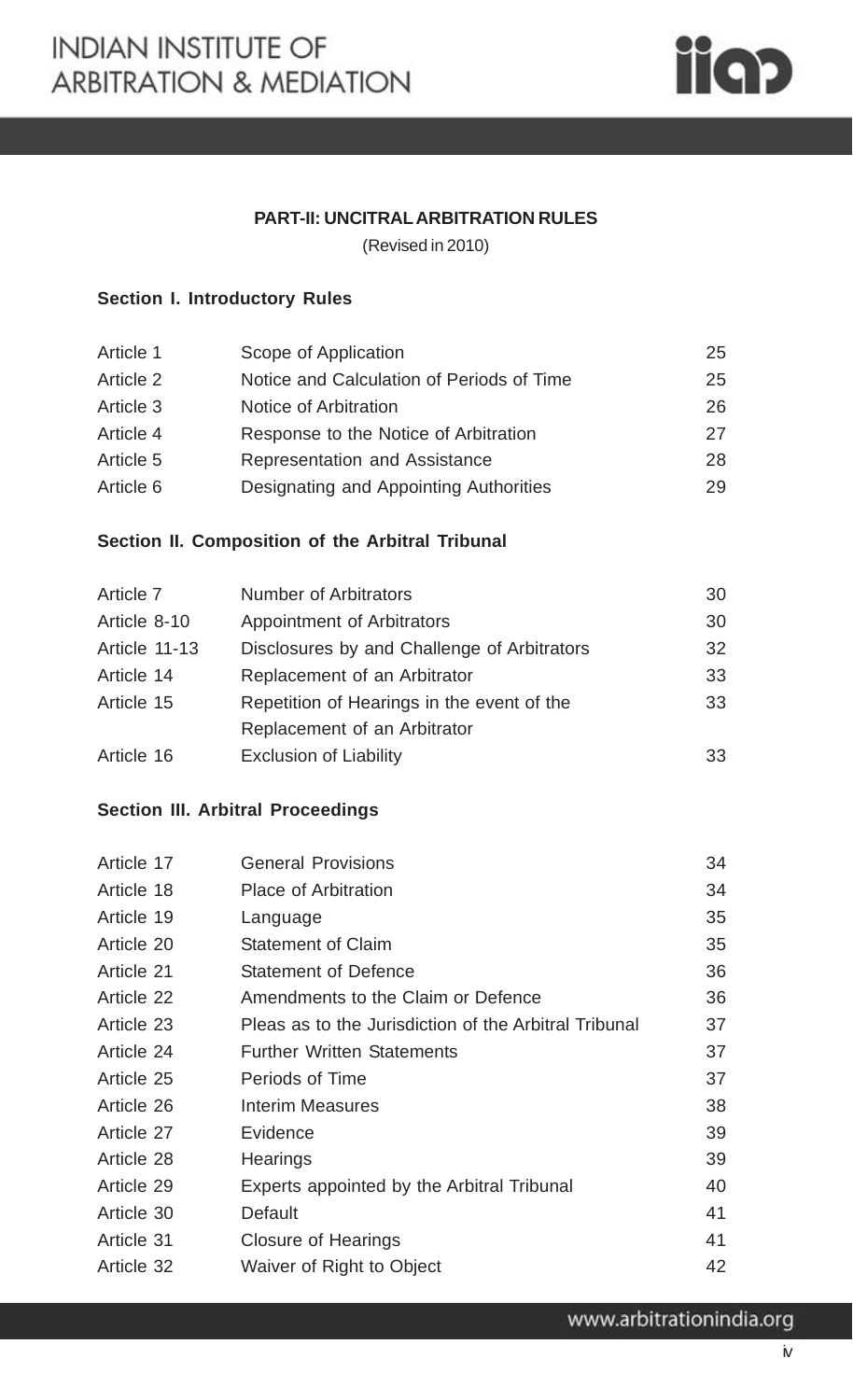# **INDIAN INSTITUTE OF ARBITRATION & MEDIATION**

#### **Section IV. The Award**

| Article 33 | Decisions                                   | 42 |
|------------|---------------------------------------------|----|
| Article 34 | Form and Effect of the Award                | 42 |
| Article 35 | Applicable Law, Amiable Compositeur         | 43 |
| Article 36 | Settlement or other Grounds for Termination | 43 |
| Article 37 | Interpretation of the Award                 | 44 |
| Article 38 | Correction of the Award                     | 44 |
| Article 39 | <b>Additional Award</b>                     | 44 |
| Article 40 | Definition of Costs                         | 45 |
| Article 41 | Fees and Expenses of Arbitrators            | 45 |
| Article 42 | Allocation of Costs                         | 47 |
| Article 43 | Deposit of Costs                            | 47 |
| Annex      |                                             | 48 |

#### **PART-III: SCHEDULES**

| Schedule-1  | Definitions                                       | 49 |
|-------------|---------------------------------------------------|----|
| Schedule-2  | <b>Emergency Arbitrator</b>                       | 52 |
| Schedule-3  | <b>IIAM Arb-Med-Arb Procedure</b>                 | 58 |
| Schedule-4  | Online Arbitration                                | 60 |
| Schedule-5  | Ineligibility to be appointed as Arbitrator       | 64 |
| Schedule-6  | <b>IBA Guidelines on Conflicts of Interest in</b> | 66 |
|             | International Arbitration                         |    |
| Schedule-7  | Arbitrator Disclosure Statement Form              | 66 |
| Schedule-8  | <b>Model Arbitration Clauses</b>                  | 66 |
| Schedule-9  | <b>Model Arbitration Agreement</b>                | 67 |
| Schedule-10 | <b>IIAM Arbitration Fee Schedule</b>              | 67 |
| Schedule-11 | <b>IIAM Arbitration Forms</b>                     | 67 |
|             |                                                   |    |

#### **PART-IV: GUIDE TO IIAM ARBITRATION RULES** 68

iiod

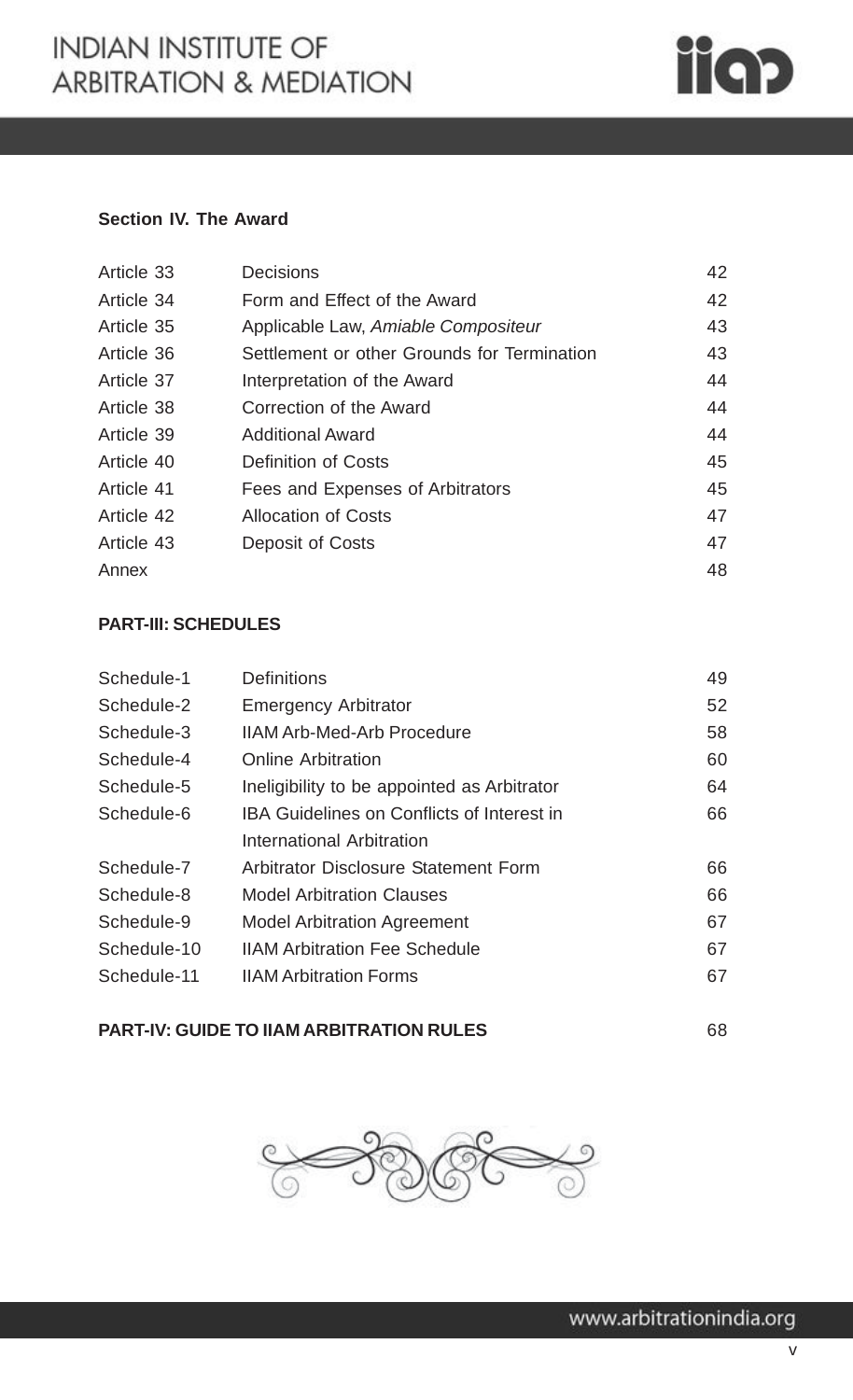

# **IIAM ARBITRATION RULES**

(As revised w.e.f. 15 May 2021)

#### **PART-I**

- 1. The IIAM Arbitration Rules (hereinafter referred to as "Rules") shall be the UNCITRAL Arbitration Rules modified in accordance with Part-I and shall also include the Schedules set out below.
- 2. "Rule" shall refer to Part-I of the Rules, "Article" shall refer to Part-II of the Rules and "Section" shall refer to Schedules in Part-III.
- 3. All communication made to IIAM shall be addressed to the Administrator of IIAM.
- 4. Definitions of specific terms used under the Rules may be referred to in Schedule-1.
- 5. The costs and expenses of arbitration will be governed by the IIAM Arbitration Fee Schedule under the IIAM Arbitration Rules, referred in Schedule-10.

#### **Rule 1 Scope and application**

- (a) Where parties have agreed in writing to arbitrate their disputes by the Indian Institute of Arbitration & Mediation ("IIAM") or under the Arbitration Rules of the Indian Institute of Arbitration & Mediation ("IIAM Arbitration Rules"), then —
	- (i) It is deemed that the parties have made these Rules or such amended Rules or affiliated Rules as IIAM may have adopted, as part of their arbitration agreement and such disputes shall be settled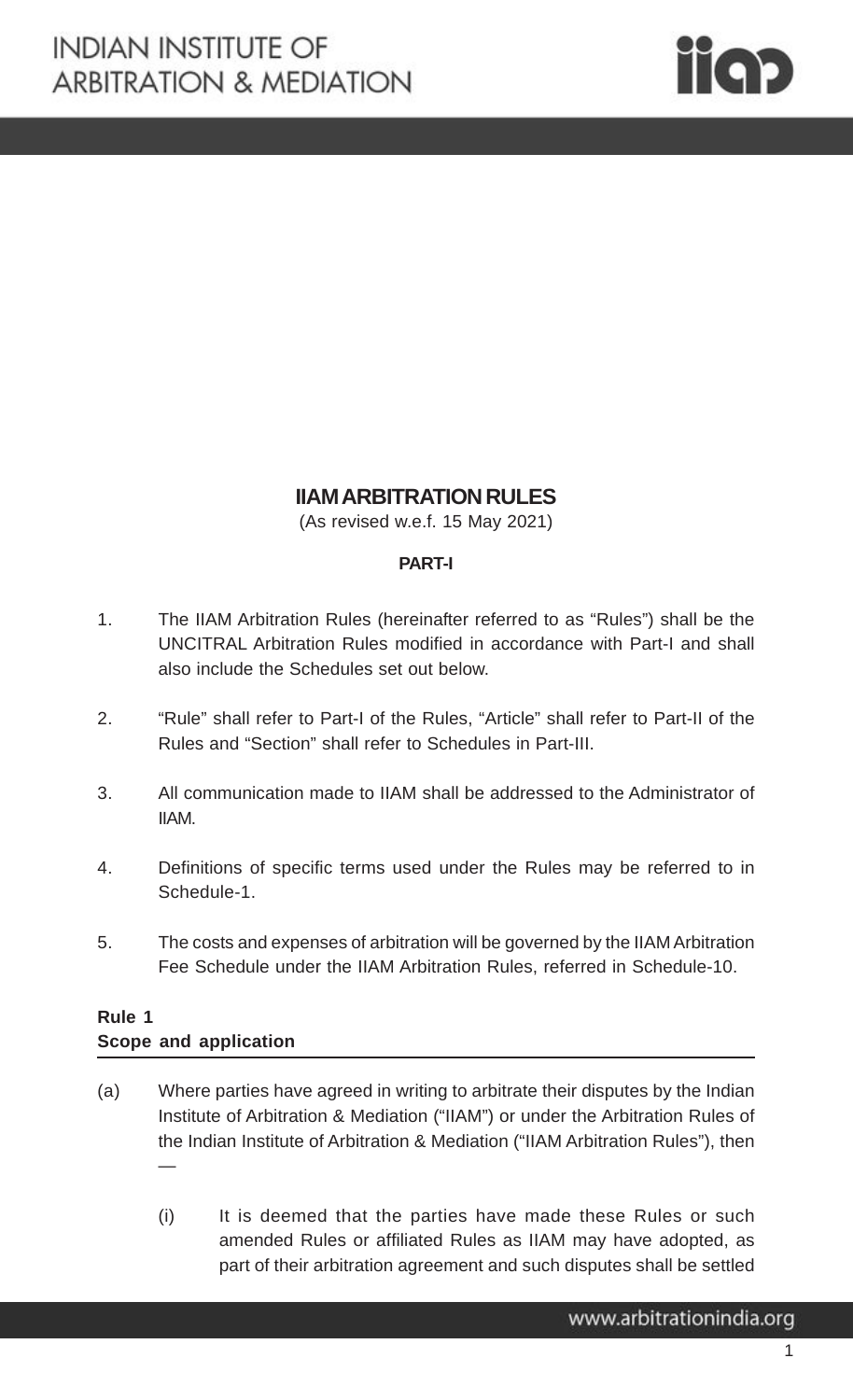

or resolved by arbitration in accordance with the Rules and shall be legally bound to comply with these Rules.

- (ii) The arbitration shall be conducted and administered by the IIAM in accordance with these Rules; and
- (iii) The parties are deemed to have authorised IIAM to determine any or all issues, which the parties are free to determine as per the Arbitration & Conciliation Act, 1996 and as per the UNCITRAL Arbitration Rules.
- (b) The Rules applicable for arbitration shall be those in force at the time of commencement of the arbitration unless the parties have agreed otherwise.
- (c) These Rules shall govern the arbitration except where any of these Rules are in conflict with any provision of law applicable to the arbitration from which the parties cannot derogate, that provision shall prevail.
- (d) Nothing in these Rules shall prevent the parties to a dispute or arbitration agreement from naming IIAM as appointing authority, or from requesting certain administrative services from IIAM, without subjecting the arbitration to these Rules.
- (e) The Rules are also subject to such modifications as the parties may agree in writing at any time.
- (f) For avoidance of any doubt, in so far as there is any conflict between Part-I and Part-II of the Rules, the provisions in Part-I shall prevail.
- (g) These Rules shall also apply to arbitration initiated under the Peacegate Application, the digital platform of IIAM, either through a Centre or by online arbitration.
- (h) In the case of international or cross-border disputes, the parties shall resolve the disputes under the Arbitration Rules of the Asia-Pacific Centre for Arbitration & Mediation ("APCAM Arbitration Rules"), which shall be in force at the time of commencement of arbitration.

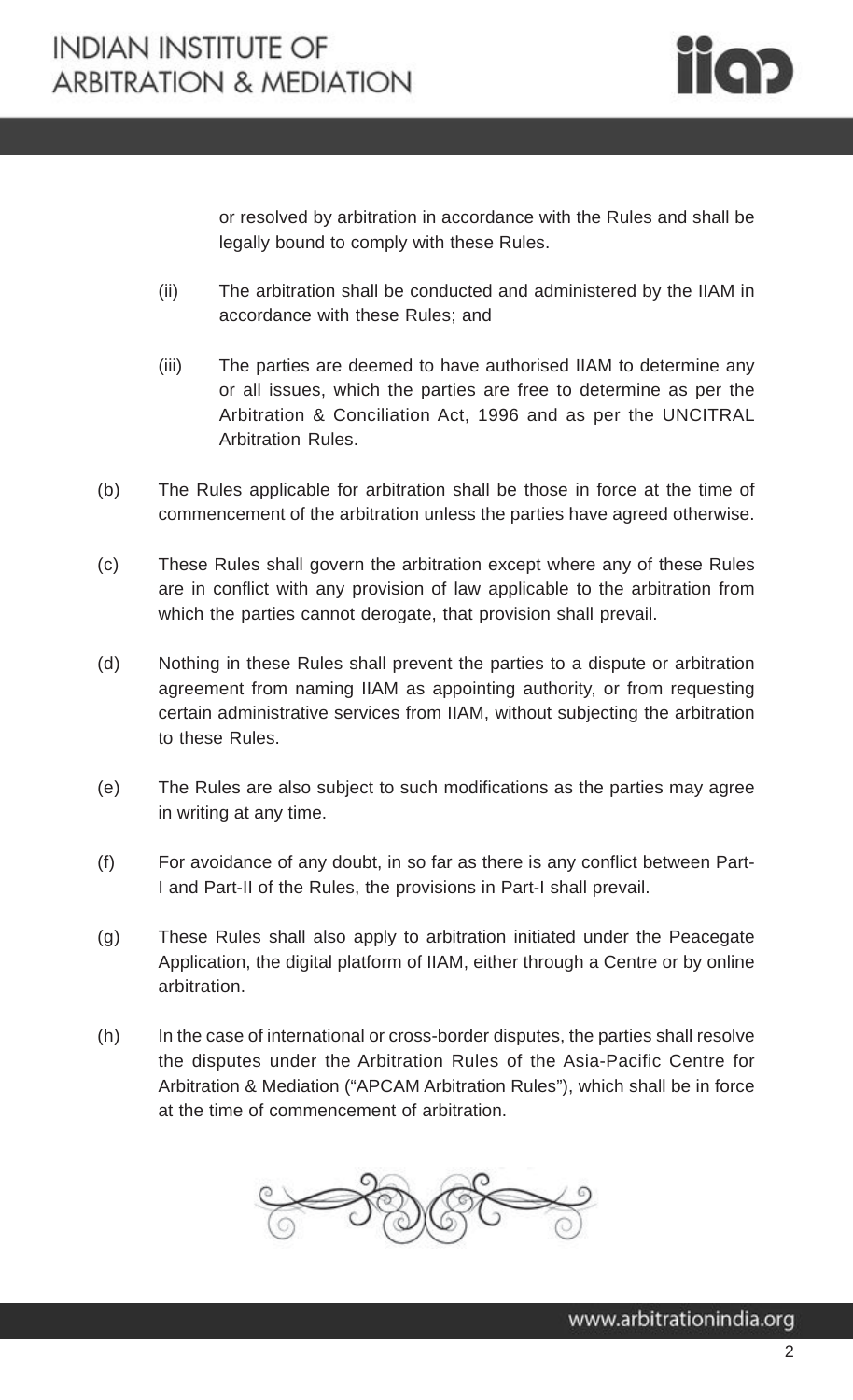

# **Section 1 Domestic Arbitration**

# **Rule 2 Commencement of Arbitration**

- (a) A party initiating recourse to arbitration under the Rules ("Claimant") shall be required to make a Request for Arbitration to IIAM, which shall include the following —
	- (i) The names, addresses, telephone numbers and e-mail addresses of the parties and their counsel;
	- (ii) The brief facts in dispute relied on by the Claimant;
	- (iii) The relief sought, including an estimate of the monetary value of the claims;
	- (iv) Copy or description of the arbitration agreement or clause under which the dispute is to be resolved and Notice of Arbitration served on the Respondent and the Reply to the Notice of Arbitration received from the Respondent, if any;
	- (v) Comments on the number of arbitrators and the seat of arbitration; and
	- (vi) If applicable, the name, address, telephone number and e-mail address of the arbitrator appointed by the Claimant.
- (b) Upon filing the Request for Arbitration, the Claimant shall pay the appropriate registration/ filing fee as provided in the IIAM Arbitration Fee Schedule, in force on the date of filing of the Request.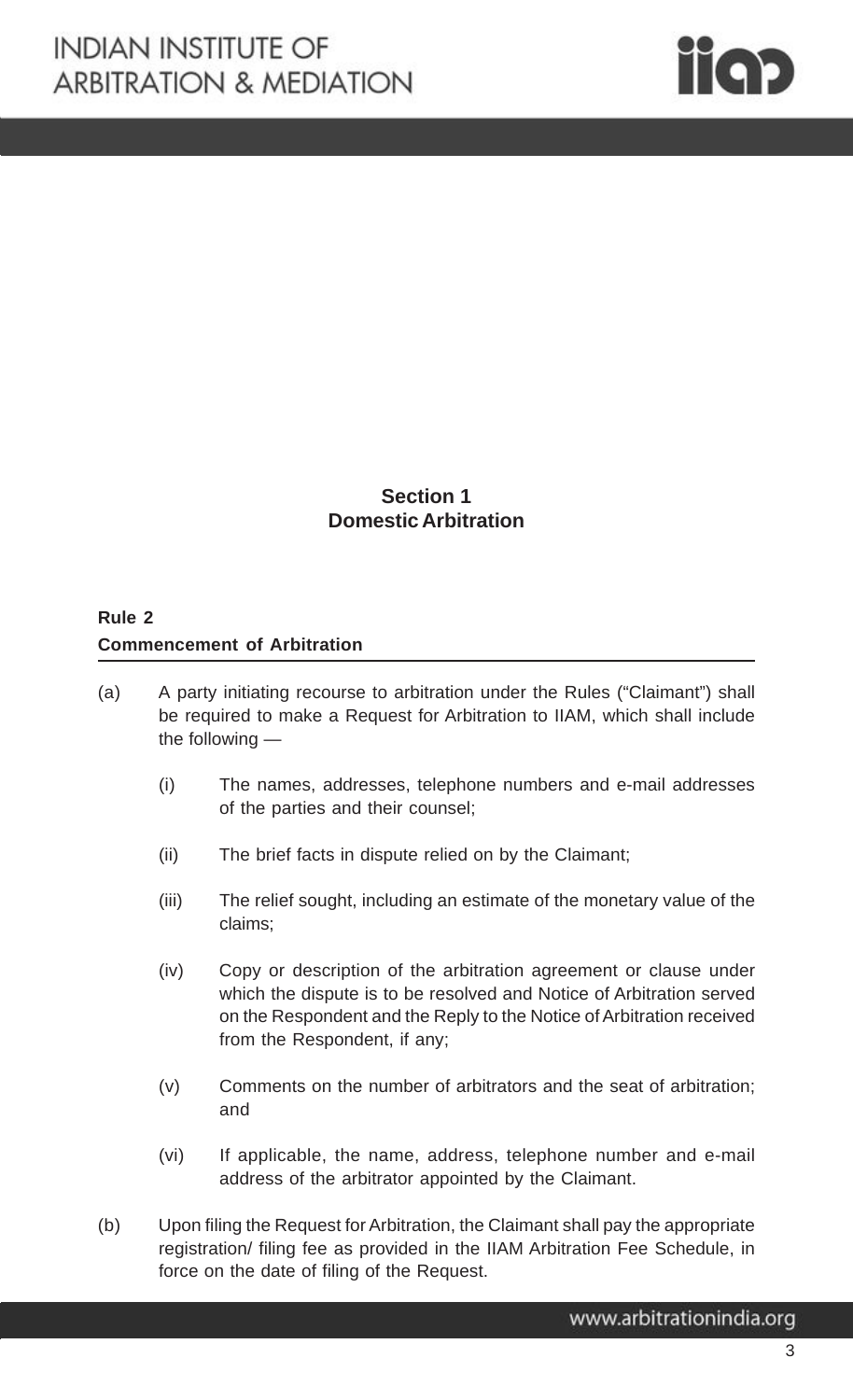

- (c) If the registration/ filing fee is not paid upon filing the Request for Arbitration, IIAM shall set a time period within which the Claimant shall pay the fee. If the fee is not paid within this time period, IIAM shall dismiss the Request for Arbitration.
- (d) In case of arbitration initiated through the Peacegate Application, the Request for Arbitration can be filed along with the details as under sub-rule (a), through the App itself.
- (e) The date of receipt of Notice of Arbitration by the Respondent shall be deemed to be the commencement of arbitration ("Commencement of Arbitration").
- (f) The date of acceptance by IIAM of the Request for Arbitration, complete with all the accompanying documentation and the appropriate filing fee and verification that the submission is proper, shall be treated as the date on which the institutional arbitration has commenced for all purposes under the Rules ("Commencement of Institutional Arbitration Process").

# **Rule 3 Response to Request and Decision**

- (a) IIAM shall send a copy of the Request for Arbi-tration and any attached documents to the Respondent. IIAM shall set a time period of fifteen days within which the Re-spondent shall submit a Response to the Request to IIAM.
- (b) The Response to the Request, shall include the following
	- (i) Any objections concerning the existence, validity or applicability of the arbitration agreement; however, failure to object shall not preclude the Respondent from raising such objections at any time up to and in-cluding the submission of the Statement of Defence;
	- (ii) A preliminary statement of any counterclaim or set-off and the grounds on which it is based, including an estimate of the monetary value thereof;
	- (iii) Comments on the number of arbitrators and the seat of arbitration; and
	- (iv) If applicable, the name, address, telephone number and e-mail address of the arbitrator appointed by the Respondent.
- (c) If IIAM receives a Response as per sub-rule (b), it shall be sent to the Claimant and the Claimant may be given an opportunity to submit comments on the Response, having regard to the circum-stances of the case, within a period of seven days.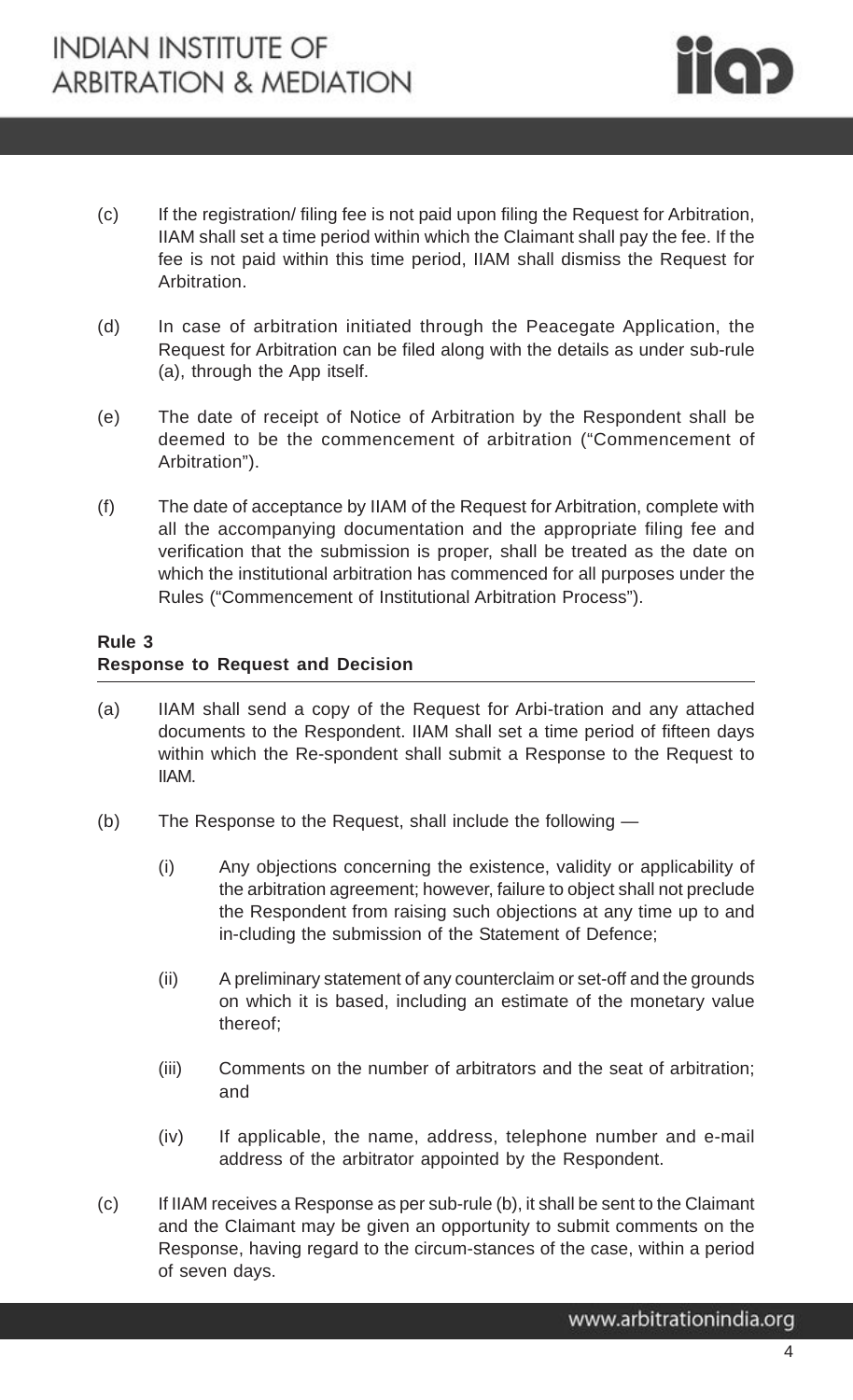

- (d) IIAM may request further details from either party regarding the Request or Response, having regard to the circum-stances of the case.
- (e) If the Claimant fails to comply with a request for further details, IIAM may dismiss the case.
- (f) Failure by the Respondent to submit a Response as per sub-rule (b) or (d) shall not prevent the arbitration from proceeding.
- (g) Based on the Request, Response or any further details, IIAM shall take a decision to proceed with arbitration or if IIAM manifestly lacks jurisdiction over the dispute, dismiss the Request.

#### **Rule 4 Number of Arbitrators**

- (a) Where the parties have agreed to these Rules, IIAM shall be the Appointing Authority, as under Article 6 and shall appoint the arbitrators as per Rules 4A-D, replacing Articles 8-10.
- (b) Parties are free to determine the number of arbitrators subject to the law governing the arbitration.
- (c) In general, the dispute under these Rules shall be decided by a sole arbitrator unless, otherwise agreed by the parties.
- (d) A dispute shall be decided by three arbitrators if the parties have agreed to do so or IIAM, in the absence of an agreement between the parties, taking into account the parties' intentions, the amount in question, the complexity or other relevant factors of the dispute, considers it appropriate to appoint three arbitrators.
- (e) Notwithstanding sub-rule (d), if the parties inform IIAM that they are agreeable to a sole arbitrator, IIAM shall appoint a sole arbitrator pursuant to the procedure provided for in Rule 4A(a).

# **Appointment of Arbitrators (Rules 4A-D)**

#### **Rule 4A**

(a) If the parties have agreed that a sole arbitrator is to be appointed and if within 14 days after receipt by all other parties of a proposal for the appointment of a sole arbitrator the parties have not reached agreement thereon, a sole arbitrator shall, at the request of a party, be appointed by IIAM.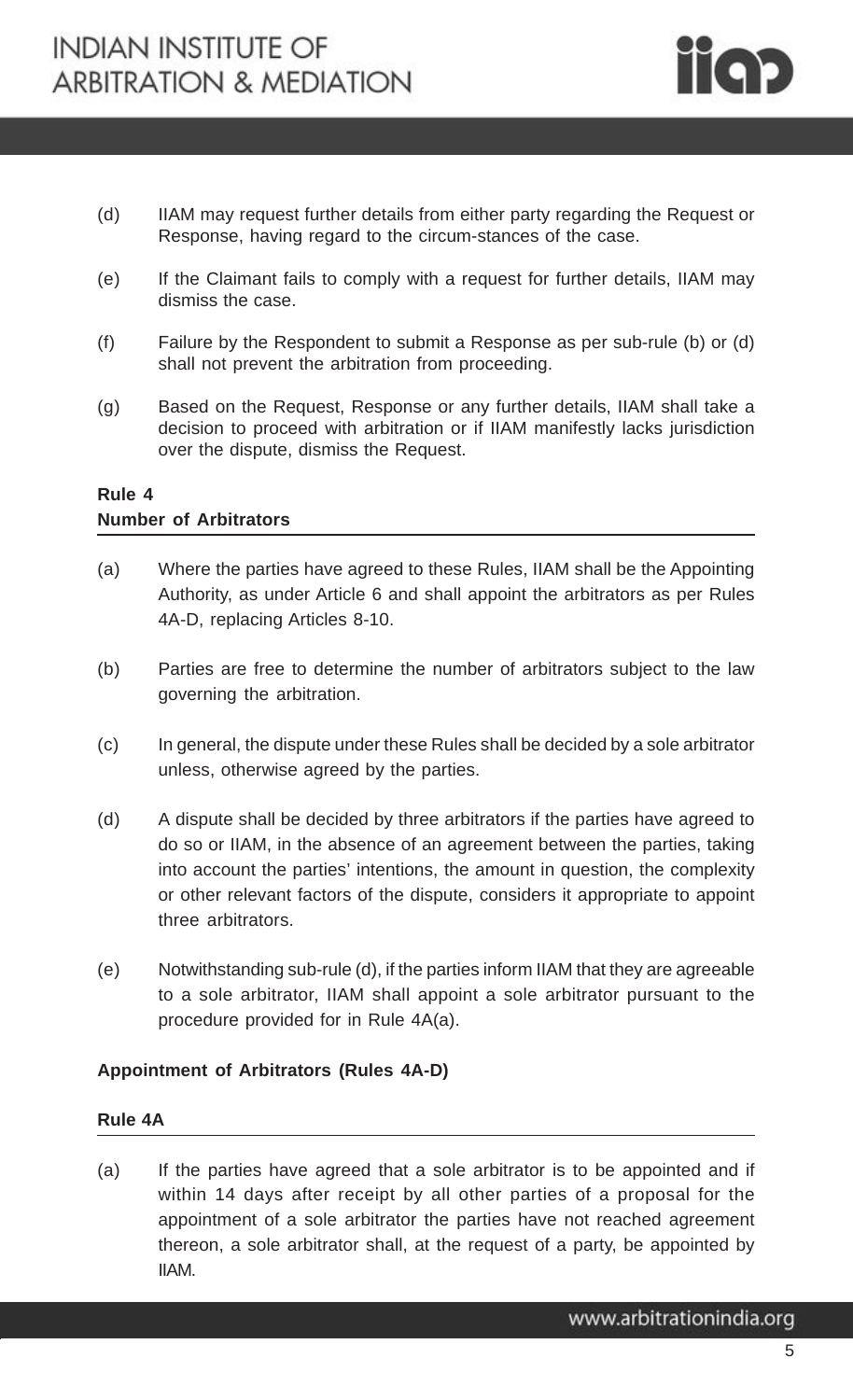

- (b) IIAM shall, within 7 days of the commencement of Institutional Arbitration Process, initiate the appointment of the sole arbitrator, by using the following list-procedure, unless the parties jointly agree on the appointment of the sole arbitrator —
	- (i) IIAM shall communicate to each of the parties an identical list containing at least three names of arbitrators.
	- (ii) Within 7 days after the receipt of this list, each party may return the list to IIAM after having deleted the name or names to which it objects and number the remaining names on the list in the order of its preference.
	- (iii) After the expiration of the above period of time IIAM shall appoint the sole arbitrator from among the names approved on the list returned to it and in accordance with the order of preference indicated by the parties.
	- $(iv)$  If no response is received from the parties as under sub-rule  $(b)(ii)$ , IIAM shall appoint the sole arbitrator from among the names given in list, or if all the names are disputed by the parties, appointment shall be made from among the panel of arbitrators maintained by IIAM, at its discretion.
	- (v) If for any reason the appointment cannot be made according to this procedure, IIAM may exercise its discretion in appointing the sole arbitrator.

#### **Rule 4B**

- (a) If three arbitrators are to be appointed, each party shall appoint, in the Notice of Arbitration and the Reply to the Notice of Arbitration, respectively, one arbitrator each.
- (b) If within 14 days after the receipt of the claimant's notification of the appointment of an arbitrator, the respondent has not notified the claimant the appointment of his/her arbitrator, the claimant may request IIAM in the Request for Arbitration, to appoint the second arbitrator and IIAM shall appoint the second arbitrator by exercising its discretion, within 7 days.
- (c) After the appointment of the two arbitrators, the presiding arbitrator shall be appointed by IIAM in consultation with the two appointed arbitrators, and if no consensus is reached within 14 days, the presiding arbitrator shall be appointed in the same list procedure as under Rule 4A(b), by communicating to each of the appointed arbitrators.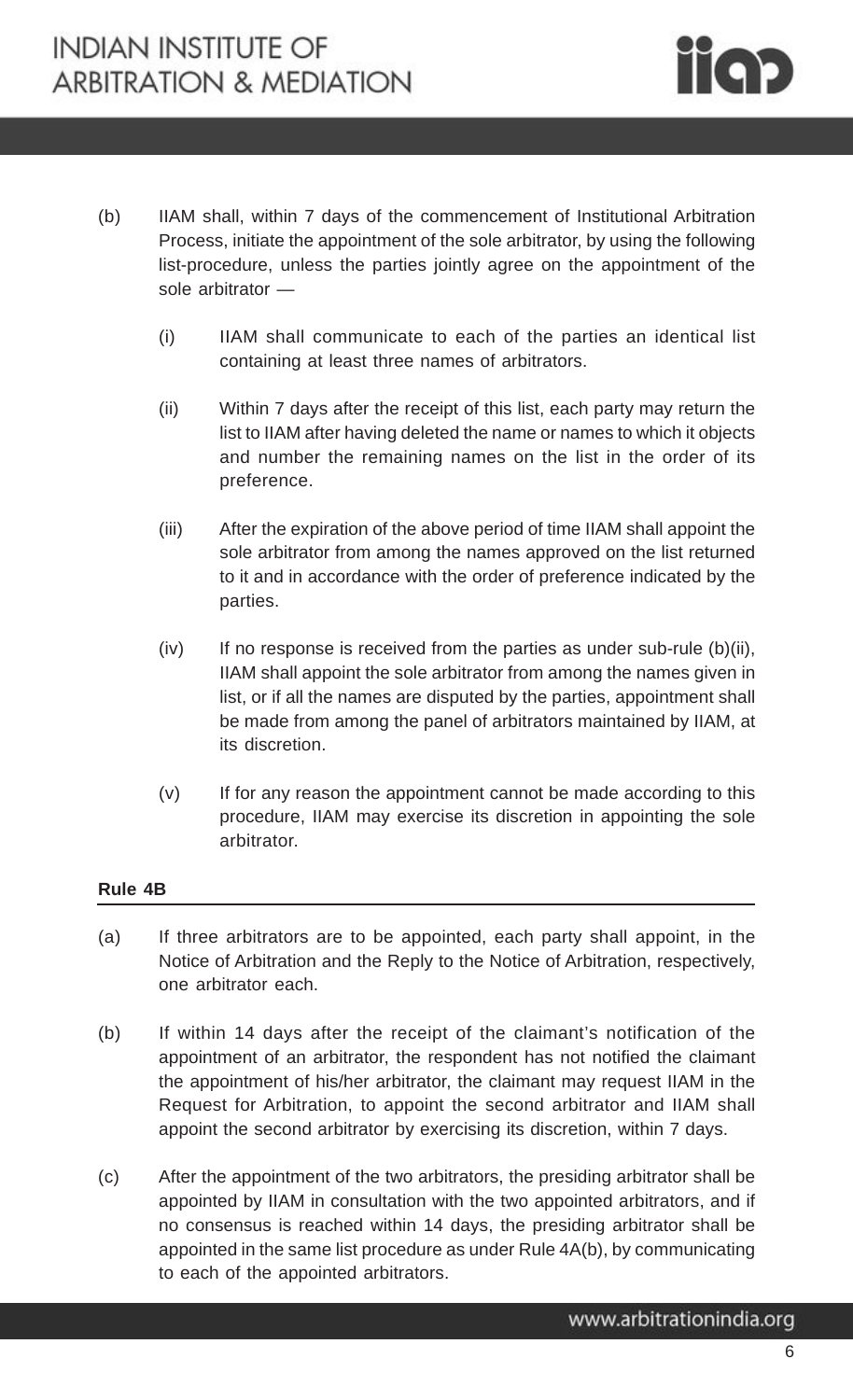

#### **Rule 4C**

- (a) For the purposes of Rule 4B(a), where three arbitrators are to be appointed and there are multiple parties as Claimant or as Respondent, unless the parties have agreed to another method of appointment of arbitrators, the multiple parties jointly, whether as Claimant or as Respondent, shall appoint one arbitrator each.
- (b) If the parties have agreed that the arbitral tribunal is to be composed of a number of arbitrators other than one or three, the arbitrators shall be appointed according to the method agreed upon by the parties.
- (c) In the event of any failure to constitute the arbitral tribunal as agreed by the parties, IIAM shall, at the request of any party, constitute the arbitral tribunal and, in doing so, may revoke any appointment already made and appoint or reappoint each of the arbitrators and designate one of them as the presiding arbitrator.

#### **Rule 4D**

- (a) When an arbitrator is appointed by the party or by IIAM, IIAM shall obtain a Disclosure Statement as per Schedule-7, so as to verify and confirm that the Arbitrator is not ineligible to be appointed as an arbitrator in the said dispute under Schedule-5 or Schedule-6, and that the arbitrator can devote the time necessary to conduct the arbitration diligently, efficiently and in accordance with the time limits provided in the Rules.
- (b) In case, IIAM finds that there is an ineligibility for the arbitrator as per the Disclosure Statement given under sub-rule (a), IIAM shall appoint another arbitrator, as per the procedure that were applicable to the appointment of the arbitrator being replaced.
- (c) The date of receipt of intimation by the arbitral tribunal about the constitution of the arbitral tribunal shall be deemed to be the date when the arbitral tribunal enters upon reference under the Rules ("Date of Reference"). In case of arbitral tribunal consisting of multiple arbitrators, Date of Reference shall be the date of receipt of intimation by the presiding arbitrator, about the constitution of the arbitral tribunal.

# **Rule 5 Challenge to the Arbitrators**

(a) The challenge to the arbitrators under this Rule shall be pursuant to Articles 11 to 13 except Article 13(4) which is replaced by sub-rule (b).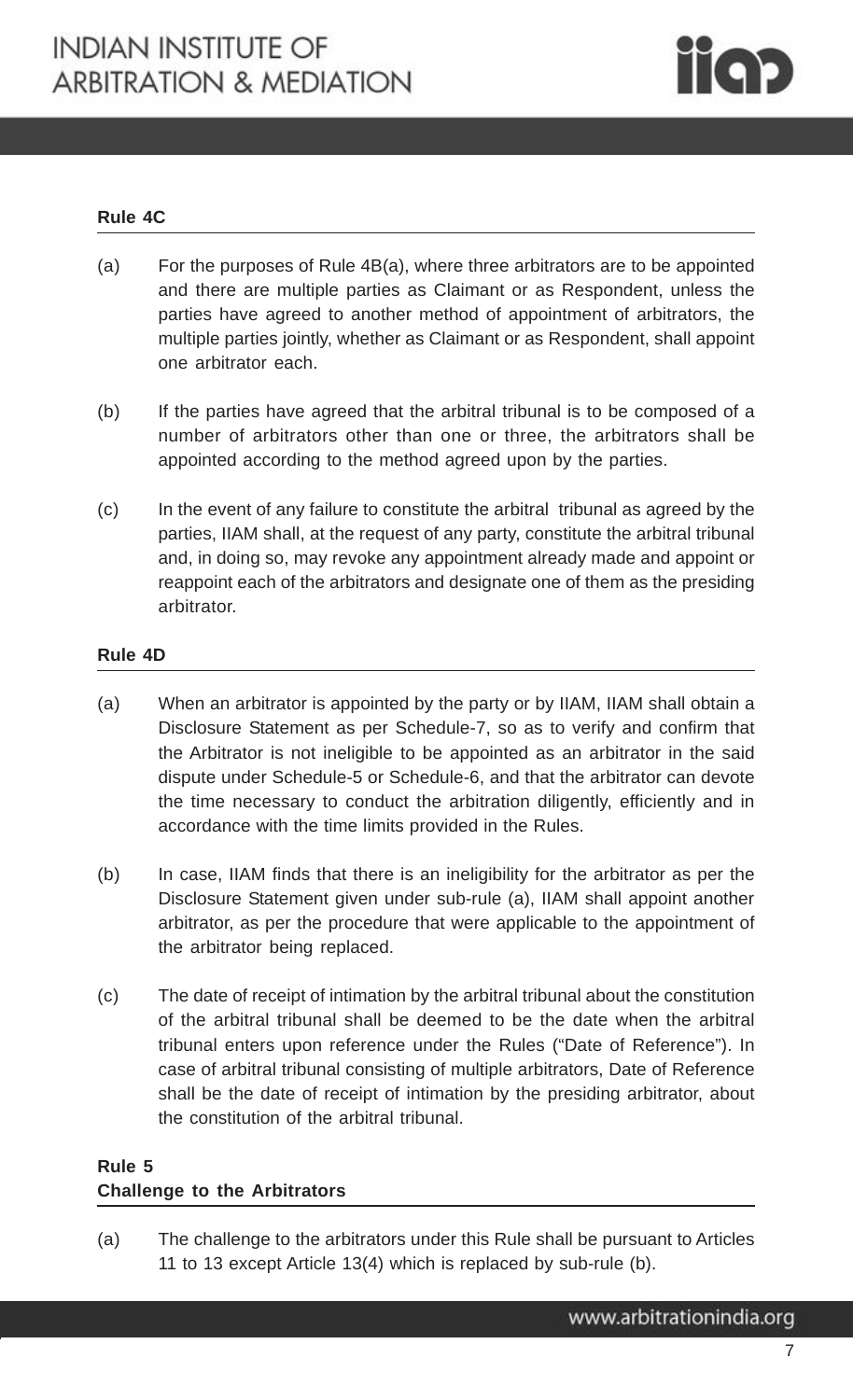

- (b) If, within 15 days from the date of the notice of challenge, all parties do not agree to the challenge or the challenged arbitrator does not withdraw, the party making the challenge may elect to pursue it. In that case, within 21 days from the date of the notice of challenge, it shall seek a decision on the challenge from IIAM.
- (c) Upon such withdrawal or sustainment of the challenge, the substitute arbitrator shall be appointed as per the procedure that were applicable to the appointment of the arbitrator being replaced.
- (d) IIAM may fix the costs of the challenge and may direct by whom and how such costs should be borne.

#### **Rule 6 Seat and Venue of Arbitration**

- (a) The parties may agree on the seat of arbitration. Failing such agreement, for domestic arbitration, the seat of arbitration shall be the place where the agreement has been executed in India, unless the arbitral tribunal determines, having regard to all the circumstances of the case, that another seat is more appropriate. The award shall be deemed to have been made at the seat of arbitration.
- (b) The venue of arbitration may be fixed by IIAM, as it considers appropriate for deliberations and hearings. The arbitration shall nonetheless be considered for all purposes as an arbitration conducted at the seat.
- (c) In case, IIAM or the arbitral tribunal finds that the physical meeting of the parties is not possible due to any constraints, IIAM shall arrange for virtual or online meeting of the parties, which shall be considered as the venue of the arbitration session or meeting.
- (d) If the parties have initiated online arbitration through Peacegate Application, IIAM or the arbitral tribunal and the parties shall conduct the meeting online, either through digital chatrooms or through video chatrooms.

# **Rule 7 Notifications; Time Limits & Representation**

(a) All pleadings and other written communications submitted by any party, as well as all documents annexed thereto, shall be filed in sufficient numbers to provide one copy for each arbitrator(s) and one copy for IIAM, which shall be duly signed in all pages, plus certified true copies sufficient for serving to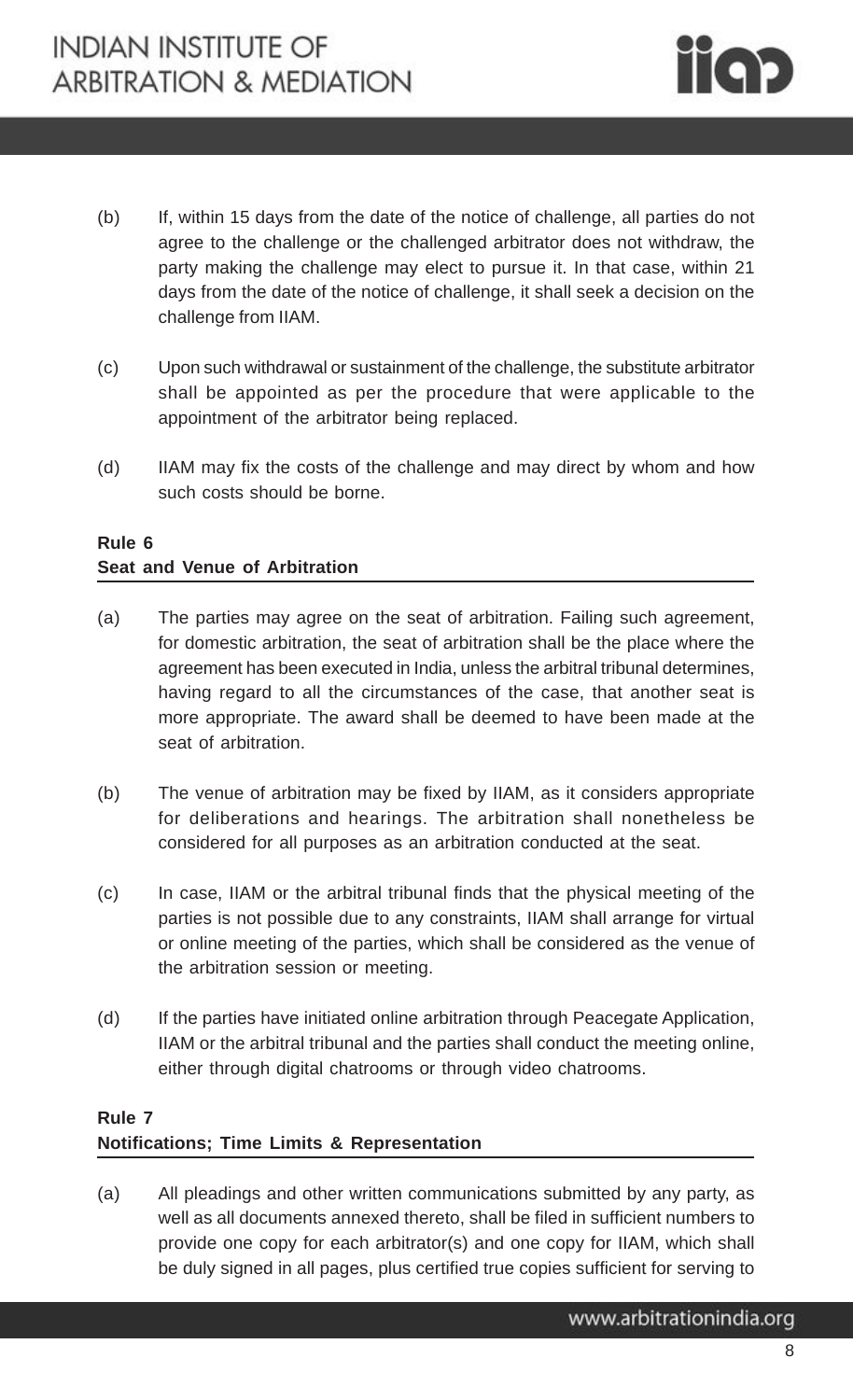

all other parties. If the party has served the certified copy to the other parties, then the party shall file such documents/confirmation to IIAM that the copies have been served on all other parties to the arbitration by such means of service to be identified in such confirmation.

- (b) A copy of any communication to or from the Arbitral Tribunal by or to the parties shall be sent to IIAM.
- (c) If the circumstances of the case so justify and for sufficient reasons, IIAM may amend the time limits provided for in these Rules, as well as any time limits that it has set. IIAM shall not amend any time limits set by the Arbitral Tribunal unless it directs otherwise.
- (d) The time periods established in this Rules are to be strictly enforced and a Party's untimely Claim, Response, Request, Demand, Notice or Submission may be denied solely because it is untimely.
- (e) The parties may be represented or assisted by a counsel/ consultant/ adviser of their choice. The parties shall confer upon such advisers the necessary authority to represent them in the arbitral proceedings and file such authority before IIAM.
- (f) If any of the parties are not able to be present personally, they can be represented through their authorised persons or power of attorney holders.
- (g) The names, addresses, mobile phone numbers and emails of the arbitral tribunal, all parties in arbitration and those who will represent them, should be furnished to IIAM and exchanged between the parties.

# **Rule 8 Case Management Procedure**

- (a) After the constitution of the arbitral tribunal, IIAM shall notify the arbitral tribunal about its constitution, with copy to all parties and intimating the date of conference for finalising Case Management Procedure.
- (b) The Case Management Procedure meeting would be convened by IIAM or the arbitral tribunal with all the parties to discuss procedural matters, as under Article 17(2) and 19.

The term "Parties" may include their respective counsels/ consultants/ advisers.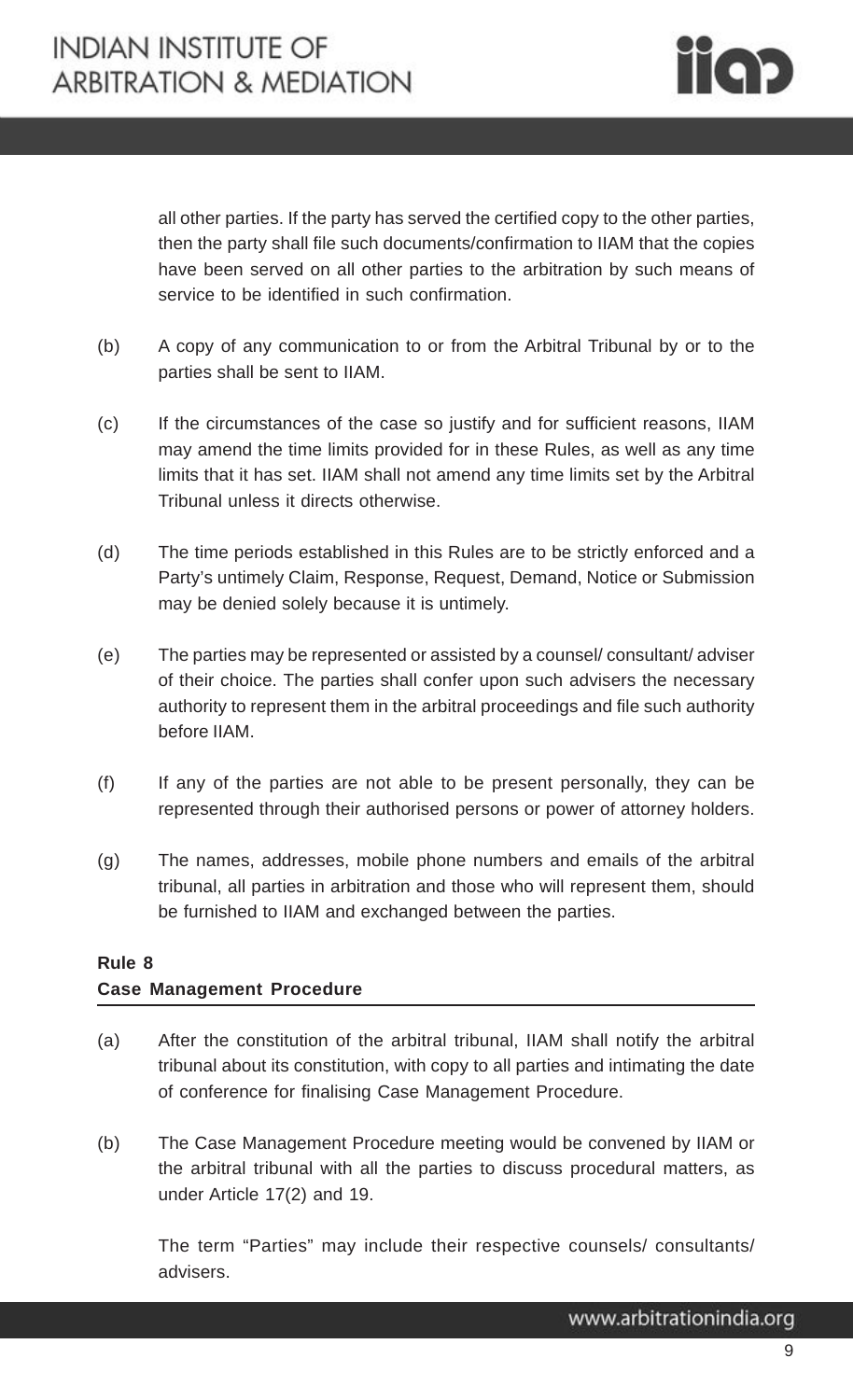

- (c) A true copy of the Disclosure statement of the arbitrator(s) shall be given to the Parties.
- (d) The Case Management Procedure will be finalised, in consultation with the parties. The normal time-frame would be as follows —
	- (i) For filing Claim statement by the claimant: 21 days;
	- (ii) For filing Statement of defence and counter claim, if any by the respondent: 21 days;
	- (iii) For filing Reply and statement of defence, if any by the claimant: 15 days;
	- (iv) For filing Rejoinder, if any by the respondent: 15 days.

The case management time frame shall be extended only in exceptional circumstances.

- (e) All filings shall be made at IIAM as per Rule 7(a) and Articles 20, 21, 22 and 24.
- (f) In case, any of the parties fail to appear or commit default in the Case Management Procedure, the arbitral tribunal shall proceed as per Article 30. In case the defaulting party appears subsequently and/or seeks suitable directions from the arbitral tribunal and if the arbitral tribunal considers appropriate to allow the defaulting party to file their pleadings, IIAM or the arbitral tribunal may again convene the Case Management Procedure.
- (g) After the Case Management Procedure, future communications to the parties, arbitral tribunal and IIAM can be agreed to be done through emails or such other electronic communications.

#### **Rule 9**

# **Interim Arbitral Tribunal ("Emergency Arbitrator") and Arb-Med-Arb Procedure ("AMA Procedure")**

- (a) A party in need of emergency interim relief may appoint an Emergency Arbitrator pursuant to the procedures set forth in Schedule-2. The Application under Schedule-2 may, in addition to emergency interim relief, include a request to submit the case to mediation according to the AMA Procedure under Schedule-3.
- (b) Where any party invokes the AMA Procedure under Schedule-3 of the Rules, an Emergency Arbitrator shall be appointed to commence with the procedure so provided under said Schedule.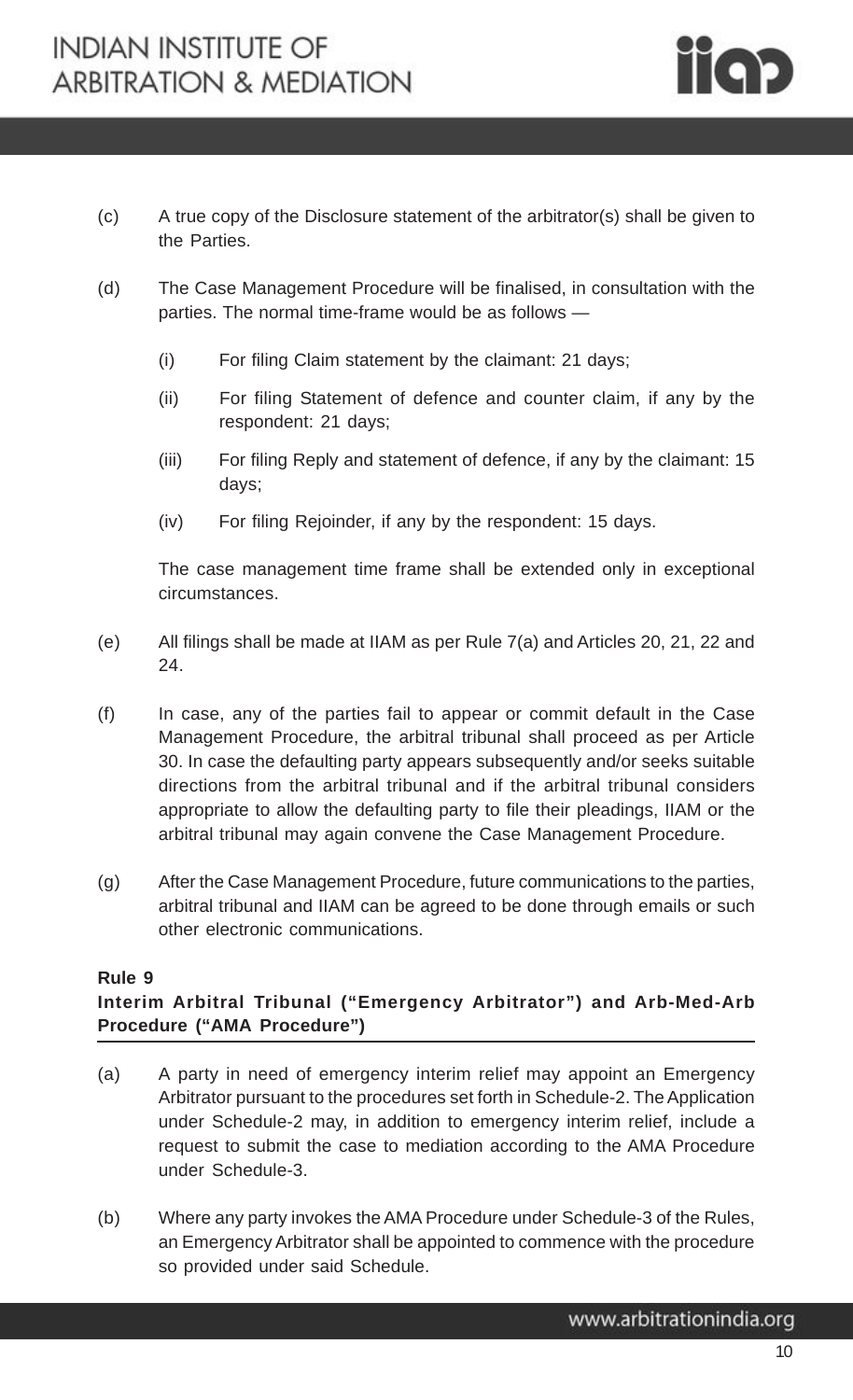

(c) The AMA Procedure shall also apply to all disputes submitted to IIAM for resolution under IIAM "Arb-Med-Arb Clause" or other similar clause ("AMA Clause") and/or any dispute which parties have agreed to submit for resolution under the AMA Procedure provided under Schedule-3.

# **Rule 10 Interim and Preliminary Reliefs**

- (a) The Emergency Arbitrator or the arbitral tribunal may, at the request of a party, grant interim relief pursuant to Article 26.
- (b) A party may, without notice to any other party, make a request for an interim measure as under sub-rule (a), together with an application for a preliminary order directing a party not to frustrate the purpose of the interim measure requested.
- (c) The emergency arbitrator or the arbitral tribunal may grant a preliminary order only if it considers that prior disclosure of the request for the interim measure to the party against whom it is directed risks frustrating the purpose of the measure.

Provided, the emergency arbitrator or the arbitral tribunal shall require the party applying for a preliminary order to provide security in connection with the order unless the emergency arbitrator or the arbitral tribunal considers it inappropriate or unnecessary to do so.

Provided further that, immediately after the emergency arbitrator or the arbitral tribunal passes a preliminary order, the emergency arbitrator or the arbitral tribunal shall give notice to all parties of the request for the interim measure, along with the copy of the application for the preliminary order, the preliminary order, if any, and all other communications, between any party and the emergency arbitrator or the arbitral tribunal in relation thereto.

- (d) If an order is passed under sub-rule (c), the emergency arbitrator or the arbitral tribunal shall give an opportunity to any party against whom a preliminary order is directed to present its case at the earliest practicable time and shall decide promptly on any objection to the preliminary order.
- (e) A preliminary order passed under sub-rule (c) shall expire after twenty days from the date on which it was issued. However, the emergency arbitrator or the arbitral tribunal may issue an interim measure adopting or modifying the preliminary order, after the party against whom the preliminary order is directed has been given notice and an opportunity to present its case.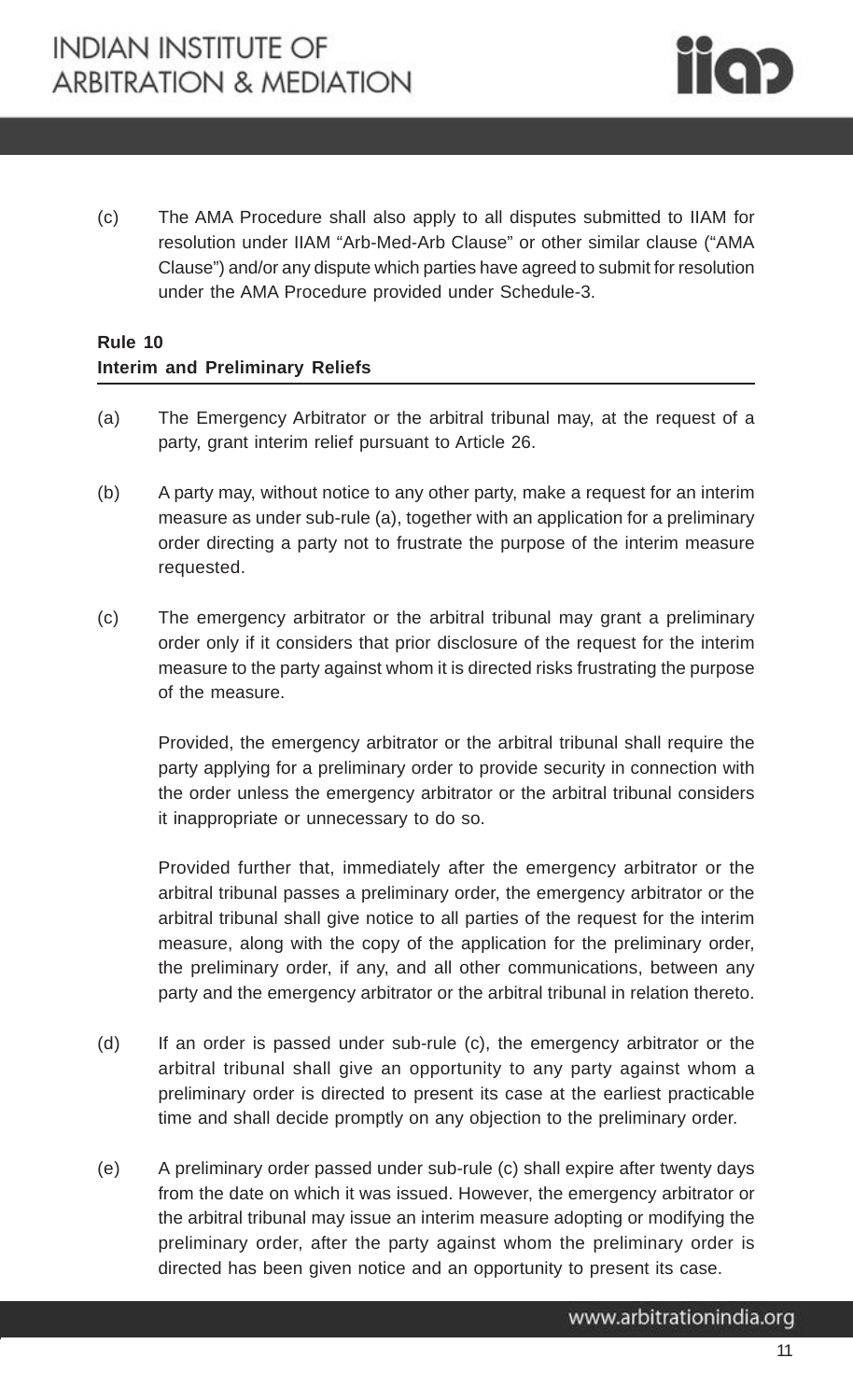

# **Rule 11 Expedited Fast-track Procedure**

- (a) Where parties have agreed in writing to arbitrate their disputes by IIAM or under the IIAM Arbitration Rules, under Fast-track Procedure, then the procedure under sub-rule (d) would apply.
- (b) Notwithstanding sub-rule (a), prior to the full constitution of the arbitral tribunal, a party may apply to IIAM in writing for the arbitral proceedings to be conducted in accordance with the Fast-track Procedure under this Rules, where any of the following criteria is satisfied —
	- (i) The amount in the dispute does not exceed the equivalent of Rupees Five lakhs only, representing the aggregate of the claim, counterclaim and any set-off defence; or
	- (ii) In any other case, where the parties so agree.
- (c) When a party has applied to IIAM under sub-rule (b), and when IIAM determines, after considering the views of the parties, that the arbitral proceedings shall be conducted under Fast-track Procedure, then the procedure under sub-rule (d) would apply.
- (d) In case of arbitration under Expedited Fast-track Procedure, the following procedures shall apply —
	- (i) IIAM may abridge any time limits under these Rules.
	- (ii) The case shall be referred to a sole arbitrator, unless IIAM determines otherwise.
	- (iii) Unless the parties agree otherwise, the dispute shall be decided on the basis of documentary evidence only and the arbitral tribunal may hold a hearing on arguments based on the pleadings and documentary evidence.
	- (iv) IIAM shall determine the time for making the award, considering the case at hand but, not exceeding 6 months, unless, in exceptional circumstances, IIAM extends the time for a period not exceeding a further period of 3 months.
	- (v) The arbitral tribunal shall state the reasons upon which the award is based in summary form, unless the parties have agreed that no reasons are to be given.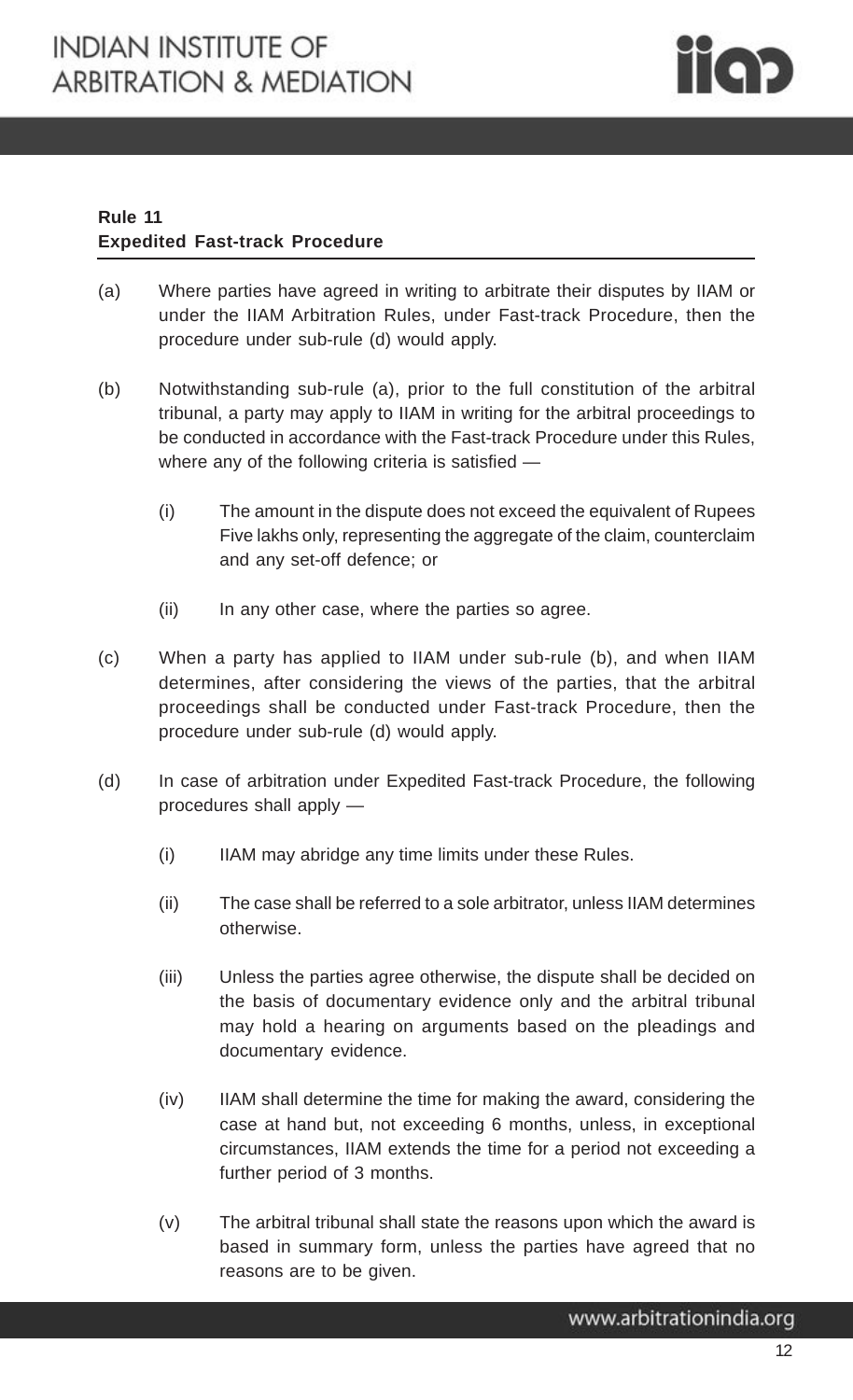

# **Rule 12 Consolidation of Proceedings and Concurrent Hearings**

- (a) At the request of a party, IIAM may decide to consolidate a newly commenced arbitration with a pending arbitration, if:
	- (i) The parties agree to consolidate;
	- (ii) All the claims are made under the same arbitration agreement; or
	- (iii) Where the claims are made under more than one arbitration agreement, the relief sought arises out of the same transaction or series of transactions and IIAM considers the arbitration agreements to be compatible.
- (b) In deciding whether to consolidate, IIAM shall consult with the parties and the Arbitral Tribunal and shall have regard to:
	- (i) The stage of the pending arbitration;
	- (ii) The efficiency and expeditiousness of the proceedings; and
	- (iii) Any other relevant circumstances.
- (c) Where IIAM decides to consolidate, IIAM may release any Arbitrator already appointed.
- (d) The parties may agree to have concurrent hearings of different arbitration proceedings, if:
	- (i) If the Arbitral Tribunal of different arbitration proceedings are the same;
	- (ii) If the claims made in the different arbitration proceedings arise under the same arbitration agreement; or
	- (iii) If the claims are made under more than one arbitration agreement, the relief sought arises out of the same transaction or series of transactions.
- (e) In deciding whether to have concurrent hearings, the Arbitral Tribunal shall consult with the parties and IIAM and shall have regard to: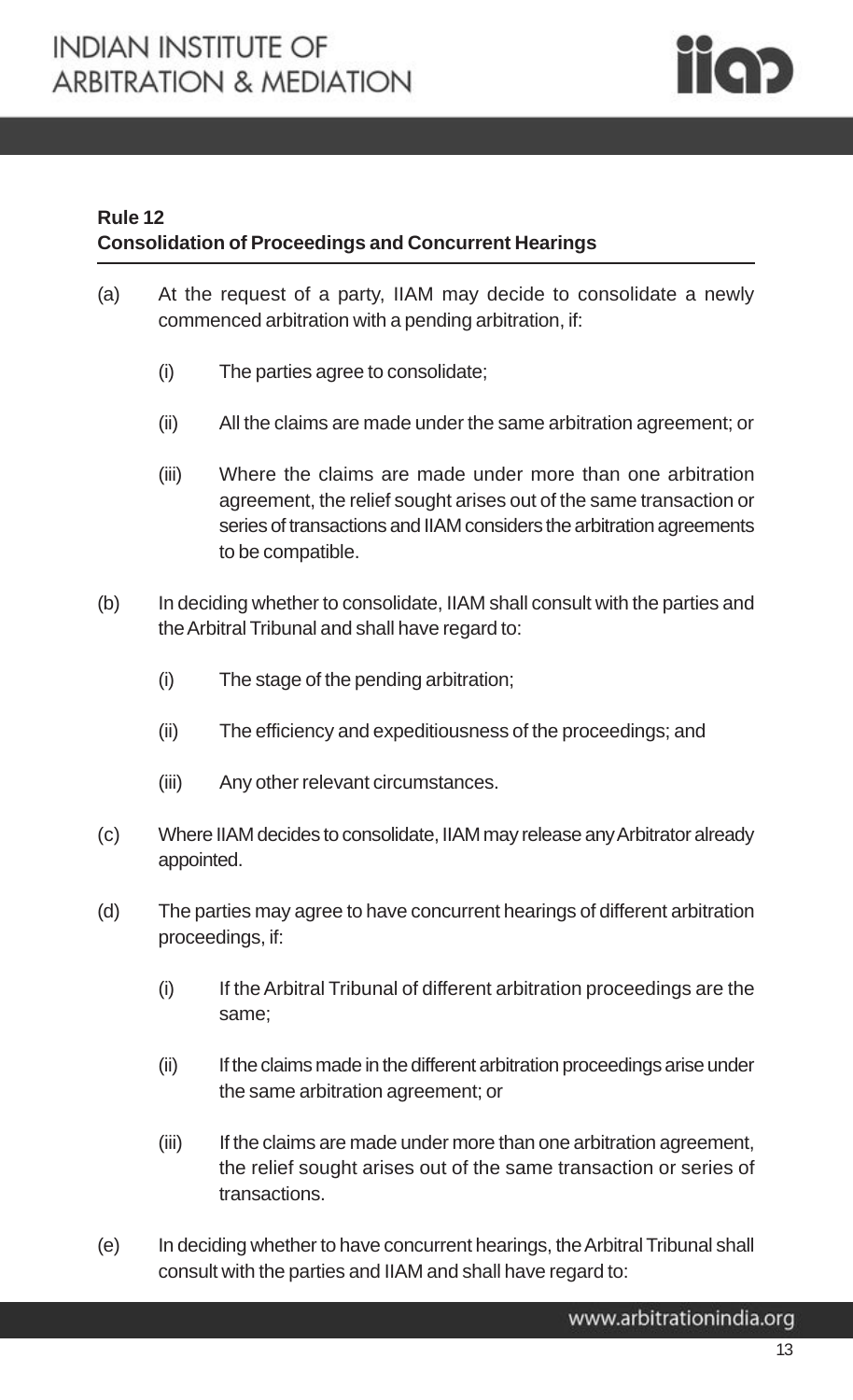

- (i) The stage of the pending arbitrations in different proceedings;
- (ii) The efficiency and expeditiousness of concurrent hearing; and
- (iii) Any other relevant circumstances.

#### **Rule 13 Facilities**

IIAM shall, at the request of the arbitral tribunal or either party, make available, or arrange for, such facilities and assistance for the conduct of the arbitral proceedings as may be required, including suitable accommodation for sittings of the arbitral tribunal, secretarial assistance, transcription services, video conferencing and interpretation facilities.

# **Rule 14 Arbitration Procedure**

- (a) The arbitral tribunal may conduct the arbitration in such manner as it considers appropriate and without prejudice to the generality of the foregoing may, unless all parties to the arbitration otherwise agree, limit the time available for each party to present its case.
- (b) Except in the case of Fast-track arbitration, the arbitral tribunal shall complete the arbitral process, within 9 months from the date of reference, unless, in exceptional circumstances, IIAM extends the time for a period not exceeding a further period of 3 months.

# **Rule 15 Consultation on Evidentiary Issues**

- (a) Each party shall have the burden of proving the facts relied on to support its claim or defence.
- (b) The arbitral tribunal shall consult the parties at the earliest appropriate time in the arbitral proceedings and invite them to consult each other with a view to agreeing on an efficient, economical and fair process for the taking of evidence.
- (c) The consultation on evidentiary issues may address the scope, timing and manner of the taking of evidence, including —
	- (i) the preparation and submission of witness statements and expert reports;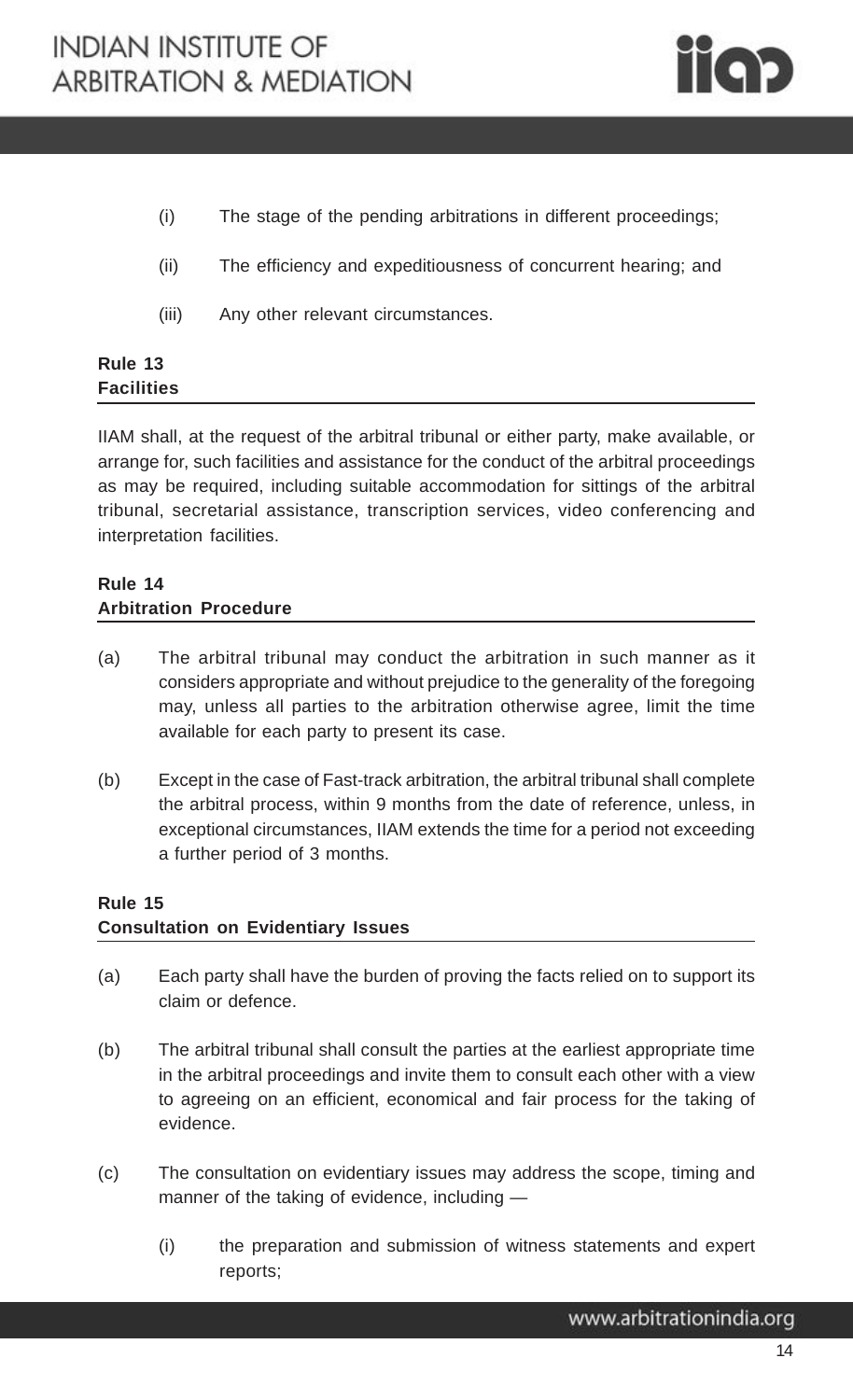

- (ii) the taking of oral testimony at any evidentiary hearing;
- (iii) the requirements, procedure and format applicable to the production of documents;
- (iv) the level of confidentiality protection to be afforded to evidence in the arbitration; and
- (v) the promotion of efficiency, economy and conservation of resources in connection with the taking of evidence.
- (d) The arbitral tribunal is encouraged to identify to the parties, as soon as it considers it to be appropriate, any issues:
	- (i) that the arbitral tribunal may regard as relevant to the case and material to its outcome; and / or
	- (ii) for which a preliminary determination may be appropriate.
- (e) Within the time ordered by the arbitral tribunal, each party shall identify the witnesses on whose testimony it intends to rely and the subject matter of that testimony.
- (f) Any person may present evidence as a witness, including a party or a party's officer, employee or other representative.
- (g) The arbitral tribunal may order each party to submit within a specified time to the arbitral tribunal and to the other party's witness statements by each witness on whose testimony it intends to rely.
- (h) Each witness statement shall contain
	- (i) the full name and address of the witness, a statement regarding his or her present and past relationship (if any) with any of the parties, and a description of his or her background, qualifications, training and experience, if such a description may be relevant to the dispute or to the contents of the statement;
	- (ii) a full and detailed description of the facts, and the source of the witness's information as to those facts, sufficient to serve as that witness's evidence in the matter in dispute. Documents on which the witness relies that have not already been submitted shall be provided;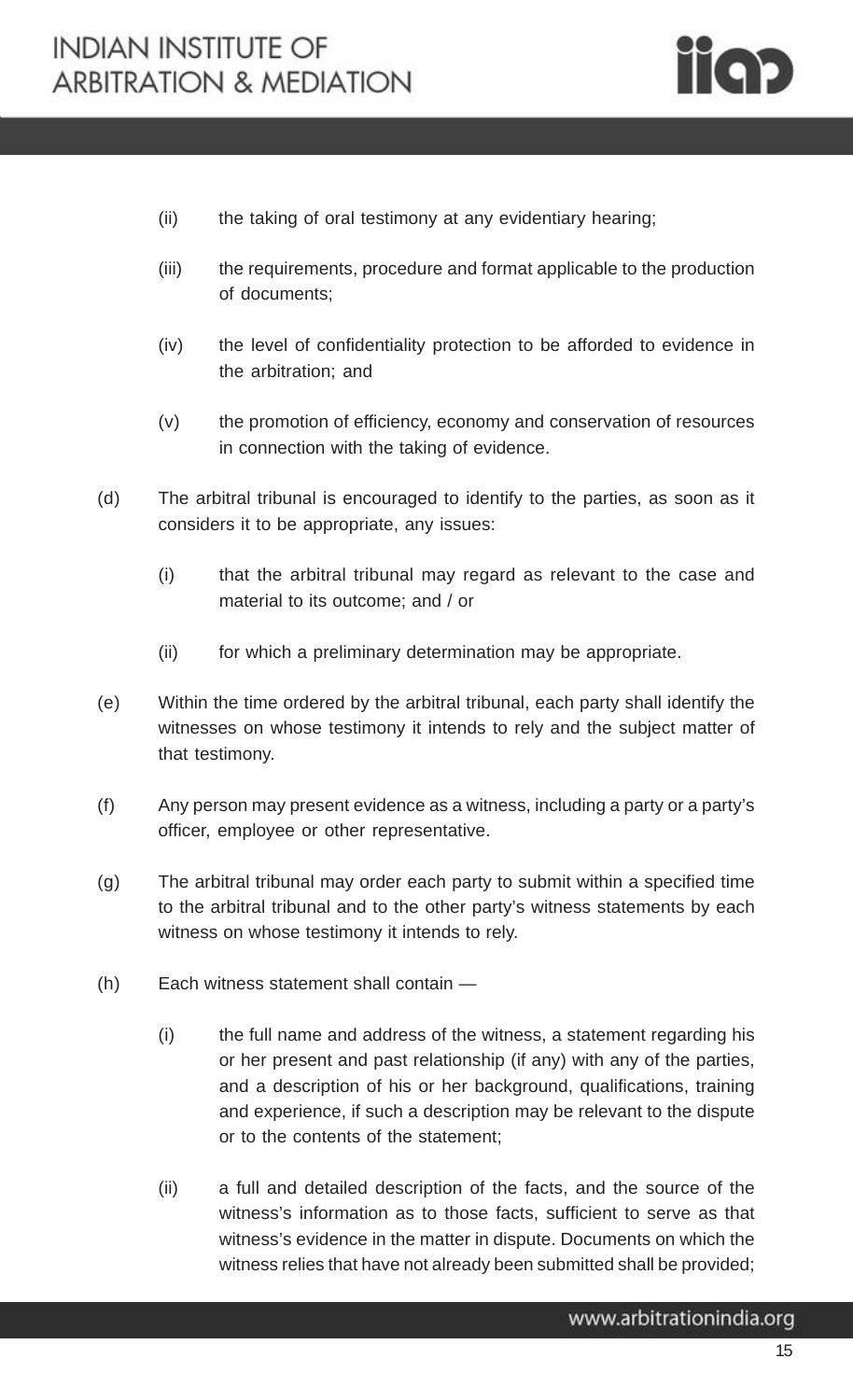

- (iii) a statement as to the language in which the witness statement was originally prepared and the language in which the witness anticipates giving testimony at the evidentiary hearing;
- (iv) an affirmation of the truth of the witness statement; and
- (v) the signature of the witness and its date and place.
- (i) A party may rely on an expert appointed by it ("party-appointed expert") as a means of evidence on specific issues. Within the time ordered by the arbitral tribunal —
	- (i) each party shall identify any party-appointed expert on whose testimony it intends to rely and the subject-matter of such testimony; and
	- (ii) the party-appointed expert shall submit an expert report.
- (j) Any party may, with the prior approval of the arbitral tribunal. submit to the arbitral tribunal and to the other parties revised or additional witness statements, including statements from persons not previously named as witnesses or experts.
- (k) Within the time ordered by the arbitral tribunal, each party shall inform the arbitral tribunal and the other parties of the witnesses or experts whose appearance it requests. Each witness or expert shall appear for testimony at the evidentiary hearing if such person's appearance has been requested by any party or by the arbitral tribunal.
- (l) The arbitral tribunal may request any person to give oral or written evidence on any issue that the arbitral tribunal considers to be relevant to the case and material to its outcome. Any witness or expert called and questioned by the arbitral tribunal may also be questioned by the parties.
- (m) If a witness or expert whose appearance has been requested pursuant to sub-rule (k) fails without a valid reason to appear for testimony at an evidentiary hearing, the arbitral tribunal shall disregard any witness statement or expert report related to that evidentiary hearing by that witness unless, in exceptional circumstances, the arbitral tribunal decides otherwise.
- (n) If a party wishes to present evidence from a person who will not appear voluntarily at its request, the party may, within the time ordered by the arbitral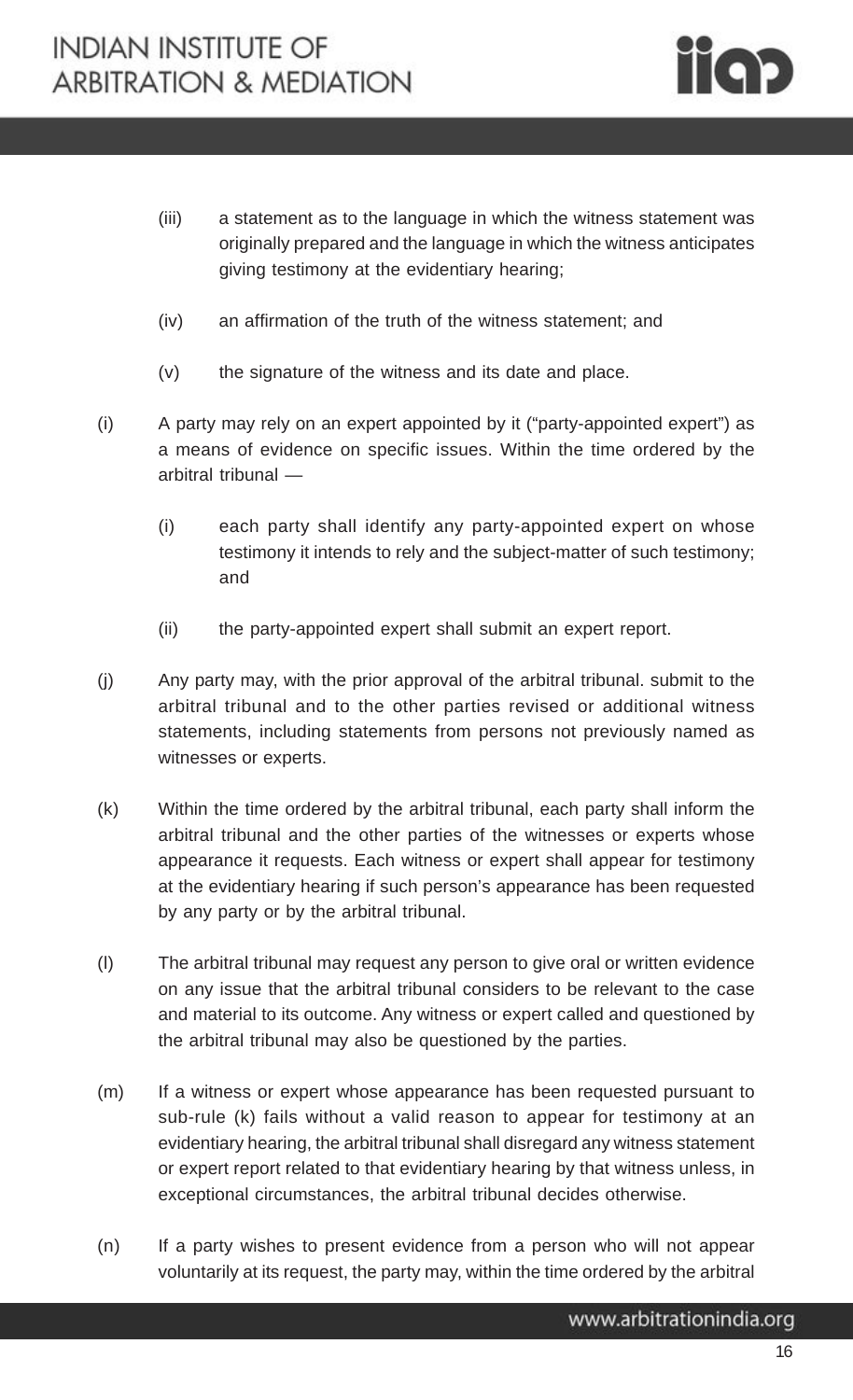

tribunal, ask it to take whatever steps are legally available to obtain the testimony of that person, or seek leave from the arbitral tribunal to take such steps itself. The arbitral tribunal shall decide on this request and shall take, authorize the requesting party to take or order any other party to take, such steps as the arbitral tribunal considers appropriate.

Explanation —This Rules is applicable on experts appointed by the arbitral tribunal as well as the parties.

# **Rule 16 Early Dismissal of Claims and Defences**

- (a) A party may apply to the Arbitral Tribunal to decide by way of summary procedure, without necessarily undertaking every procedural step that might otherwise be adopted for the arbitration, on the basis that —
	- (i) A claim or defence is manifestly without legal merit; or
	- (ii) A claim or defence is manifestly outside the jurisdiction of the arbitral tribunal.

Explanation – An application under sub-rule (a) can be filed on the same grounds raised by any party, in spite of a decision already rendered by IIAM under Rule 3(g).

- (b) An application for the early dismissal of a claim or defence under sub-rule (a) shall state in detail the facts and legal basis supporting the application. The party applying for early dismissal shall, at the same time as it files the application with the arbitral tribunal, send a copy of the application to the other party, and shall notify the arbitral tribunal that it has done so, specifying the mode of service employed and the date of service.
- (c) The arbitral tribunal may, in its discretion, allow the application for the early dismissal of a claim or defence under sub-rule (a) to proceed. If the application is allowed to proceed, the arbitral tribunal shall, after giving the parties the opportunity to be heard, decide whether to grant, in whole or in part, the application for early dismissal under sub-rule (a).
- (d) In determining whether to grant a request for summary procedure, the arbitral tribunal shall have regard to all relevant circumstances, including the extent to which the summary procedure contributes to a more efficient and expeditious resolution of the dispute.
- (e) If the application is allowed to proceed, the arbitral tribunal shall make an order or Award on the application, with reasons, which may be in summary form. The order or Award shall be made within sixty days of the date of filing of the application, unless, in exceptional circumstances, IIAM extends the time.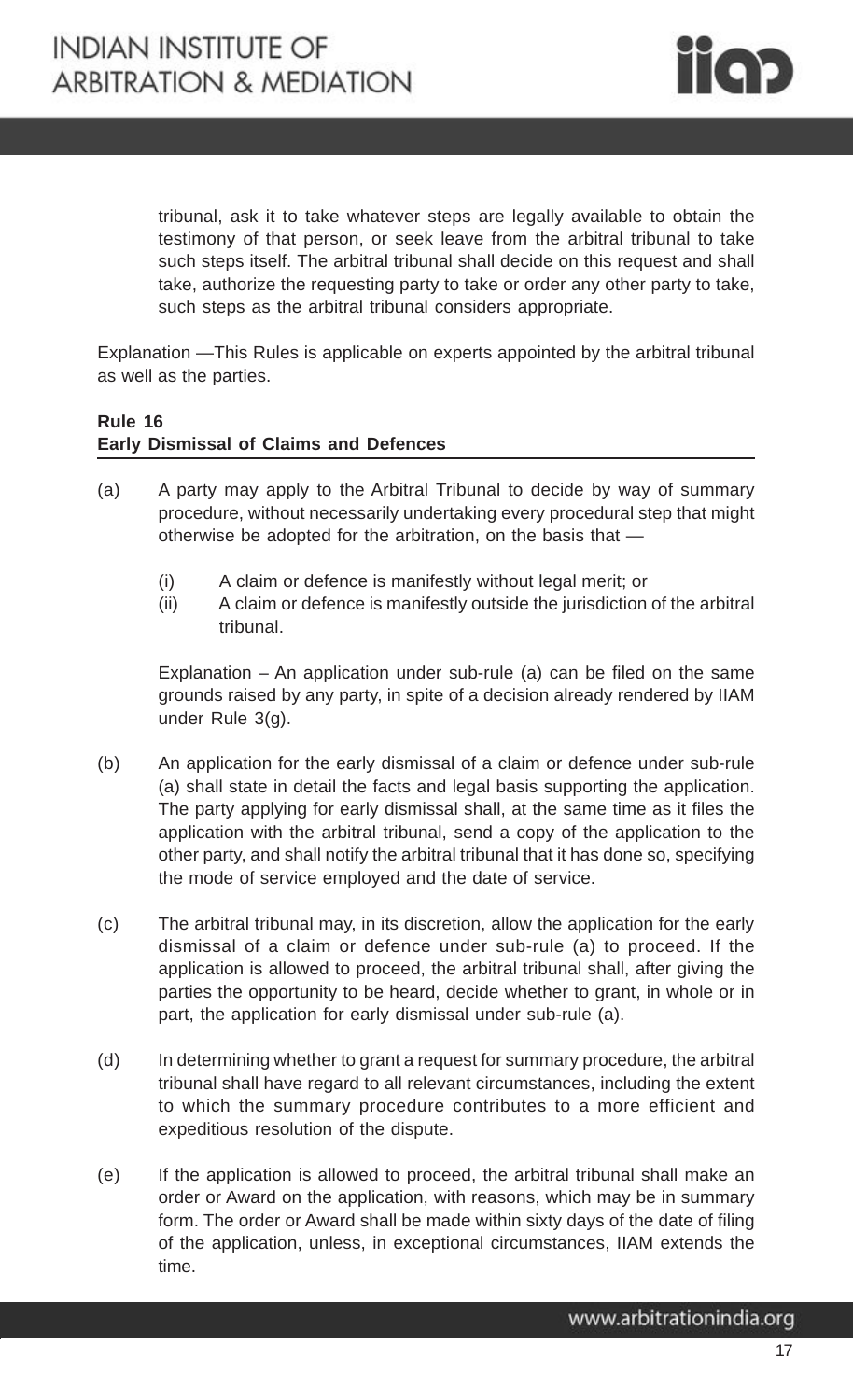

#### **Rule 17 Awards**

- (a) The arbitral tribunal shall render its final award within a period which is limited to 45 days. Such time limit shall start to run from the date of the closing of final oral or written submissions. The arbitral tribunal shall inform IIAM of such date.
- (b) Such time limit may be extended by the arbitral tribunal with the consent of the parties and upon consultation with IIAM, in exceptional circumstances, but not exceeding a further period of 45 days.
- (c) The arbitral tribunal shall deliver sufficient copies of the completed award to IIAM. The award shall only be released to the parties upon full settlement of the costs of arbitration.
- (d) IIAM shall notify the parties of its receipt of the award from the arbitral tribunal. The award shall be deemed to have been received by the parties upon collection by hand by an authorised representative or upon delivery by registered mail.
- (e) In the event the parties reach a settlement after the commencement of the arbitration, the arbitral tribunal shall, if so requested by the parties, record the settlement in the form of an award made by consent of the parties. If the parties do not require a consent award, the parties shall inform IIAM that a settlement has been reached. The arbitration shall only be deemed concluded and the arbitral tribunal discharged upon full settlement of the costs of arbitration.
- (f) By agreeing to arbitration under these Rules, it is agreed that the award shall be final and binding on the parties from the date it is made. The parties undertake to carry out the award immediately and without delay.
- (g) Unless the parties have agreed otherwise, the arbitral tribunal may
	- (i) Award interest on any sum of money ordered to be paid by the award on the whole or any part of the period between the date on which the cause of action arose and to the date of realisation of the award; and
	- (ii) Determine the rate of interest.

# **Rule 18 Interpretation, Correction or Additional Award**

(a) The interpretation or correction of the award or additional award under this Rule shall be pursuant to Articles 37 to 39 except to the time-frame fixed by Rule 18(b).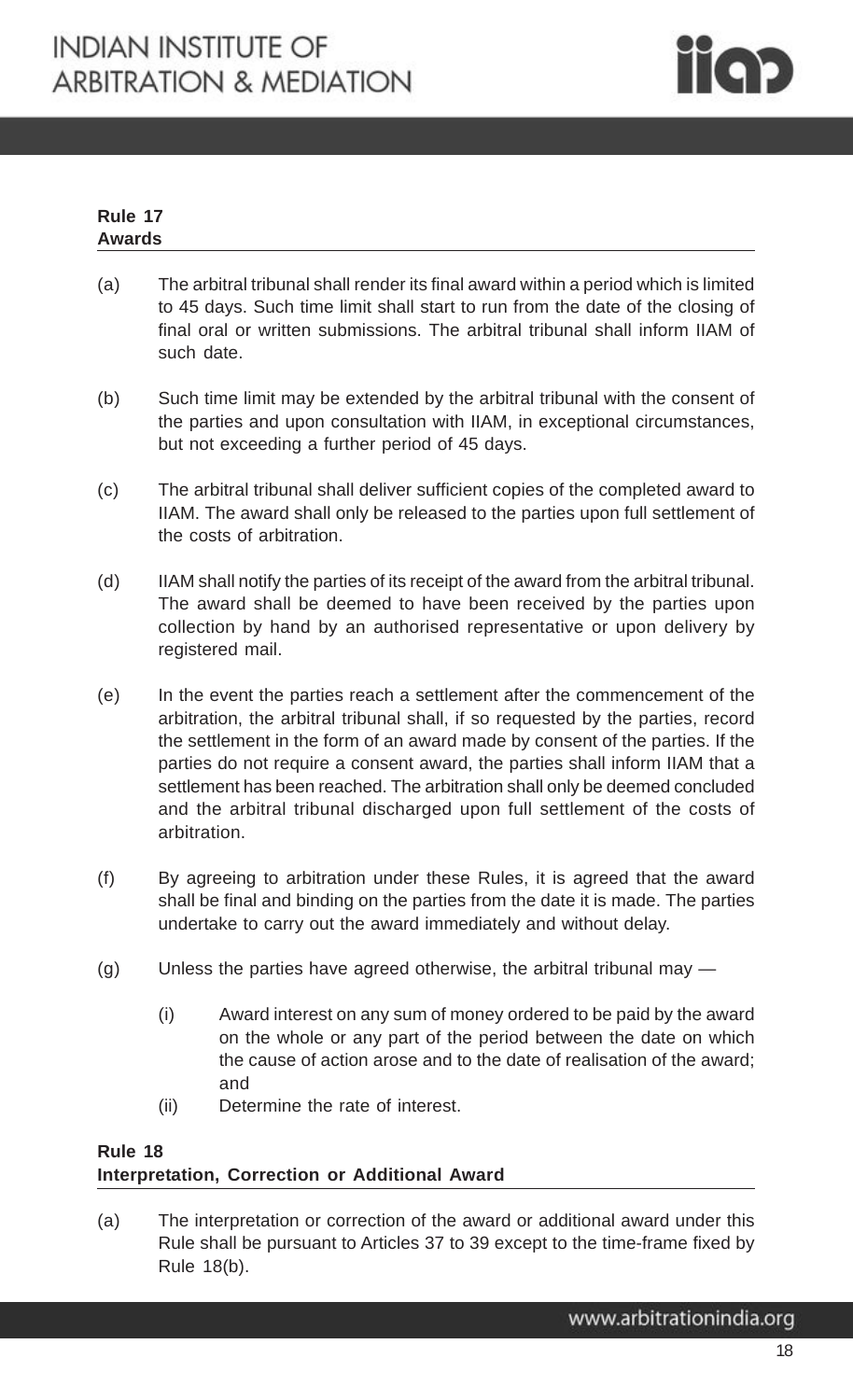

(b) The arbitral tribunal shall make the interpretation or correction, if so justified, within a period of 30 days after the receipt of such request, and additional award within a period of 45 days after the receipt of such request.

#### **Rule 19 Scrutiny of the Award**

If so agreed by the parties, IIAM shall notify a Scrutiny Board, consisting of one or more legal experts and before signing any award, the arbitral tribunal shall submit the award in draft form to IIAM.

- (b) IIAM shall submit the draft award to the Scrutiny Board and they may lay down modifications as to the form of the award and, without affecting the arbitral tribunal's liberty of decision, may also draw its attention to points of substance.
- (c) The Scrutiny Board shall return the award with comments within 15 days from the date of submission by IIAM and IIAM shall immediately forward the same to the arbitral tribunal.
- (d) The arbitral tribunal shall, at its own discretion, accept or discard the comments given by the Scrutiny Board and make the final arbitral award.

| Rule 20<br><b>Costs</b> |                                                                                                                                                                                                                                                                                                                                                                                                                                                                                            |
|-------------------------|--------------------------------------------------------------------------------------------------------------------------------------------------------------------------------------------------------------------------------------------------------------------------------------------------------------------------------------------------------------------------------------------------------------------------------------------------------------------------------------------|
| (a)                     | The arbitral tribunal shall fix the costs of arbitration under this Rule, pursuant<br>to Article 40, except Article 40(2)(f) which is replaced by Rule 20(b).                                                                                                                                                                                                                                                                                                                              |
| (b)                     | The arbitral tribunal shall include towards costs, any fees and expenses of<br>the appointing authority, if applicable; and the administrative charges as<br>per the IIAM Arbitration Fee Schedule.                                                                                                                                                                                                                                                                                        |
| (c)                     | If the arbitration is abandoned, suspended or concluded, by agreement or<br>otherwise, before the final award is made, the parties shall be jointly and<br>severally liable to pay the costs of the arbitration as determined by the arbitral<br>tribunal. In that event, if the costs so determined are less than the deposits<br>made, there shall be a refund in such proportions as the parties may agree,<br>or failing agreement, in the same proportions as the deposits were made. |

#### **Rule 21 Fee and Deposits**

(a) In lieu of the provisions of Article 41 and 43, the following provisions shall apply.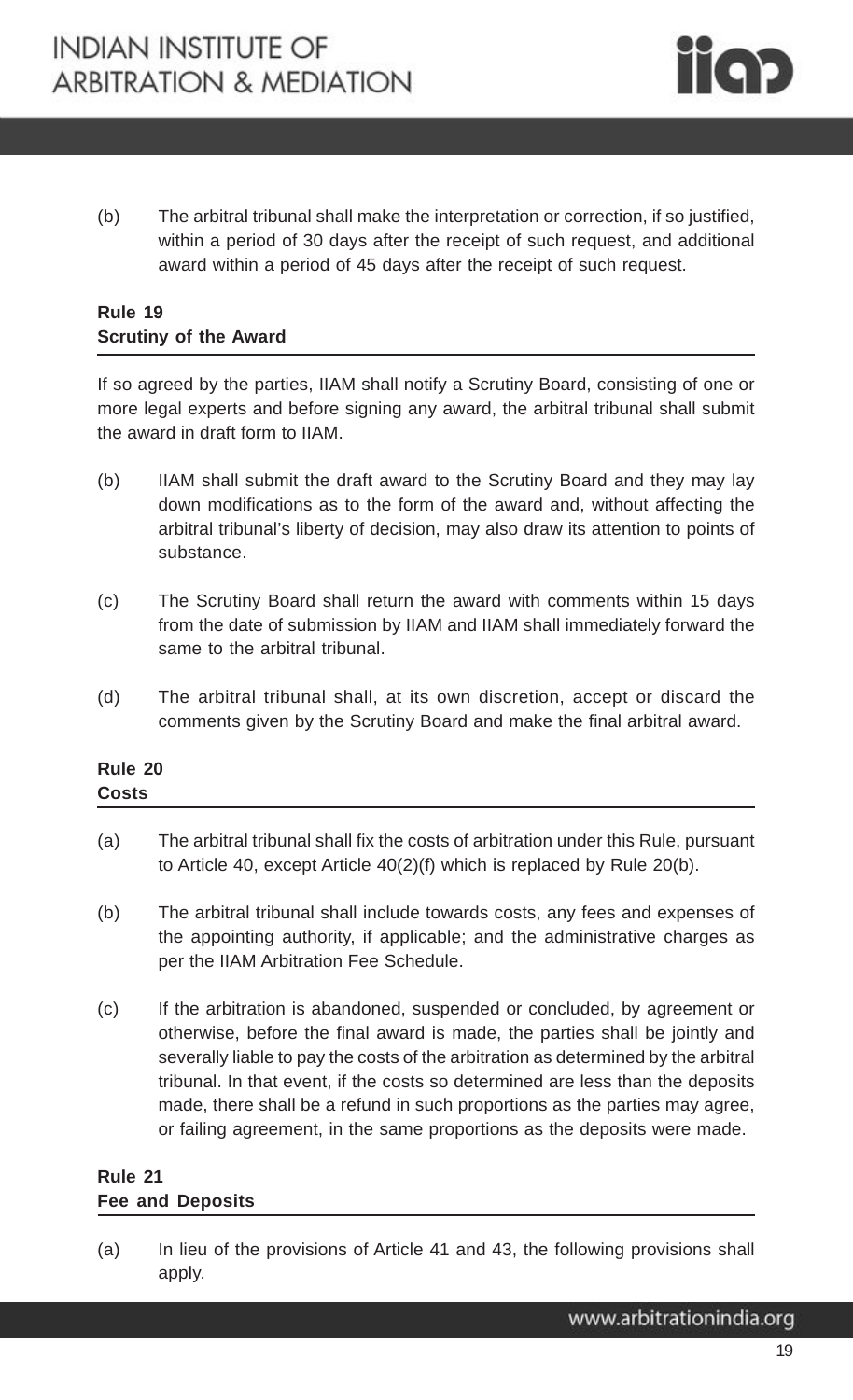

- (b) Subsequent to the commencement of institutional arbitration process, IIAM shall fix a provisional advance deposit in an amount intended to cover the costs of the arbitration. Any such provisional advance deposit shall be paid by the parties in equal shares and will be considered as a partial payment by the parties of any deposits of costs under Rule 20.
- (c) The fees of the arbitral tribunal shall be fixed by IIAM in accordance with the IIAM Arbitration Fee Schedule, unless otherwise agreed by the parties and the arbitral tribunal and intimated to IIAM within a period of 15 days from the date of reference.
- (d) The administrative costs of the arbitration shall be fixed by IIAM in accordance with the IIAM Arbitration Fee Schedule.
- (e) The term "costs" as specified in Rule 20 shall include the expenses reasonably incurred by IIAM in connection with the arbitration, the administrative costs, as well as the costs of the facilities made available by IIAM under Rule 13.
- (f) IIAM may direct each party to deposit an equal amount as an advance of the costs referred to in Rule 20, as per the payment schedule mentioned in the IIAM Arbitration Fee Schedule.
- (g) During the course of the arbitration proceedings, IIAM may request supplementary deposits from the parties.
- (h) In the event that orders under sub-rules (b), (f) or  $(g)$  are not complied with, the Tribunal may refuse to hear the claims or counterclaims by the noncomplying party, although it may proceed to determine claims or counterclaims by complying parties.

# **Rule 22 Mediation to Arbitration**

Where the parties have referred their dispute to mediation under IIAM Mediation Rules and they have failed to reach a settlement and thereafter proceed to arbitration under the Rules, then one-half of the administrative fee paid to IIAM for the mediation shall be credited towards the administrative fee of the arbitration.

# **Rule 23 Confidentiality**

(a) The arbitral tribunal, the parties, all experts, all witnesses and Administrator and staff of IIAM shall keep confidential all matters relating to the arbitral proceedings including any award except where disclosure is necessary for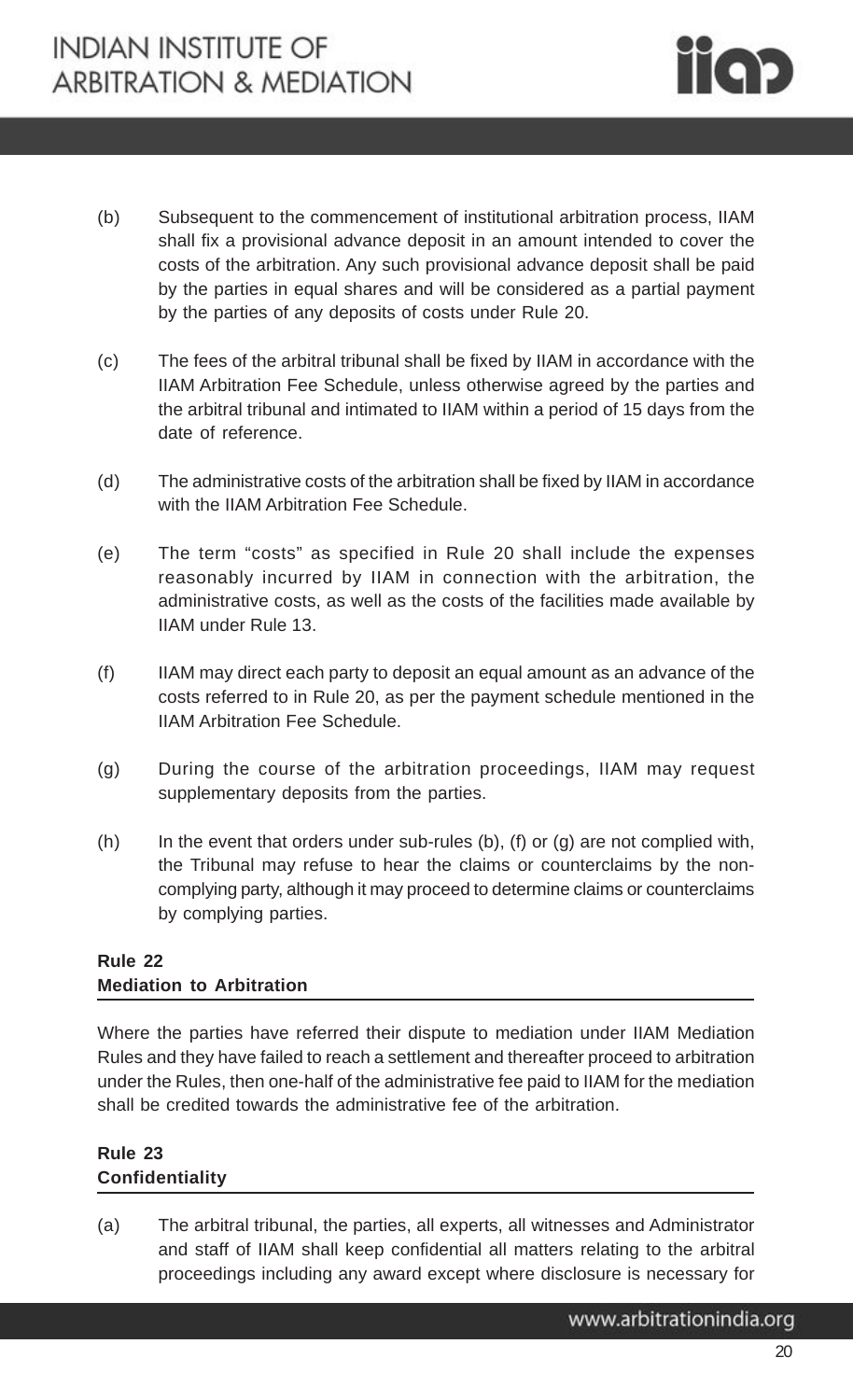

purposes of implementation and enforcement or to the extent that disclosure may be required of a party by legal duty, to protect or pursue a legal right or to challenge an award in bona fide legal proceedings before a court or other judicial authority.

(b) Under sub-rule (a), "matters relating to the proceedings" means the existence of the proceedings, and the pleadings, evidence and other materials in the arbitration proceedings and all other documents produced by another party in the proceedings or the award arising from the proceedings, but excludes any matter that is otherwise in the public domain.

#### **Rule 24 Exclusion of Liability and Waiver**

- (a) Neither IIAM nor the arbitral tribunal shall be liable to any party for any act or omission related to the conduct of the arbitral proceedings.
- (b) The parties and the arbitral tribunal agree that statements or comments whether written or oral made in the course of the arbitral proceedings shall not be relied upon to institute or commence or maintain any action for defamation, libel, slander or any other complaint.
- (c) A party who knows that any provision of, or requirement under, these Rules has not been complied with and yet proceeds with the arbitration without promptly stating its objection to such non-compliance, shall be deemed to have waived its right to object.

# **Rule 25 General Provisions**

- (a) Under these Rules a decision to be taken by IIAM, shall be taken by the Administrator. The Administrator may, if required delegate such of its duties and functions to a Registrar and the Registrar may decide such issues so specifically authorized by the Administrator.
- (b) The Administrator shall issue a certified copy of any document filed in the proceedings, if a party seeks for the same.
- (c) IIAM may destroy all documents served on it pursuant to the Rules after the expiry of a period of two years after the date of the last correspondence received by IIAM relating to the arbitration.
- (d) The Fee structure under the Rules shall be the fee published by IIAM in the IIAM Arbitration Fee Schedule as on the date of submission of arbitration. The current fee schedule of IIAM, mentioned in Schedule-10, shall be notified by IIAM from time to time or published in its official web site.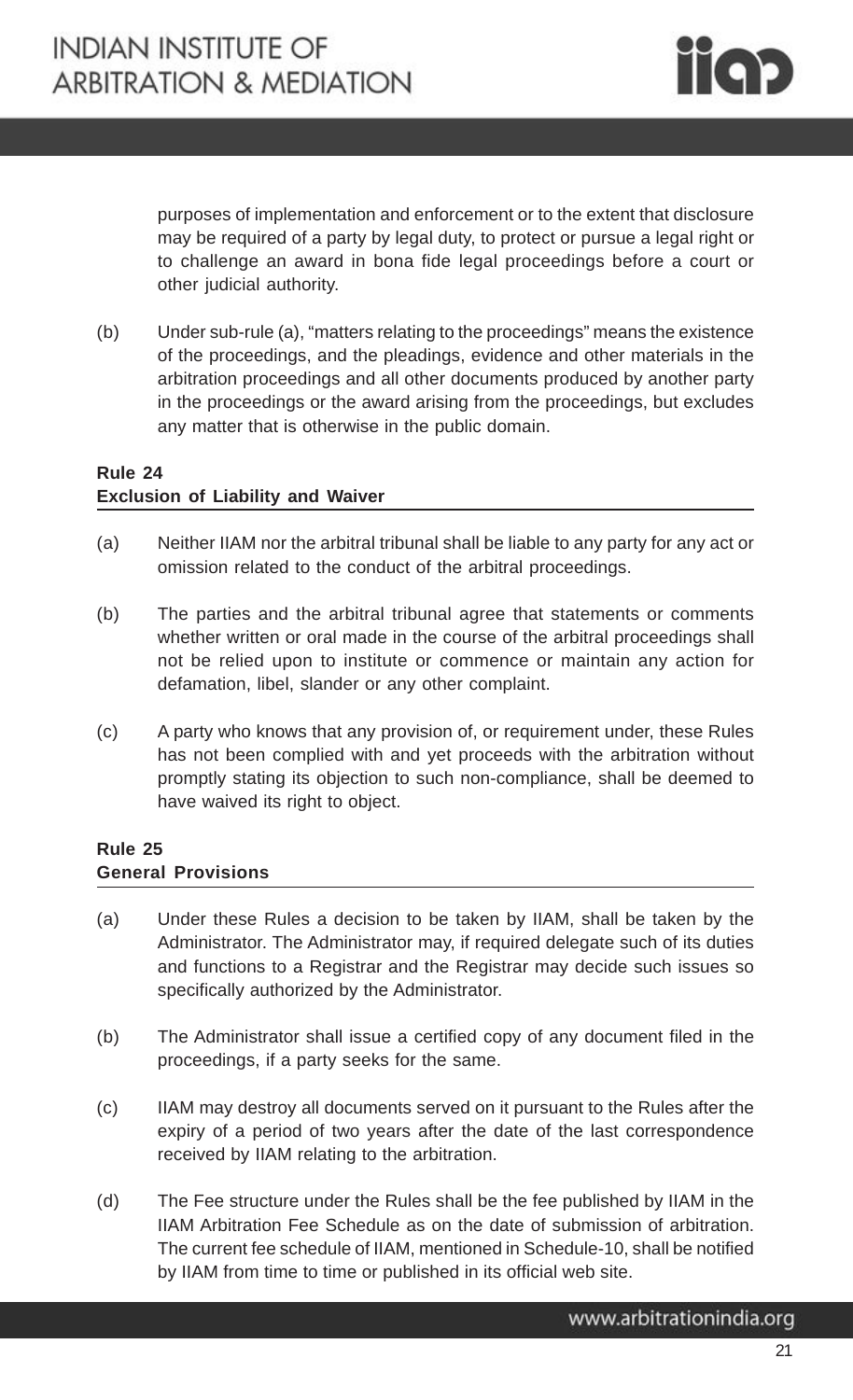

- (e) Any of the above procedures may be altered by the Administrator, in his sole discretion, to fit the circumstances of a particular case. Any matter not specifically addressed by these rules, or any conflict or ambiguity in these rules, will be decided by the Administrator. The Administrator, in his sole discretion, has authority to prepare forms, resolve procedural disputes, impose time limits on the parties, and otherwise require a party to take action or refrain from taking action.
- (f) In the case of arbitration referred by other ADR Institutions or in the case of administration of arbitration of disputes which is to be jointly administered by IIAM and any other institution, the rules, including the fee schedule may be decided by IIAM jointly with the other institution.
- (g) IIAM shall have the power and authority to effectuate the purposes of these Rules, including establishing appropriate rules, procedures, guidelines and advisories governing arbitration and altering, amending or modifying these Rules in accordance with the law.
- (h) All decisions taken by IIAM in the matter of prima-facie jurisdiction, lack of jurisdiction, administrative matters, time-frames and institutional matters under these Rules are final and binding on the parties.
- (i) In all matters not expressly provided for in these Rules, IIAM, the arbitral tribunal and the parties shall act in the spirit of these Rules and shall make every reasonable effort to ensure that any award is legally enforceable.
- (j) In the event a court of competent jurisdiction finds any portion of this Rules to be in violation of the law or otherwise unenforceable, that portion shall not be effective and the remainder of the Rules shall remain effective.

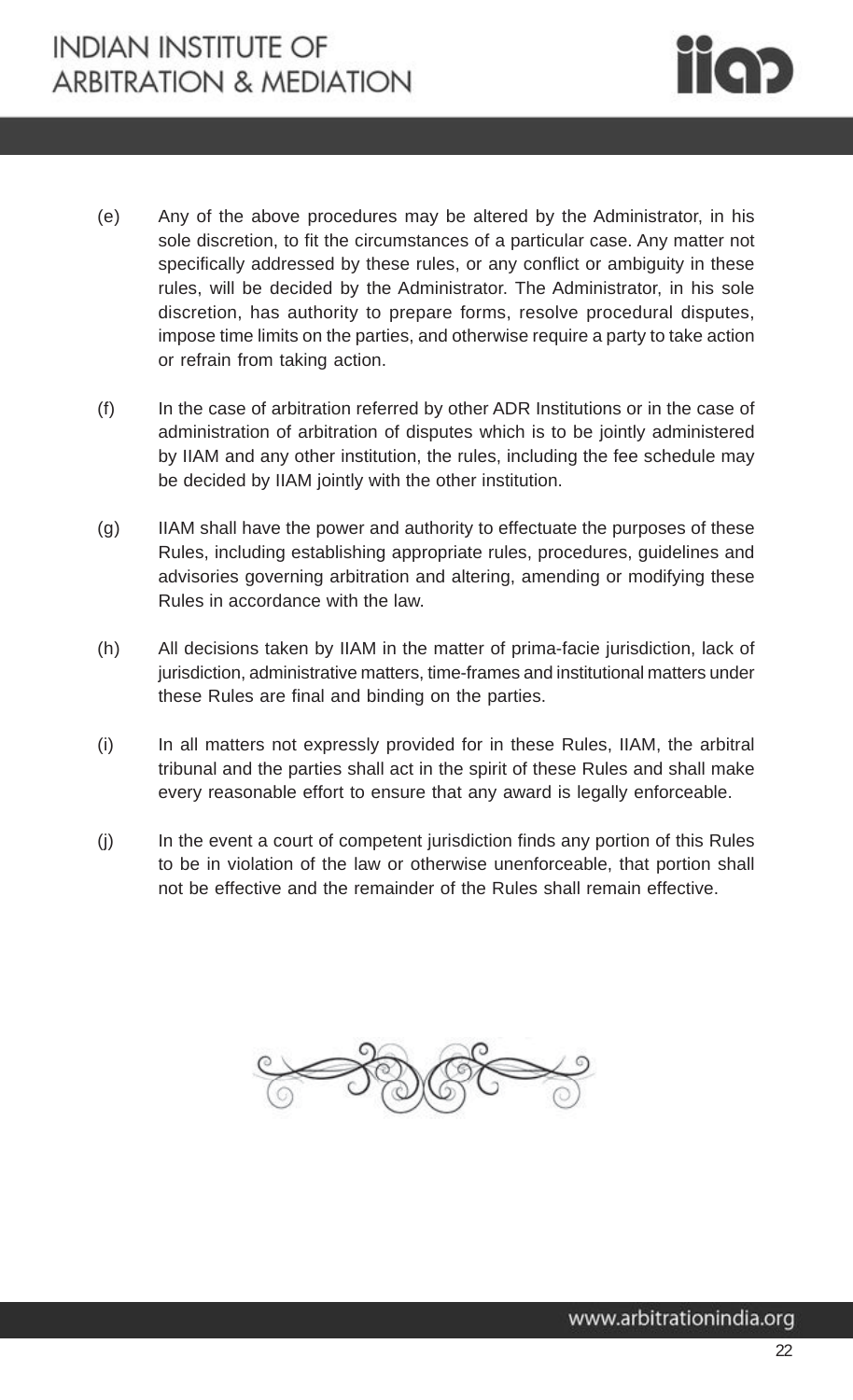

# **Section 2 International Arbitration**

# **Rule 26 Scope**

- (a) Where any agreement, submission or reference provides for arbitration by Indian Institute of Arbitration & Mediation ("IIAM") or under the Arbitration Rules of the Indian Institute of Arbitration & Mediation ("IIAM Arbitration Rules"), and if such arbitration arises on international or cross-border disputes, such international or cross-border disputes shall be conducted in accordance with the Arbitration Rules of the Asia-Pacific Centre for Arbitration & Mediation ("APCAM Arbitration Rules"), which shall be in force at the time of commencement of arbitration.
- (b) Where any agreement, submission or reference provides for arbitration by the Asia-Pacific Centre for Arbitration & Mediation ("APCAM") or under the Arbitration Rules of the Asia-Pacific Centre for Arbitration & Mediation ("APCAM Arbitration Rules"), the parties shall be taken to have agreed that the arbitration shall be conducted in accordance with the APCAM Arbitration Rules, or such amended Rules as APCAM may have adopted to take effect before the commencement of arbitration.
- (c) In case of Sub-rule, (a) and (b), the parties shall be taken to have agreed that the administration of arbitration under the APCAM Arbitration Rules, shall be conducted by IIAM, which shall be the APCAM Centre in India, if the venue of such arbitration is in India.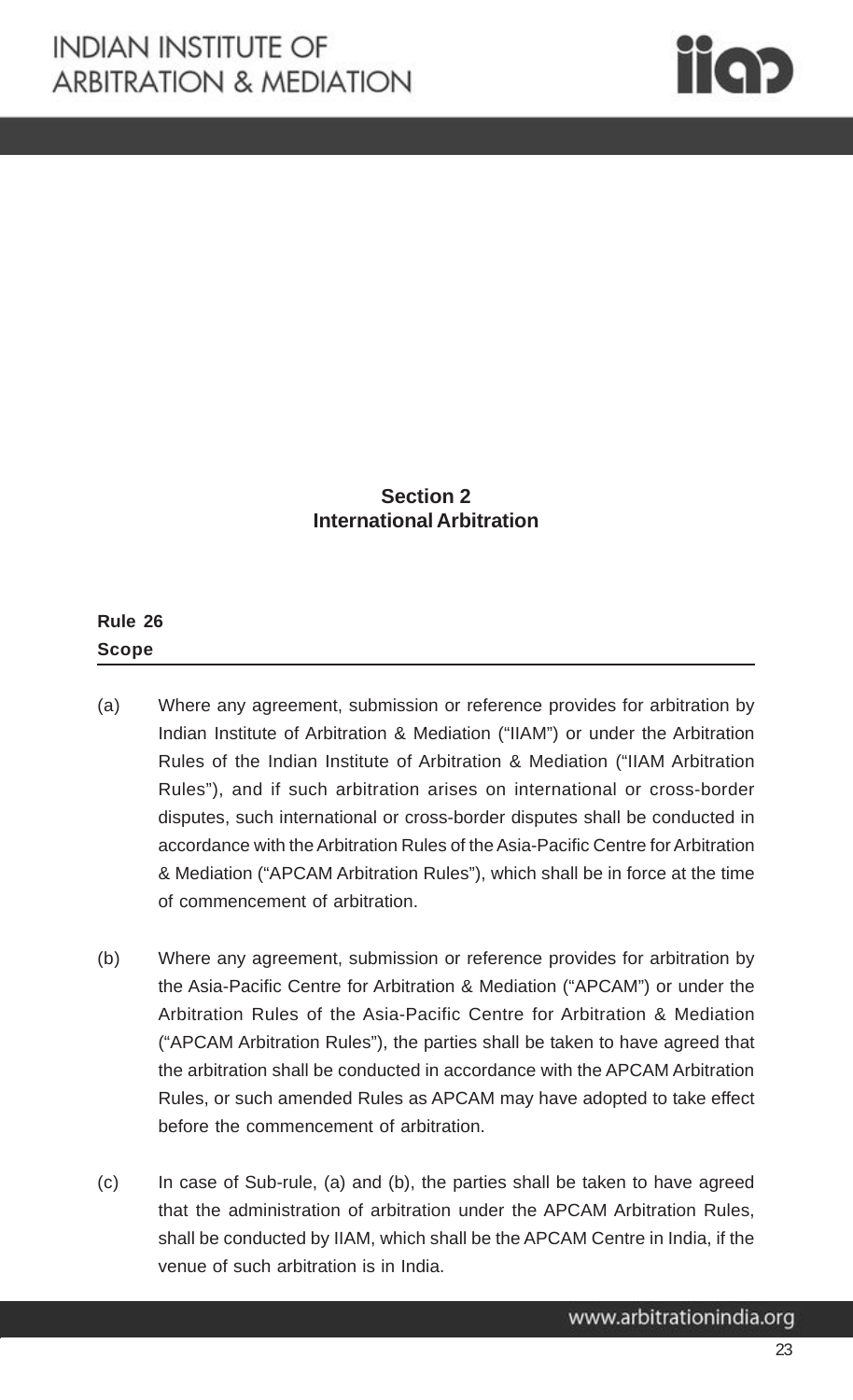

# **Rule 27 Role of IIAM**

- (a) IIAM shall be an APCAM Centre in India and a constituent member of APCAM, along with institutions from other countries.
- (b) As an APCAM Centre in India, IIAM shall make necessary arrangements for arbitration, including —
	- (i) Administering international or cross-border arbitration in India under the APCAM Arbitration Rules.
	- (ii) Co-ordinating with the constituent members of APCAM in other countries for referring an international or cross-border arbitration of a party from India in any such countries.
	- (iii) Providing general administrative support for APCAM.

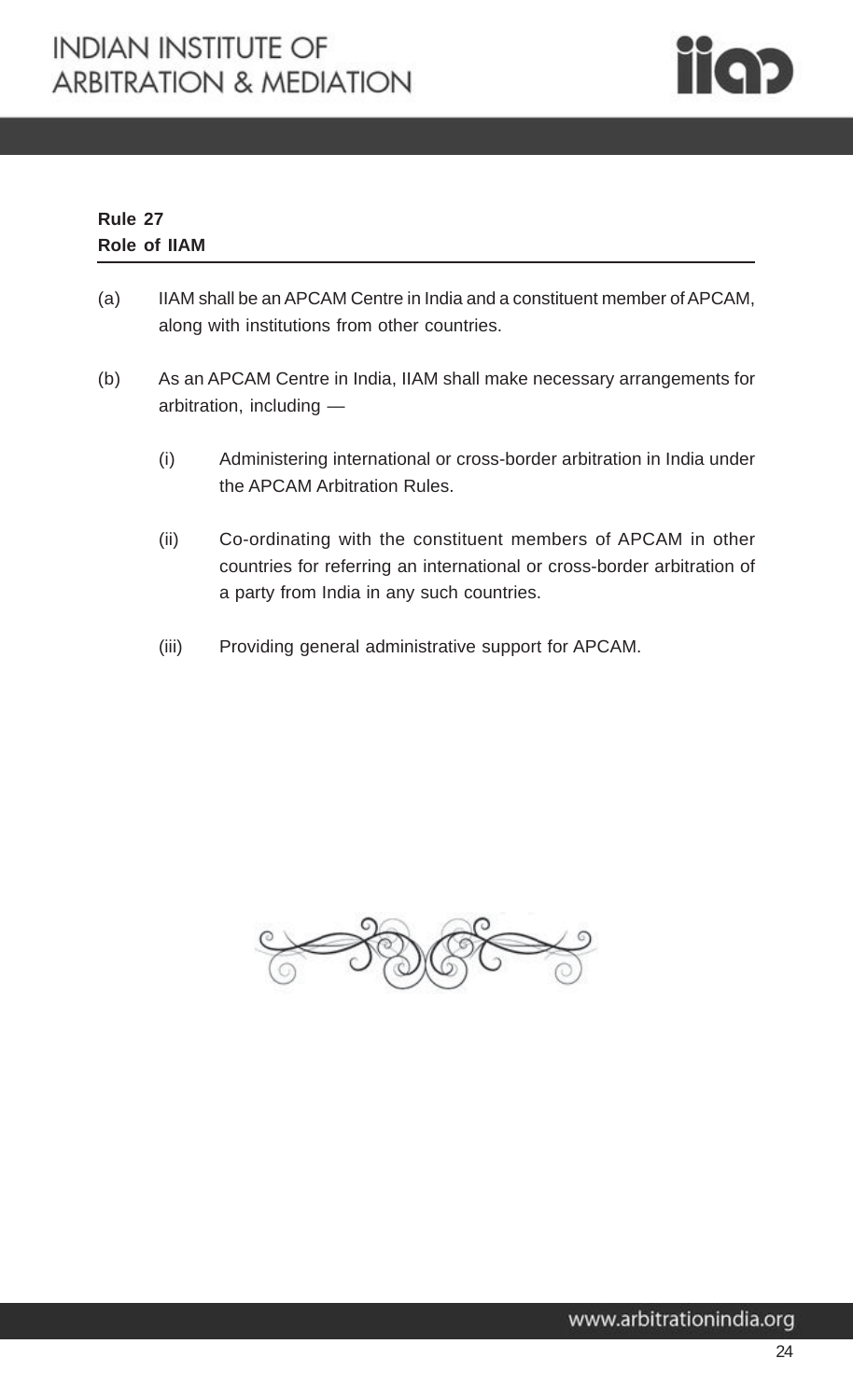

**PART-II**

# **UNCITRAL ARBITRATION RULES**

(As revised in 2010)

# **SECTION I. INTRODUCTORY RULES**

#### **Scope of Application Article 1**

- 1. Where parties have agreed that disputes between them in respect of a defined legal relationship, whether contractual or not, shall be referred to arbitration under the UNCITRAL Arbitration Rules, then such disputes shall be settled in accordance with these Rules subject to such modification as the parties may agree.
- 2. The parties to an arbitration agreement concluded after 15 August 2010 shall be presumed to have referred to the Rules in effect on the date of commencement of the arbitration, unless the parties have agreed to apply a particular version of the Rules. That presumption does not apply where the arbitration agreement has been concluded by accepting after 15 August 2010 an offer made before that date.
- 3. These Rules shall govern the arbitration except that where any of these Rules is in conflict with a provision of the law applicable to the arbitration from which the parties cannot derogate, that provision shall prevail.

# **Notice and Calculation of Periods of Time Article 2**

1. A notice, including a notification, communication or proposal, may be transmitted by any means of communication that provides or allows for a record of its transmission.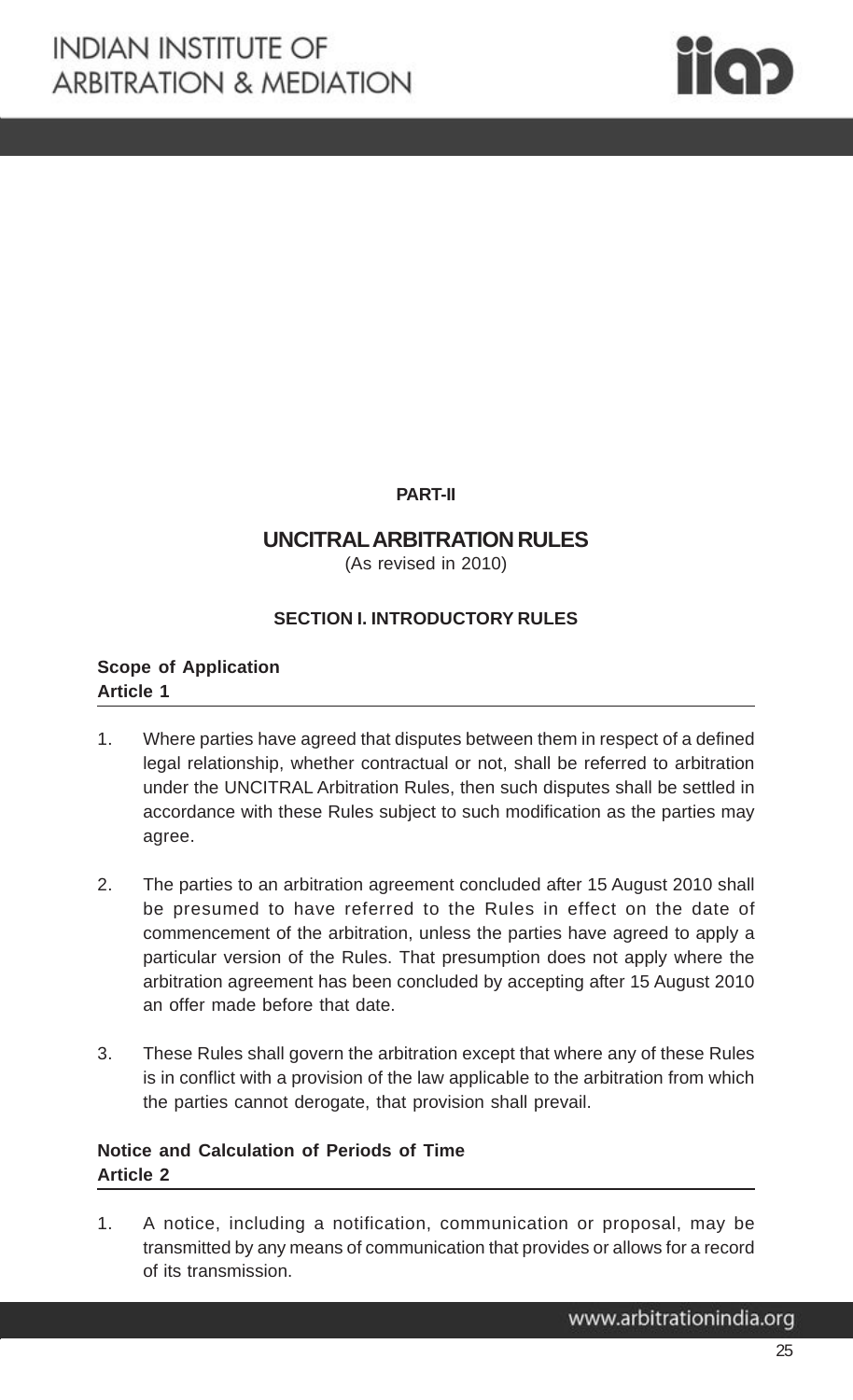

- 2. If an address has been designated by a party specifically for this purpose or authorized by the arbitral tribunal, any notice shall be delivered to that party at that address, and if so delivered shall be deemed to have been received. Delivery by electronic means such as facsimile or e-mail may only be made to an address so designated or authorized.
- 3. In the absence of such designation or authorization, a notice is:
	- a. Received if it is physically delivered to the addressee; or
	- b. Deemed to have been received if it is delivered at the place of business, habitual residence or mailing address of the addressee.
- 4. If, after reasonable efforts, delivery cannot be effected in accordance with paragraphs 2 or 3, a notice is deemed to have been received if it is sent to the addressee's last-known place of business, habitual residence or mailing address by registered letter or any other means that provides a record of delivery or of attempted delivery.
- 5. A notice shall be deemed to have been received on the day it is delivered in accordance with paragraphs 2, 3 or 4, or attempted to be delivered in accordance with paragraph 4. A notice transmitted by electronic means is deemed to have been received on the day it is sent, except that a notice of arbitration so transmitted is only deemed to have been received on the day when it reaches the addressee's electronic address.
- 6. For the purpose of calculating a period of time under these Rules, such period shall begin to run on the day following the day when a notice is received. If the last day of such period is an official holiday or a non-business day at the residence or place of business of the addressee, the period is extended until the first business day which follows. Official holidays or non business days occurring during the running of the period of time are included in calculating the period.

#### **Notice of Arbitration Article 3**

- 1. The party or parties initiating recourse to arbitration (hereinafter called the "Claimant") shall communicate to the other party or parties (hereinafter called the "Respondent") a Notice of Arbitration.
- 2. Arbitral proceedings shall be deemed to commence on the date on which the Notice of Arbitration is received by the respondent.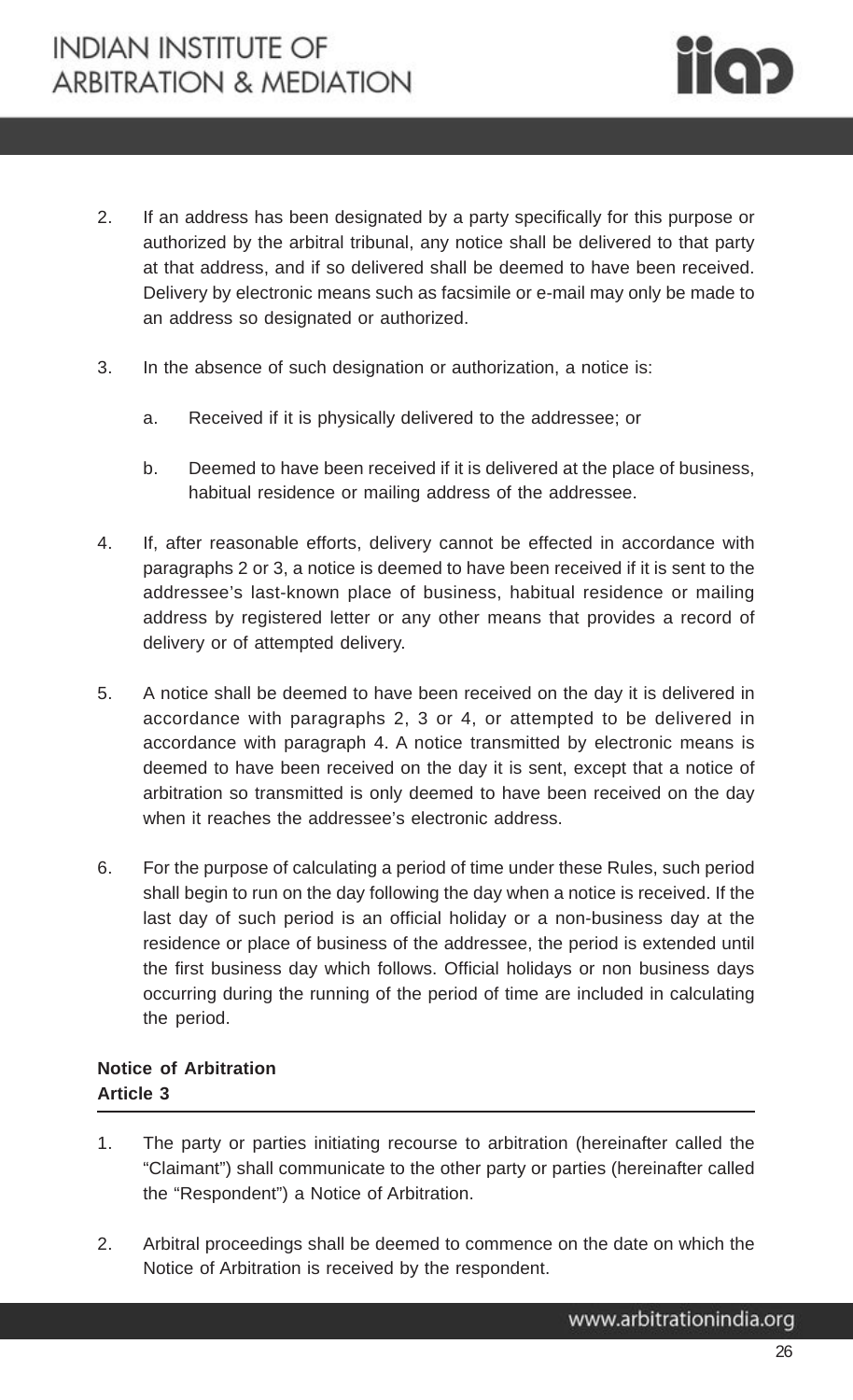

- 3. The Notice of Arbitration shall include the following:
	- a. A demand that the dispute be referred to arbitration;
	- b. The names and contact details of the parties;
	- c. Identification of the arbitration agreement that is invoked;
	- d. Identification of any contract or other legal instrument out of or in relation to which the dispute arises or, in the absence of such contract or instrument, a brief description of the relevant relationship;
	- e. A brief description of the claim and an indication of the amount involved, if any;
	- f. The relief or remedy sought;
	- g. A proposal as to the number of arbitrators, language and place of arbitration, if the parties have not previously agreed thereon.
- 4. The Notice of Arbitration may also include:
	- a. A proposal for the designation of an appointing authority referred to in article 6, paragraph 1;
	- b. A proposal for the appointment of a sole arbitrator referred to in Article 8, paragraph 1;
	- c. Notification of the appointment of an arbitrator referred to in Article 9 or 10.
- 5. The constitution of the arbitral tribunal shall not be hindered by any controversy with respect to the sufficiency of the Notice of Arbitration, which shall be finally resolved by the arbitral tribunal.

# **Response to the Notice of Arbitration Article 4**

1. Within 30 days of the receipt of the Notice of Arbitration, the respondent shall communicate to the claimant a Response to the Notice of Arbitration, which shall include: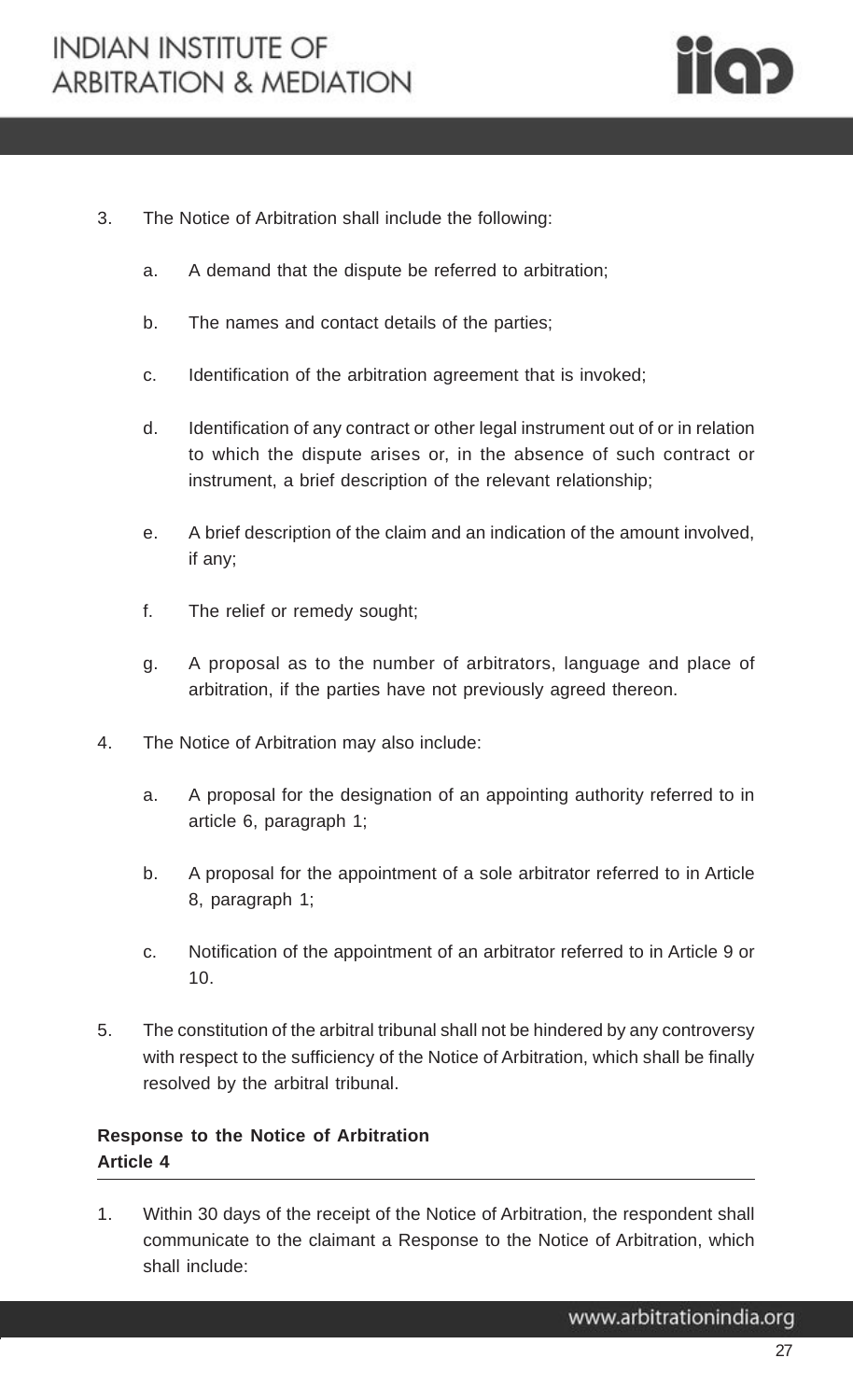

- a. The name and contact details of each respondent;
- b. A response to the information set forth in the notice of arbitration, pursuant to Article 3, paragraphs 3 (c) to (g).
- 2. The Response to the Notice of Arbitration may also include:
	- a. Any plea that an arbitral tribunal to be constituted under these Rules lacks jurisdiction;
	- b. A proposal for the designation of an appointing authority referred to in Article 6, paragraph 1;
	- c. A proposal for the appointment of a sole arbitrator referred to in Article 8, paragraph 1;
	- d. Notification of the appointment of an arbitrator referred to in Article 9 or 10;
	- e. A brief description of counterclaims or claims for the purpose of a setoff, if any, including where relevant, an indication of the amounts involved, and the relief or remedy sought;
	- f. A Notice of Arbitration in accordance with Article 3 in case the respondent formulates a claim against a party to the arbitration agreement other than the claimant.
- 3. The constitution of the arbitral tribunal shall not be hindered by any controversy with respect to the respondent's failure to communicate a Response to the Notice of Arbitration, or an incomplete or late response to the Notice of Arbitration, which shall be finally resolved by the arbitral tribunal.

# **Representation and Assistance Article 5**

Each party may be represented or assisted by persons chosen by it. The names and addresses of such persons must be communicated to all parties and to the arbitral tribunal. Such communication must specify whether the appointment is being made for purposes of representation or assistance. Where a person is to act as a representative of a party, the arbitral tribunal, on its own initiative or at the request of any party, may at any time require proof of authority granted to the representative in such a form as the arbitral tribunal may determine.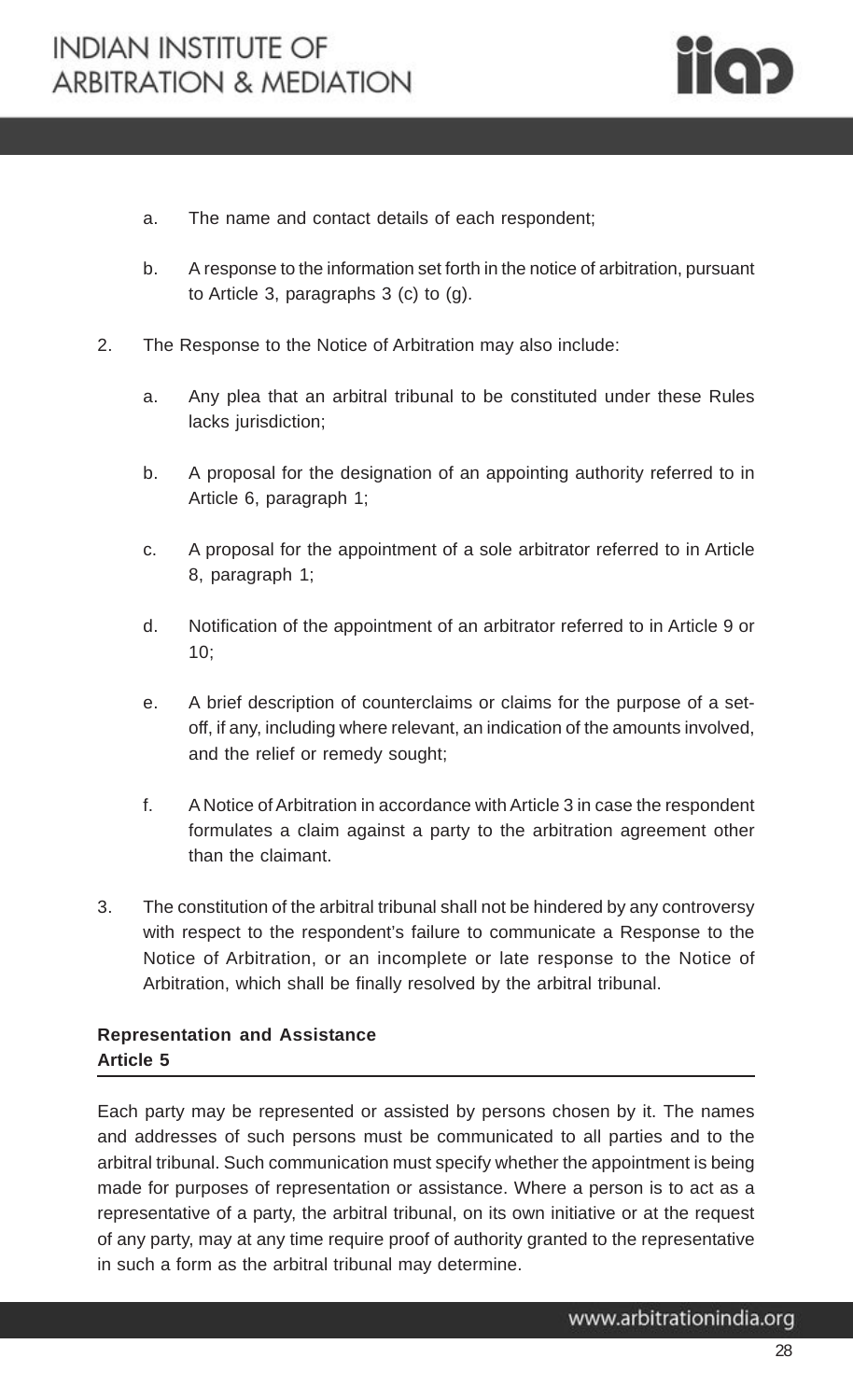

# **Designating and Appointing Authorities Article 6**

- 1. Unless the parties have already agreed on the choice of an appointing authority, a party may at any time propose the name or names of one or more institutions or persons, including the Secretary-General of the Permanent Court of Arbitration at The Hague (hereinafter called the "PCA"), one of whom would serve as appointing authority.
- 2. If all parties have not agreed on the choice of an appointing authority within 30 days after a proposal made in accordance with paragraph 1 has been received by all other parties, any party may request the Secretary-General of the PCA to designate the appointing authority.
- 3. Where these Rules provide for a period of time within which a party must refer a matter to an appointing authority and no appointing authority has been agreed on or designated, the period is suspended from the date on which a party initiates the procedure for agreeing on or designating an appointing authority until the date of such agreement or designation.
- 4. Except as referred to in Article 41, paragraph 4, if the appointing authority refuses to act, or if it fails to appoint an arbitrator within 30 days after it receives a party's request to do so, fails to act within any other period provided by these Rules, or fails to decide on a challenge to an arbitrator within a reasonable time after receiving a party's request to do so, any party may request the Secretary General of the PCA to designate a substitute appointing authority.
- 5. In exercising their functions under these Rules, the appointing authority and the Secretary-General of the PCA may require from any party and the arbitrators the information they deem necessary and they shall give the parties and, where appropriate, the arbitrators, an opportunity to present their views in any manner they consider appropriate. All such communications to and from the appointing authority and the Secretary-General of the PCA shall also be provided by the sender to all other parties.
- 6. When the appointing authority is requested to appoint an arbitrator pursuant to Articles 8, 9, 10 or 14, the party making the request shall send to the appointing authority copies of the Notice of Arbitration and, if it exists, any Response to the Notice of Arbitration.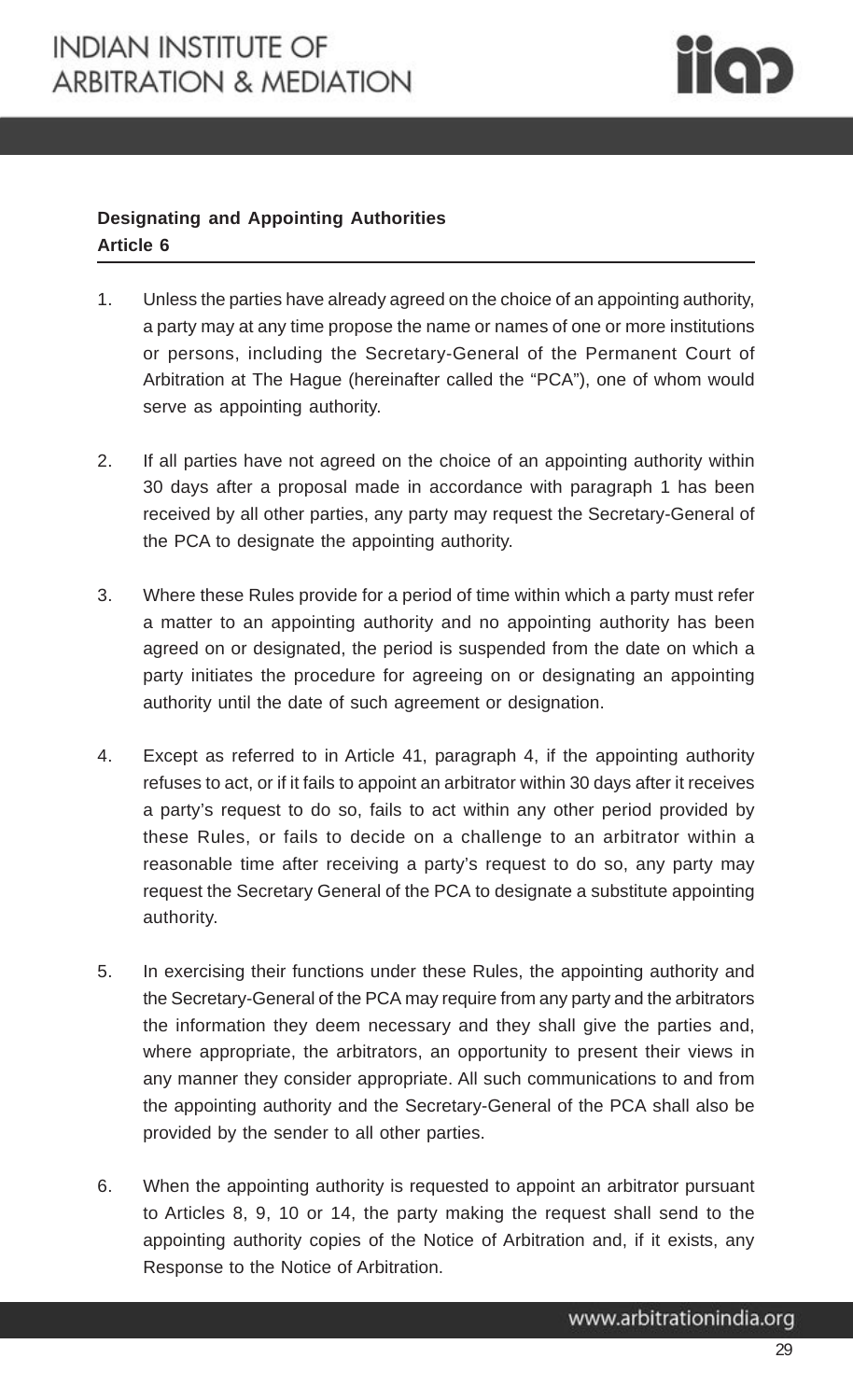

7. The appointing authority shall have regard to such considerations as are likely to secure the appointment of an independent and impartial arbitrator and shall take into account the advisability of appointing an arbitrator of a nationality other than the nationalities of the parties.

#### **SECTION II. COMPOSITION OF THE ARBITRAL TRIBUNAL**

# **Number of Arbitrators Article 7**

- 1. If the parties have not previously agreed on the number of arbitrators, and if within 30 days after the receipt by the respondent of the notice of arbitration the parties have not agreed that there shall be only one arbitrator, three arbitrators shall be appointed.
- 2. Notwithstanding paragraph 1, if no other parties have responded to a party's proposal to appoint a sole arbitrator within the time limit provided for in paragraph 1 and the party or parties concerned have failed to appoint a second arbitrator in accordance with Article 9 or 10, the appointing authority may, at the request of a party, appoint a sole arbitrator pursuant to the procedure provided for in Article 8, paragraph 2, if it determines that, in view of the circumstances of the case, this is more appropriate.

# **Appointment of Arbitrators (Articles 8 to 10) Article 8**

- 1. If the parties have agreed that a sole arbitrator is to be appointed and if within 30 days after receipt by all other parties of a proposal for the appointment of a sole arbitrator the parties have not reached agreement thereon, a sole arbitrator shall, at the request of a party, be appointed by the appointing authority.
- 2. The appointing authority shall appoint the sole arbitrator as promptly as possible. In making the appointment, the appointing authority shall use the following list-procedure, unless the parties agree that the list-procedure should not be used or unless the appointing authority determines in its discretion that the use of the list-procedure is not appropriate for the case:
	- a. The appointing authority shall communicate to each of the parties an identical list containing at least three names;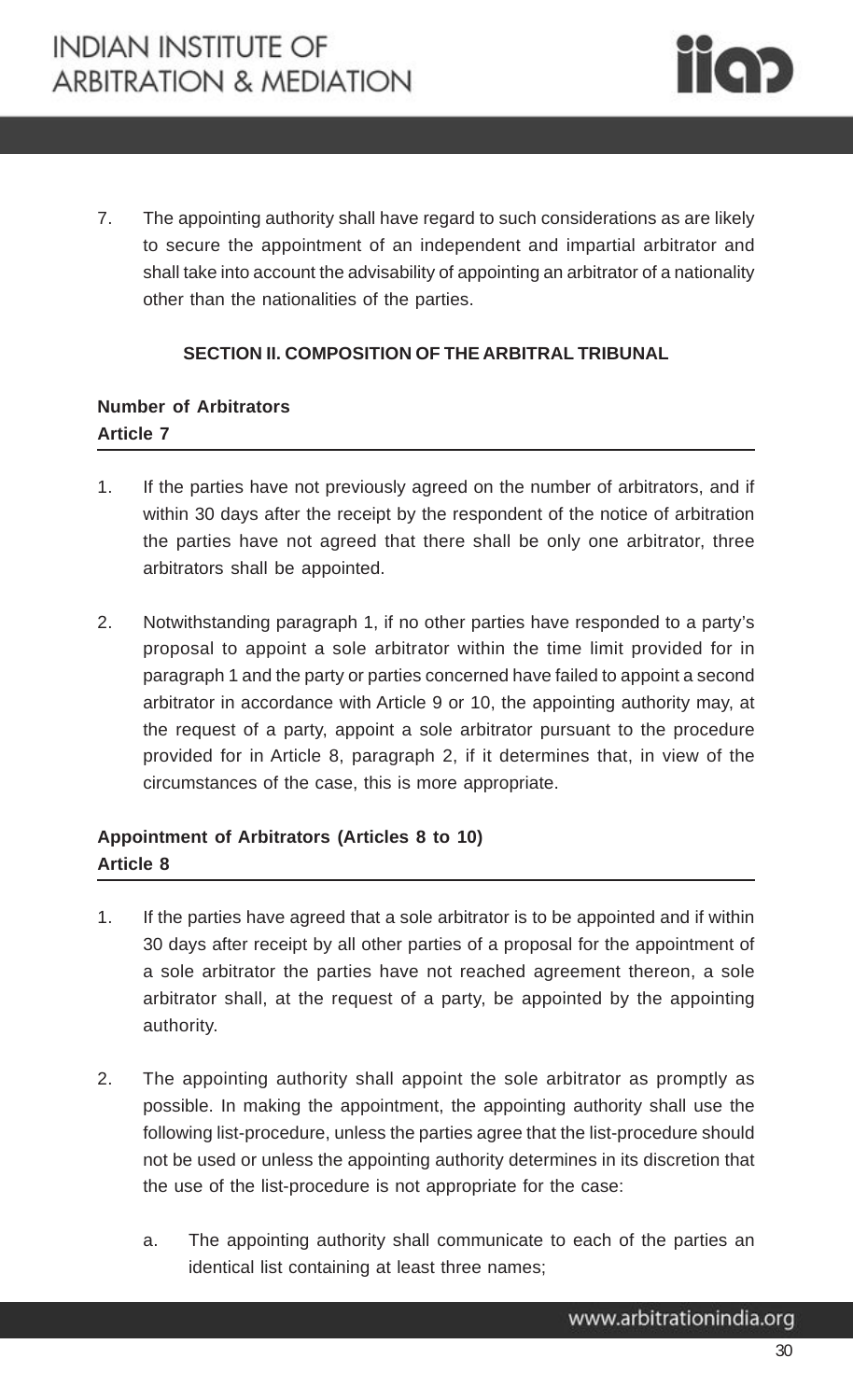

- b. Within 15 days after the receipt of this list, each party may return the list to the appointing authority after having deleted the name or names to which it objects and numbered the remaining names on the list in the order of its preference;
- c. After the expiration of the above period of time the appointing authority shall appoint the sole arbitrator from among the names approved on the lists returned to it and in accordance with the order of preference indicated by the parties;
- d. If for any reason the appointment cannot be made according to this procedure, the appointing authority may exercise its discretion in appointing the sole arbitrator.

## **Article 9**

- 1. If three arbitrators are to be appointed, each party shall appoint one arbitrator. The two arbitrators thus appointed shall choose the third arbitrator who will act as the presiding arbitrator of the arbitral tribunal.
- 2. If within 30 days after the receipt of a party's notification of the appointment of an arbitrator the other party has not notified the first party of the arbitrator it has appointed, the first party may request the appointing authority to appoint the second arbitrator.
- 3. If within 30 days after the appointment of the second arbitrator the two arbitrators have not agreed on the choice of the presiding arbitrator, the presiding arbitrator shall be appointed by the appointing authority in the same way as a sole arbitrator would be appointed under Article 8.

## **Article 10**

- 1. For the purposes of Article 9, paragraph 1, where three arbitrators are to be appointed and there are multiple parties as claimant or as respondent, unless the parties have agreed to another method of appointment of arbitrators, the multiple parties jointly, whether as claimant or as respondent, shall appoint an arbitrator.
- 2. If the parties have agreed that the arbitral tribunal is to be composed of a number of arbitrators other than one or three, the arbitrators shall be appointed according to the method agreed upon by the parties.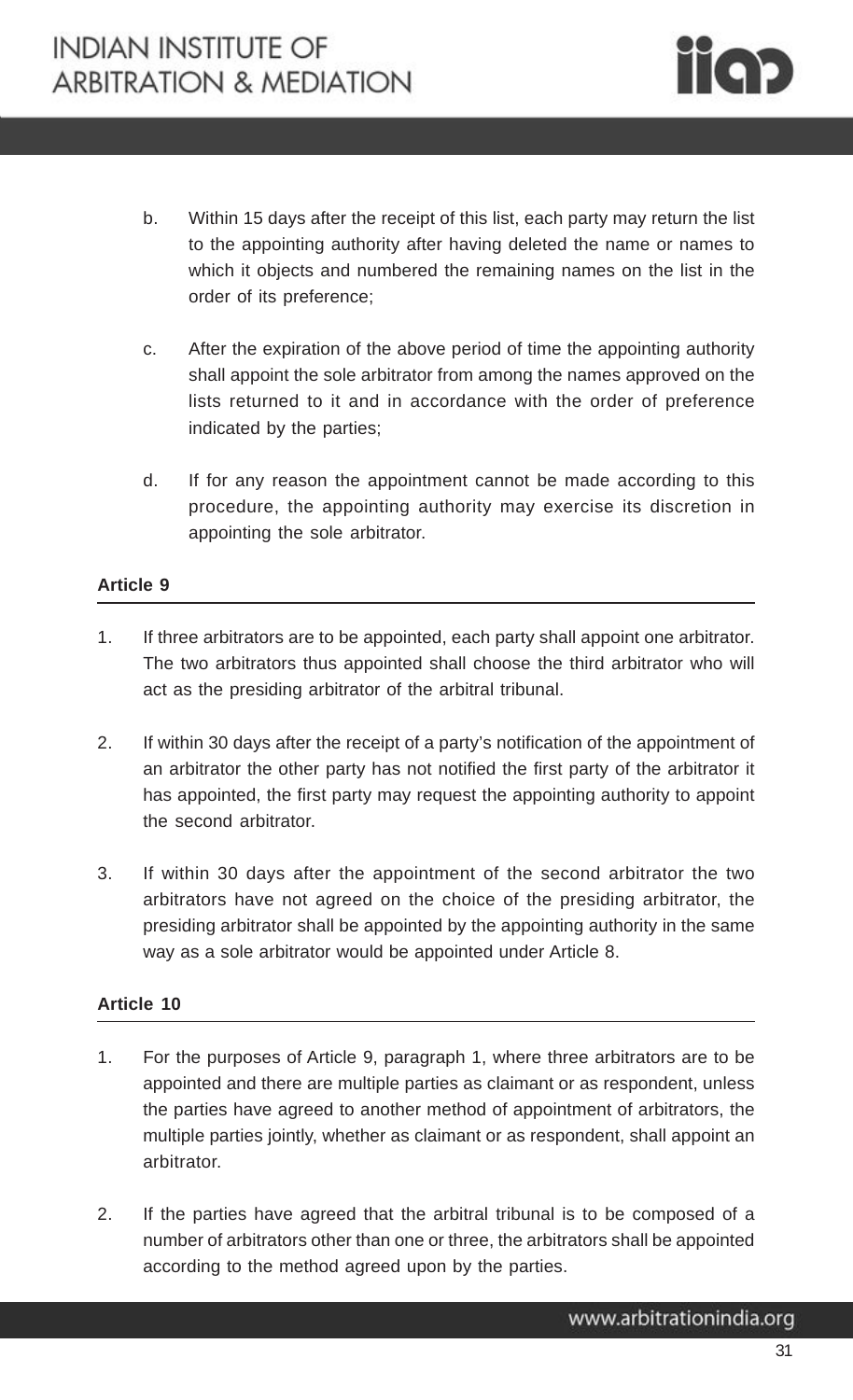

3. In the event of any failure to constitute the arbitral tribunal under these Rules, the appointing authority shall, at the request of any party, constitute the arbitral tribunal and, in doing so, may revoke any appointment already made and appoint or reappoint each of the arbitrators and designate one of them as the presiding arbitrator.

# **Disclosures by and Challenge of Arbitrators1 (Articles 11 to 13) Article 11**

When a person is approached in connection with his or her possible appointment as an arbitrator, he or she shall disclose any circumstances likely to give rise to justifiable doubts as to his or her impartiality or independence. An arbitrator, from the time of his or her appointment and throughout the arbitral proceedings, shall without delay disclose any such circumstances to the parties and the other arbitrators unless they have already been informed by him or her of these circumstances.

## **Article 12**

- 1. Any arbitrator may be challenged if circumstances exist that give rise to justifiable doubts as to the arbitrator's impartiality or independence.
- 2. A party may challenge the arbitrator appointed by it only for reasons of which it becomes aware after the appointment has been made.
- 3. In the event that an arbitrator fails to act or in the event of the *de jure* or *de facto* impossibility of his or her performing his or her functions, the procedure in respect of the challenge of an arbitrator as provided in Article 13 shall apply.

### **Article 13**

- 1. A party that intends to challenge an arbitrator shall send notice of its challenge within 15 days after it has been notified of the appointment of the challenged arbitrator, or within 15 days after the circumstances mentioned in Articles 11 and 12 became known to that party.
- 2. The notice of challenge shall be communicated to all other parties, to the arbitrator who is challenged and to the other arbitrators. The notice of challenge shall state the reasons for the challenge.

<sup>1</sup> Model statements of independence pursuant to Article 11 can be found in the annex to the Rules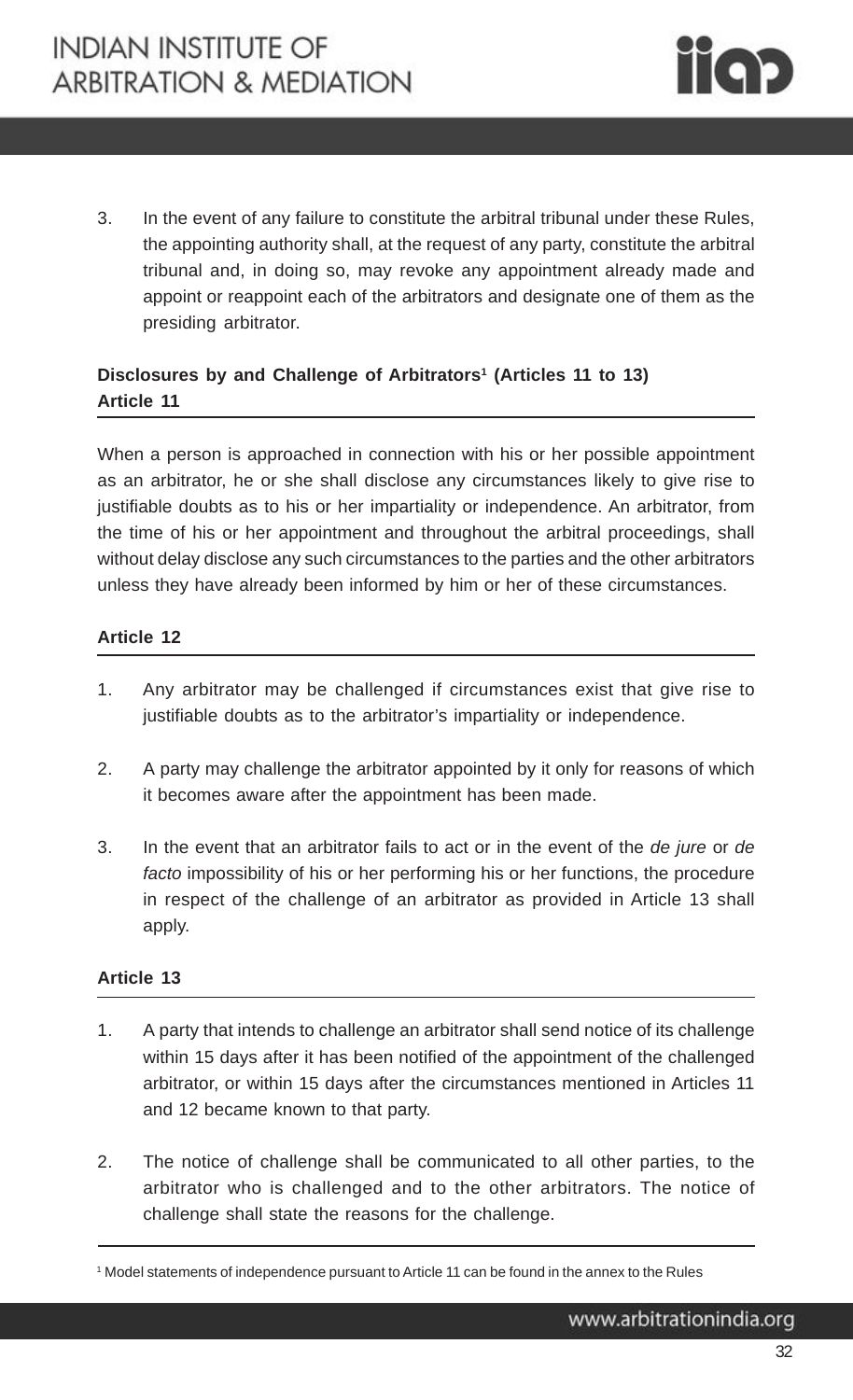

4. If, within 15 days from the date of the notice of challenge, all parties do not agree to the challenge or the challenged arbitrator does not withdraw, the party making the challenge may elect to pursue it. In that case, within 30 days from the date of the notice of challenge, it shall seek a decision on the challenge by the appointing authority.

# **Replacement of an Arbitrator Article 14**

- 1. Subject to paragraph 2, in any event where an arbitrator has to be replaced during the course of the arbitral proceedings, a substitute arbitrator shall be appointed or chosen pursuant to the procedure provided for in Articles 8 to 11 that was applicable to the appointment or choice of the arbitrator being replaced. This procedure shall apply even if during the process of appointing the arbitrator to be replaced, a party had failed to exercise its right to appoint or to participate in the appointment.
- 2. If, at the request of a party, the appointing authority determines that, in view of the exceptional circumstances of the case, it would be justified for a party to be deprived of its right to appoint a substitute arbitrator, the appointing authority may, after giving an opportunity to the parties and the remaining arbitrators to express their views: (a) appoint the substitute arbitrator; or (b) after the closure of the hearings, authorize the other arbitrators to proceed with the arbitration and make any decision or award.

# **Repetition of Hearings in the event of the Replacement of an Arbitrator Article 15**

If an arbitrator is replaced, the proceedings shall resume at the stage where the arbitrator who was replaced ceased to perform his or her functions, unless the arbitral tribunal decides otherwise.

# **Exclusion of Liability Article 16**

Save for intentional wrongdoing, the parties waive, to the fullest extent permitted under the applicable law, any claim against the arbitrators, the appointing authority and any person appointed by the arbitral tribunal based on any act or omission in connection with the arbitration.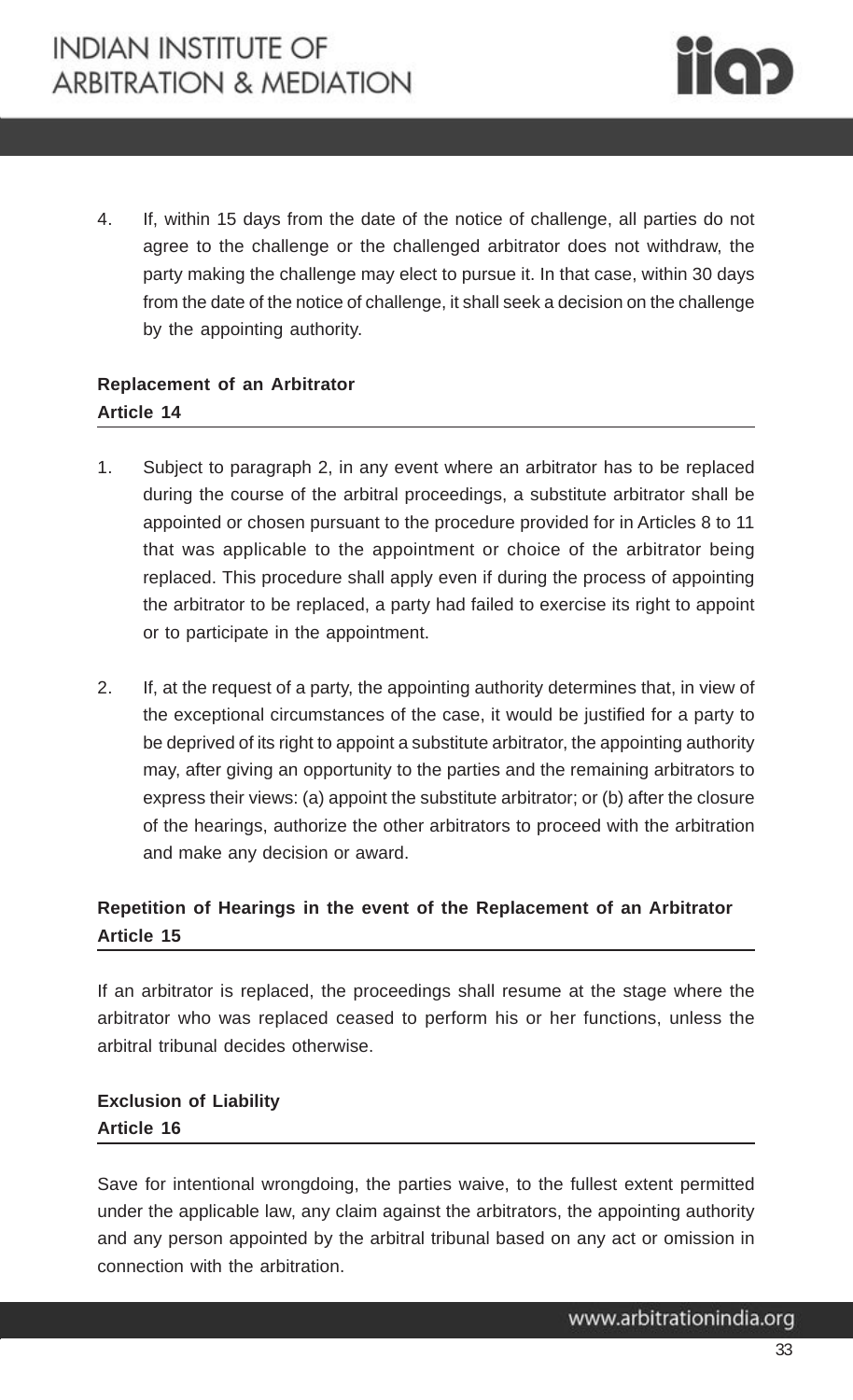

#### **SECTION III. ARBITRAL PROCEEDINGS**

#### **General Provisions Article 17**

- 1. Subject to these Rules, the arbitral tribunal may conduct the arbitration in such manner as it considers appropriate, provided that the parties are treated with equality and that at an appropriate stage of the proceedings each party is given a reasonable opportunity of presenting its case. The arbitral tribunal, in exercising its discretion, shall conduct the proceedings so as to avoid unnecessary delay and expense and to provide a fair and efficient process for resolving the parties' dispute.
- 2. As soon as practicable after its constitution and after inviting the parties to express their views, the arbitral tribunal shall establish the provisional timetable of the arbitration. The arbitral tribunal may, at any time, after inviting the parties to express their views, extend or abridge any period of time prescribed under these Rules or agreed by the parties.
- 3. If at an appropriate stage of the proceedings any party so requests, the arbitral tribunal shall hold hearings for the presentation of evidence by witnesses, including expert witnesses, or for oral argument. In the absence of such a request, the arbitral tribunal shall decide whether to hold such hearings or whether the proceedings shall be conducted on the basis of documents and other materials.
- 4. All communications to the arbitral tribunal by one party shall be communicated by that party to all other parties. Such communications shall be made at the same time, except as otherwise permitted by the arbitral tribunal if it may do so under applicable law.
- 5. The arbitral tribunal may, at the request of any party, allow one or more third persons to be joined in the arbitration as a party provided such person is a party to the arbitration agreement, unless the arbitral tribunal finds, after giving all parties, including the person or persons to be joined, the opportunity to be heard, that joinder should not be permitted because of prejudice to any of those parties. The arbitral tribunal may make a single award or several awards in respect of all parties so involved in the arbitration.

## **Place of Arbitration Article 18**

1. If the parties have not previously agreed on the place of arbitration, the place of arbitration shall be determined by the arbitral tribunal having regard to the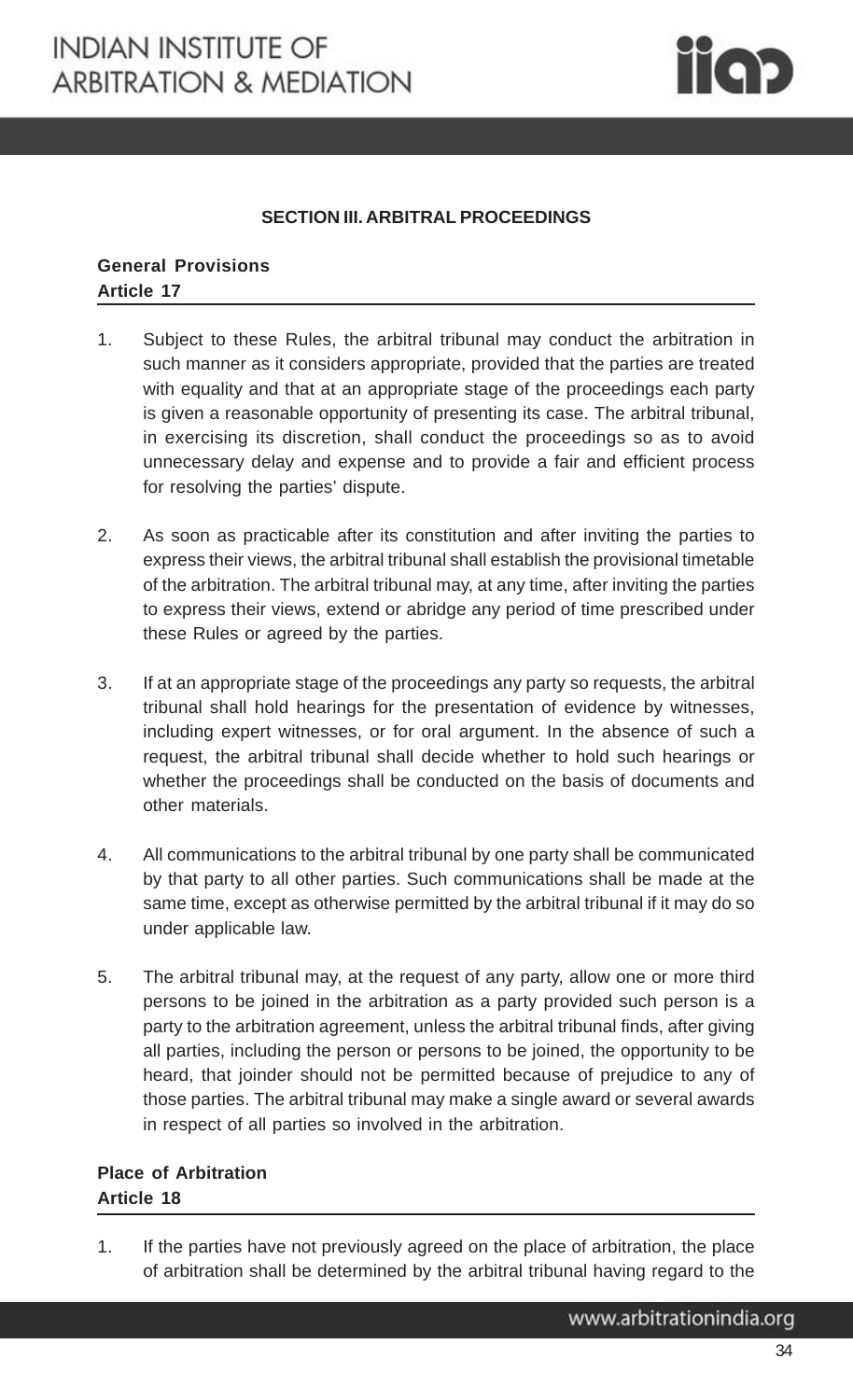

circumstances of the case. The award shall be deemed to have been made at the place of arbitration.

2. The arbitral tribunal may meet at any location it considers appropriate for deliberations. Unless otherwise agreed by the parties, the arbitral tribunal may also meet at any location it considers appropriate for any other purpose, including hearings.

## **Language Article 19**

- 1. Subject to an agreement by the parties, the arbitral tribunal shall, promptly after its appointment, determine the language or languages to be used in the proceedings. This determination shall apply to the statement of claim, the statement of defence, and any further written statements and, if oral hearings take place, to the language or languages to be used in such hearings.
- 2. The arbitral tribunal may order that any documents annexed to the statement of claim or statement of defence, and any supplementary documents or exhibits submitted in the course of the proceedings, delivered in their original language, shall be accompanied by a translation into the language or languages agreed upon by the parties or determined by the arbitral tribunal.

# **Statement of Claim Article 20**

- 1. The claimant shall communicate its Statement of Claim in writing to the respondent and to each of the arbitrators within a period of time to be determined by the arbitral tribunal. The claimant may elect to treat its Notice of Arbitration referred to in Article 3 as a statement of claim, provided that the Notice of Arbitration also complies with the requirements of paragraphs 2 to 4 of this Article.
- 2. The Statement of Claim shall include the following particulars:
	- a. The names and contact details of the parties;
	- b. A statement of the facts supporting the claim;
	- c. The points at issue;
	- d. The relief or remedy sought;
	- e. The legal grounds or arguments supporting the claim.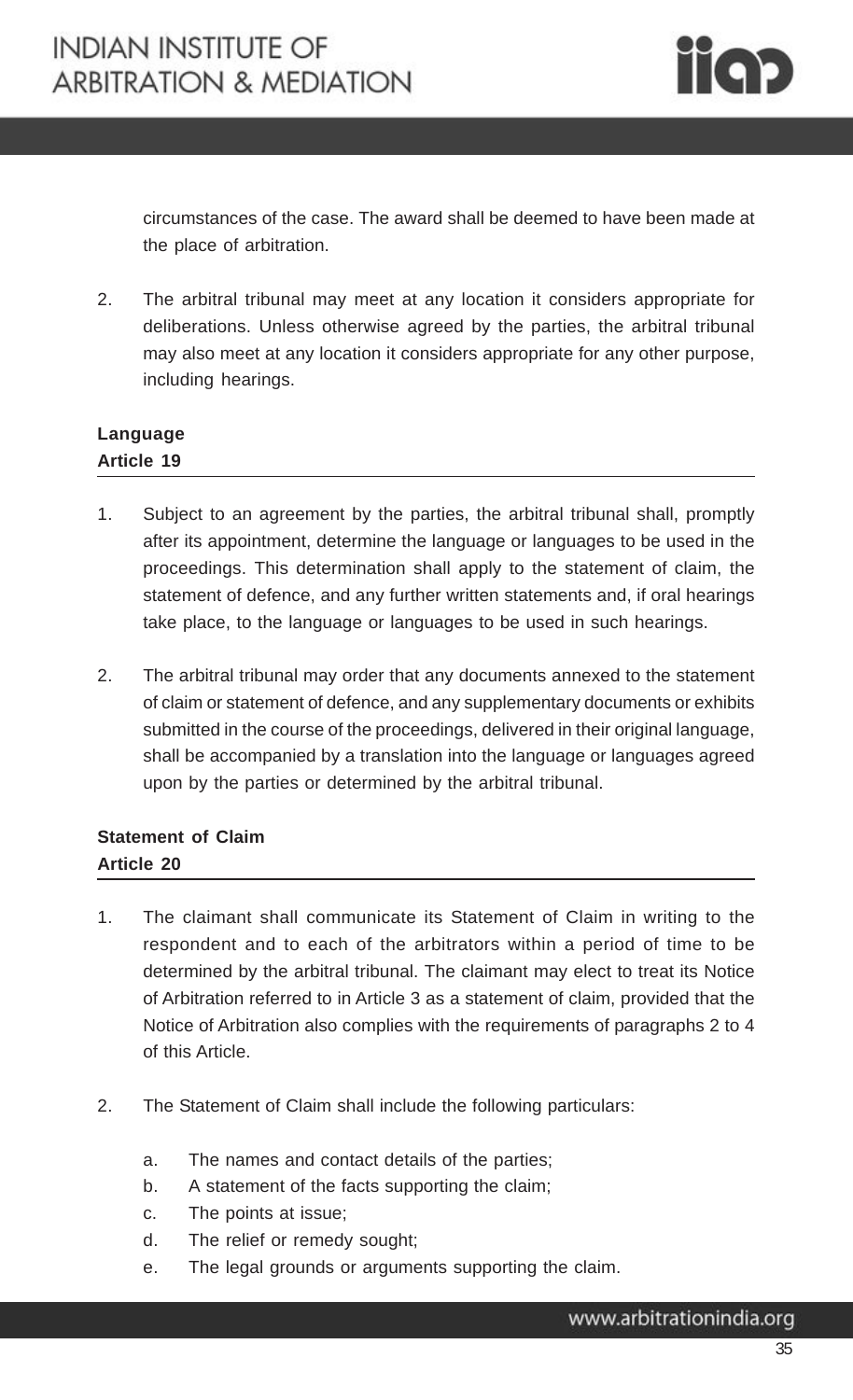

- 3. A copy of any contract or other legal instrument out of or in relation to which the dispute arises and of the arbitration agreement shall be annexed to the Statement of Claim.
- 4. The Statement of Claim should, as far as possible, be accompanied by all documents and other evidence relied upon by the claimant, or contain references to them.

## **Statement of Defence Article 21**

- 1. The respondent shall communicate its Statement of Defence in writing to the claimant and to each of the arbitrators within a period of time to be determined by the arbitral tribunal. The respondent may elect to treat its Response to the Notice of Arbitration referred to in Article 4 as a Statement of Defence, provided that the response to the notice of arbitration also complies with the requirements of paragraph 2 of this Article.
- 2. The Statement of Defence shall reply to the particulars (b) to (e) of the Statement of Claim (art. 20, para. 2). The Statement of Defence should, as far as possible, be accompanied by all documents and other evidence relied upon by the respondent, or contain references to them.
- 3. In its Statement of Defence, or at a later stage in the arbitral proceedings if the arbitral tribunal decides that the delay was justified under the circumstances, the respondent may make a Counterclaim or rely on a claim for the purpose of a set-off provided that the arbitral tribunal has jurisdiction over it.
- 4. The provisions of Article 20, paragraphs 2 to 4, shall apply to a counterclaim, a claim under Article 4, paragraph 2 (f), and a claim relied on for the purpose of a set-off.

## **Amendments to the Claim or Defence Article 22**

During the course of the arbitral proceedings, a party may amend or supplement its claim or defence, including a counterclaim or a claim for the purpose of a set-off, unless the arbitral tribunal considers it inappropriate to allow such amendment or supplement having regard to the delay in making it or prejudice to other parties or any other circumstances. However, a claim or defence, including a counterclaim or a claim for the purpose of a set-off, may not be amended or supplemented in such a manner that the amended or supplemented claim or defence falls outside the jurisdiction of the arbitral tribunal.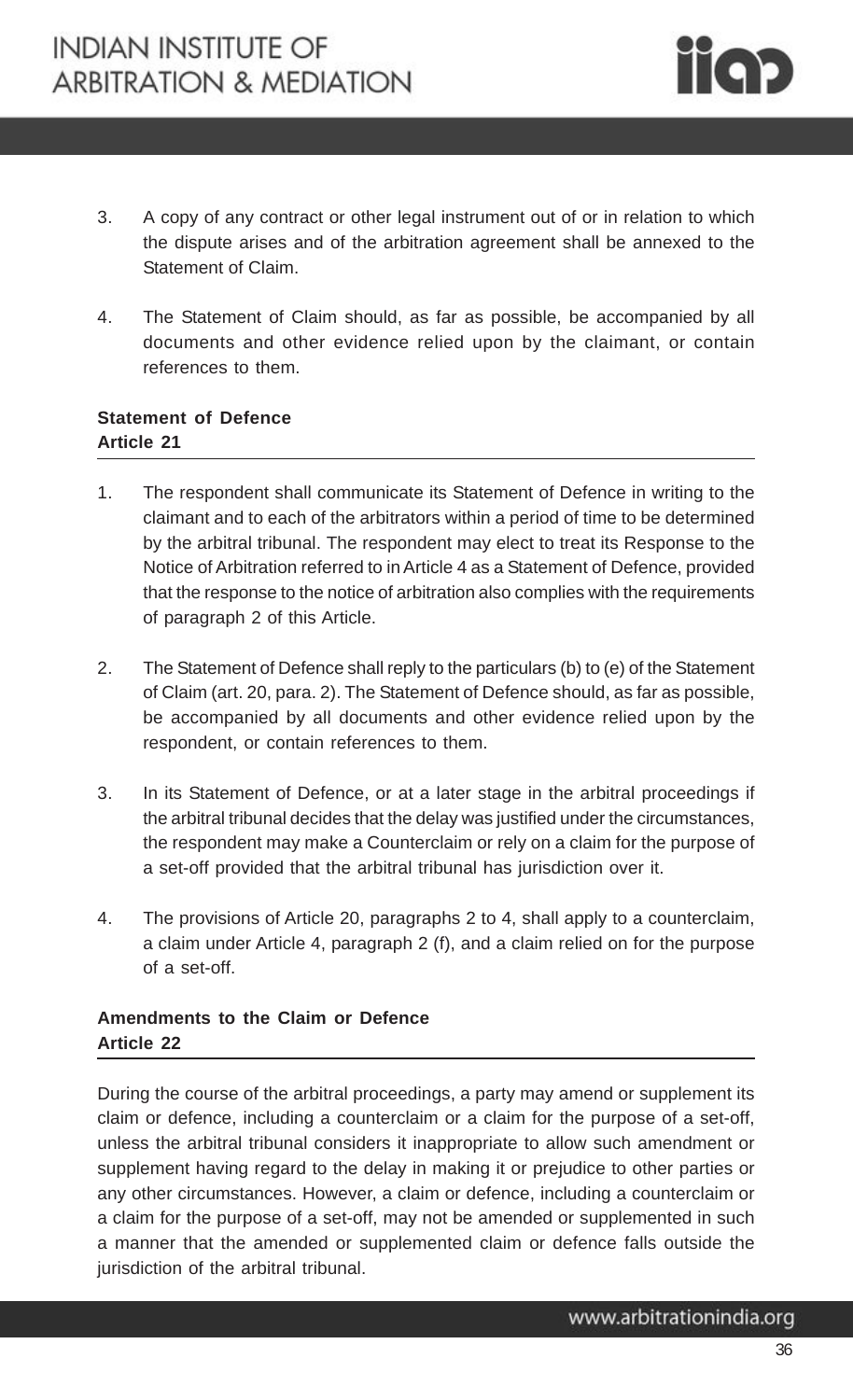

# **Pleas as to the Jurisdiction of the Arbitral Tribunal Article 23**

- 1. The arbitral tribunal shall have the power to rule on its own jurisdiction, including any objections with respect to the existence or validity of the arbitration agreement. For that purpose, an arbitration clause that forms part of a contract shall be treated as an agreement independent of the other terms of the contract. A decision by the arbitral tribunal that the contract is null shall not entail automatically the invalidity of the arbitration clause.
- 2. A plea that the arbitral tribunal does not have jurisdiction shall be raised no later than in the statement of defence or, with respect to a counterclaim or a claim for the purpose of a set-off, in the reply to the counterclaim or to the claim for the purpose of a set-off. A party is not precluded from raising such a plea by the fact that it has appointed, or participated in the appointment of, an arbitrator. A plea that the arbitral tribunal is exceeding the scope of its authority shall be raised as soon as the matter alleged to be beyond the scope of its authority is raised during the arbitral proceedings. The arbitral tribunal may, in either case, admit a later plea if it considers the delay justified.
- 3. The arbitral tribunal may rule on a plea referred to in paragraph 2 either as a preliminary question or in an award on the merits. The arbitral tribunal may continue the arbitral proceedings and make an award, notwithstanding any pending challenge to its jurisdiction before a court.

## **Further Written Statements Article 24**

The arbitral tribunal shall decide which further written statements, in addition to the statement of claim and the statement of defence, shall be required from the parties or may be presented by them and shall fix the periods of time for communicating such statements.

**Periods of Time Article 25**

The periods of time fixed by the arbitral tribunal for the communication of written statements (including the statement of claim and statement of defence) should not exceed 45 days. However, the arbitral tribunal may extend the time limits if it concludes that an extension is justified.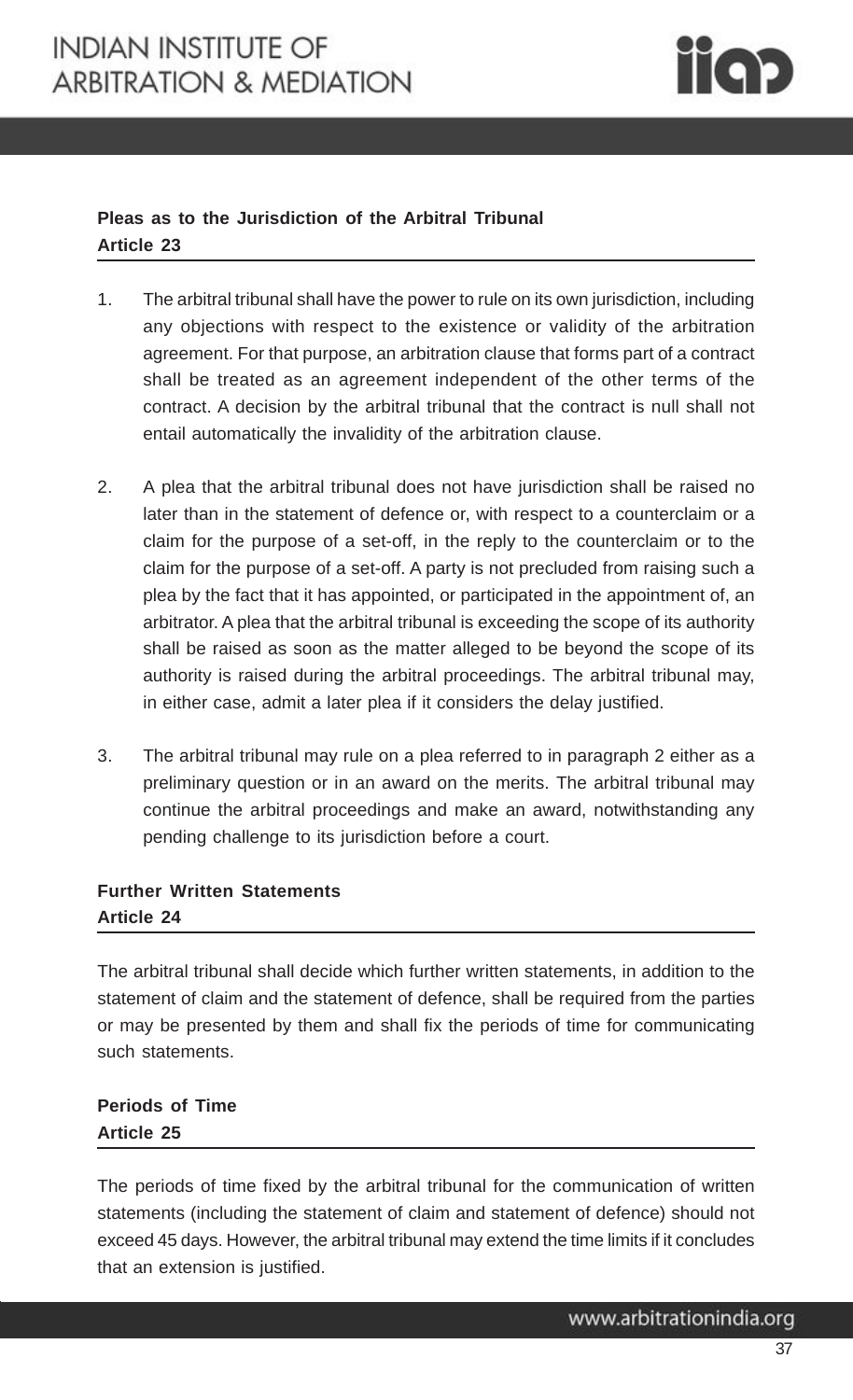

# **Interim Measures Article 26**

- 1. The arbitral tribunal may, at the request of a party, grant interim measures.
- 2. An interim measure is any temporary measure by which, at any time prior to the issuance of the award by which the dispute is finally decided, the arbitral tribunal orders a party, for example and without limitation, to:
	- a. Maintain or restore the status quo pending determination of the dispute;
	- b. Take action that would prevent, or refrain from taking action that is likely to cause, (i) current or imminent harm or (ii) prejudice to the arbitral process itself;
	- c. Provide a means of preserving assets out of which a subsequent award may be satisfied; or
	- d. Preserve evidence that may be relevant and material to the resolution of the dispute.
- 3. The party requesting an interim measure under paragraphs 2 (a) to (c) shall satisfy the arbitral tribunal that:
	- a. Harm not adequately reparable by an award of damages is likely to result if the measure is not ordered, and such harm substantially outweighs the harm that is likely to result to the party against whom the measure is directed if the measure is granted; and
	- b. There is a reasonable possibility that the requesting party will succeed on the merits of the claim. The determination on this possibility shall not affect the discretion of the arbitral tribunal in making any subsequent determination.
- 4. With regard to a request for an interim measure under paragraph 2 (d), the requirements in paragraphs 3 (a) and (b) shall apply only to the extent the arbitral tribunal considers appropriate.
- 5. The arbitral tribunal may modify, suspend or terminate an interim measure it has granted, upon application of any party or, in exceptional circumstances and upon prior notice to the parties, on the arbitral tribunal's own initiative.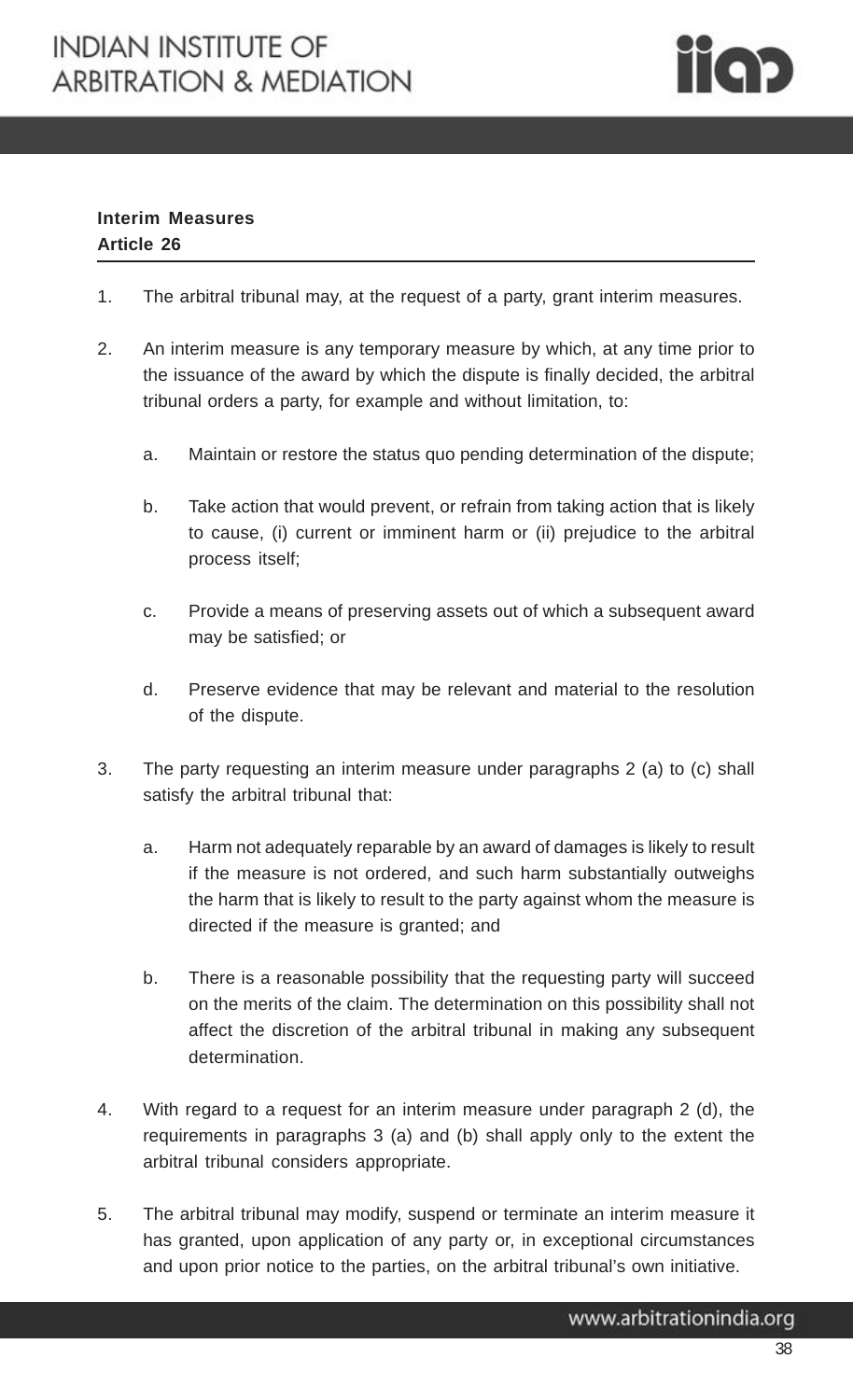

- 6. The arbitral tribunal may require the party requesting an interim measure to provide appropriate security in connection with the measure.
- 7. The arbitral tribunal may require any party promptly to disclose any material change in the circumstances on the basis of which the interim measure was requested or granted.
- 8. The party requesting an interim measure may be liable for any costs and damages caused by the measure to any party if the arbitral tribunal later determines that, in the circumstances then prevailing, the measure should not have been granted. The arbitral tribunal may award such costs and damages at any point during the proceedings.
- 9. A request for interim measures addressed by any party to a judicial authority shall not be deemed incompatible with the agreement to arbitrate, or as a waiver of that agreement.

#### **Evidence Article 27**

- 1. Each party shall have the burden of proving the facts relied on to support its claim or defence.
- 2. Witnesses, including expert witnesses, who are presented by the parties to testify to the arbitral tribunal on any issue of fact or expertise may be any individual, notwithstanding that the individual is a party to the arbitration or in any way related to a party. Unless otherwise directed by the arbitral tribunal, statements by witnesses, including expert witnesses, may be presented in writing and signed by them.
- 3. At any time during the arbitral proceedings the arbitral tribunal may require the parties to produce documents, exhibits or other evidence within such a period of time as the arbitral tribunal shall determine.
- 4. The arbitral tribunal shall determine the admissibility, relevance, materiality and weight of the evidence offered.

### **Hearings Article 28**

1. In the event of an oral hearing, the arbitral tribunal shall give the parties adequate advance notice of the date, time and place thereof.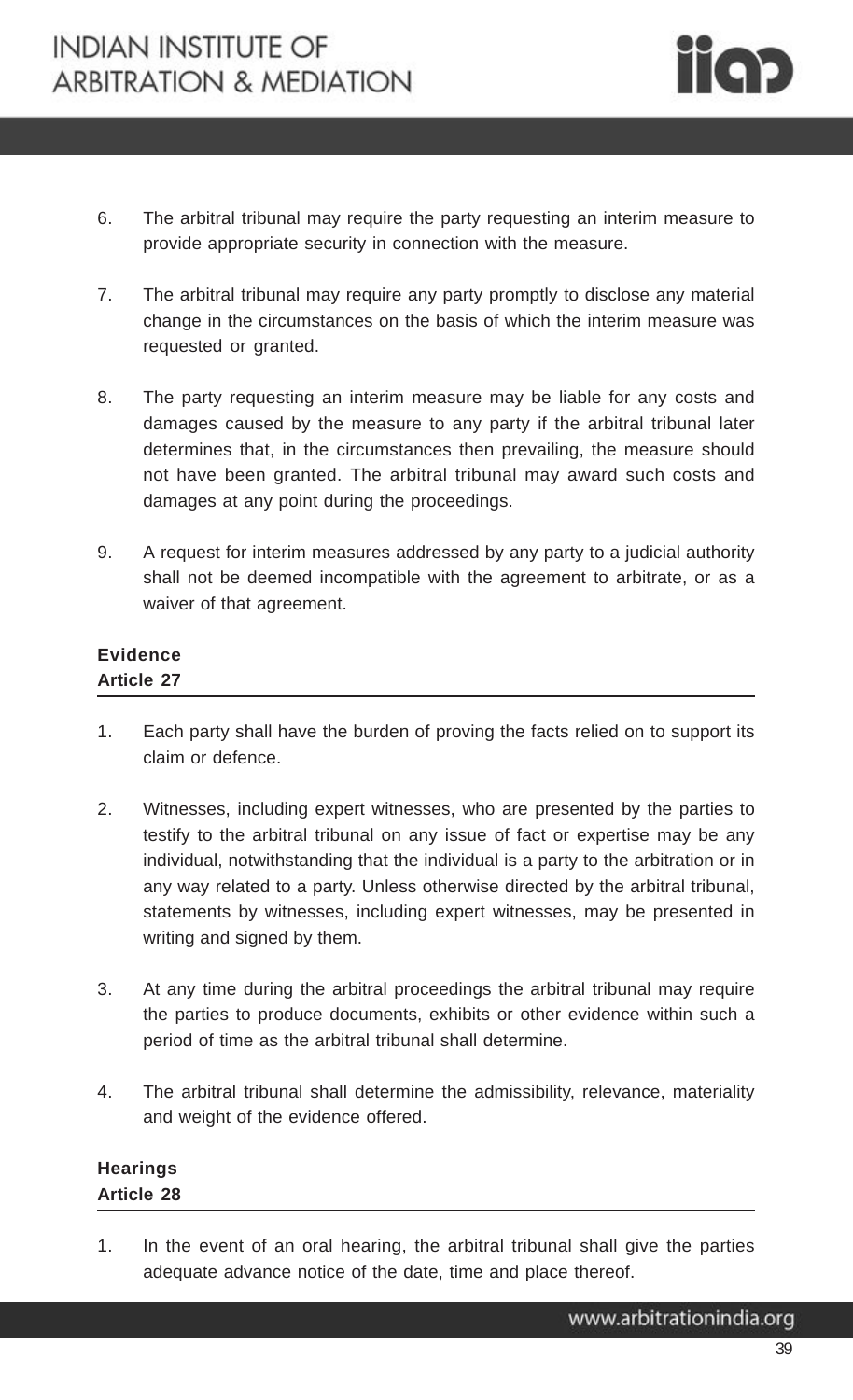

- 2. Witnesses, including expert witnesses, may be heard under the conditions and examined in the manner set by the arbitral tribunal.
- 3. Hearings shall be held in camera unless the parties agree otherwise. The arbitral tribunal may require the retirement of any witness or witnesses, including expert witnesses, during the testimony of such other witnesses, except that a witness, including an expert witness, who is a party to the arbitration shall not, in principle, be asked to retire.
- 4. The arbitral tribunal may direct that witnesses, including expert witnesses, be examined through means of telecommunication that do not require their physical presence at the hearing (such as videoconference).

## **Experts appointed by the Arbitral Tribunal Article 29**

- 1. After consultation with the parties, the arbitral tribunal may appoint one or more independent experts to report to it, in writing, on specific issues to be determined by the arbitral tribunal. A copy of the expert's terms of reference, established by the arbitral tribunal, shall be communicated to the parties.
- 2. The expert shall, in principle before accepting appointment, submit to the arbitral tribunal and to the parties a description of his or her qualifications and a statement of his or her impartiality and independence. Within the time ordered by the arbitral tribunal, the parties shall inform the arbitral tribunal whether they have any objections as to the expert's qualifications, impartiality or independence. The arbitral tribunal shall decide promptly whether to accept any such objections. After an expert's appointment, a party may object to the expert's qualifications, impartiality or independence only if the objection is for reasons of which the party becomes aware after the appointment has been made. The arbitral tribunal shall decide promptly what, if any, action to take.
- 3. The parties shall give the expert any relevant information or produce for his or her inspection any relevant documents or goods that he or she may require of them. Any dispute between a party and such expert as to the relevance of the required information or production shall be referred to the arbitral tribunal for decision.
- 4. Upon receipt of the expert's report, the arbitral tribunal shall communicate a copy of the report to the parties, which shall be given the opportunity to express, in writing, their opinion on the report. A party shall be entitled to examine any document on which the expert has relied in his or her report.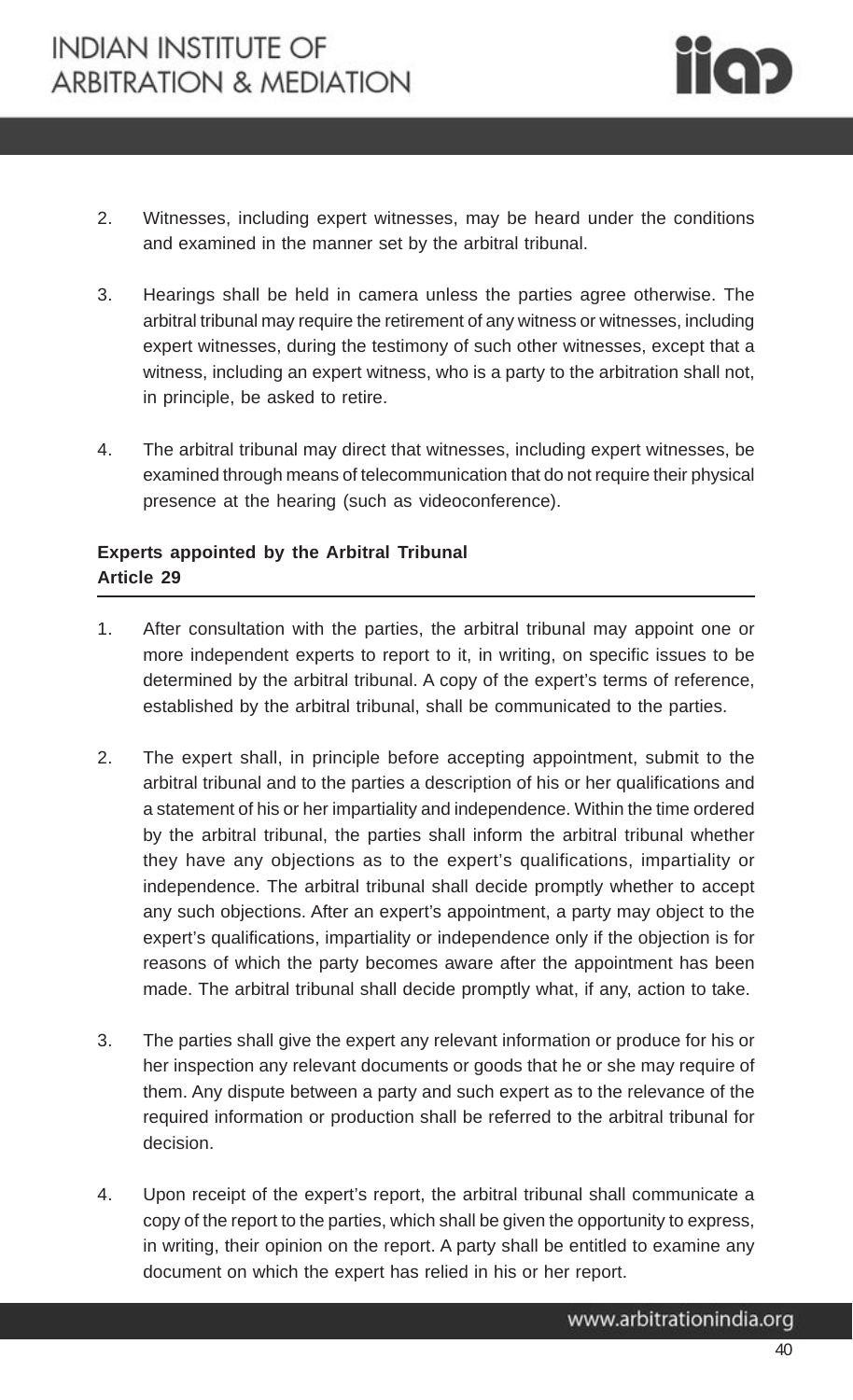

5. At the request of any party, the expert, after delivery of the report, may be heard at a hearing where the parties shall have the opportunity to be present and to interrogate the expert. At this hearing, any party may present expert witnesses in order to testify on the points at issue. The provisions of Article 28 shall be applicable to such proceedings.

## **Default Article 30**

- 1. If, within the period of time fixed by these Rules or the arbitral tribunal, without showing sufficient cause:
	- a. The claimant has failed to communicate its statement of claim, the arbitral tribunal shall issue an order for the termination of the arbitral proceedings, unless there are remaining matters that may need to be decided and the arbitral tribunal considers it appropriate to do so;
	- b. The respondent has failed to communicate its response to the notice of arbitration or its statement of defence, the arbitral tribunal shall order that the proceedings continue, without treating such failure in itself as an admission of the claimant's allegations; the provisions of this subparagraph also apply to a claimant's failure to submit a defence to a counterclaim or to a claim for the purpose of a set-off.
- 2. If a party, duly notified under these Rules, fails to appear at a hearing, without showing sufficient cause for such failure, the arbitral tribunal may proceed with the arbitration.
- 3. If a party, duly invited by the arbitral tribunal to produce documents, exhibits or other evidence, fails to do so within the established period of time, without showing sufficient cause for such failure, the arbitral tribunal may make the award on the evidence before it.

## **Closure of Hearings Article 31**

- 1. The arbitral tribunal may inquire of the parties if they have any further proof to offer or witnesses to be heard or submissions to make and, if there are none, it may declare the hearings closed.
- 2. The arbitral tribunal may, if it considers it necessary owing to exceptional circumstances, decide, on its own initiative or upon application of a party, to reopen the hearings at any time before the award is made.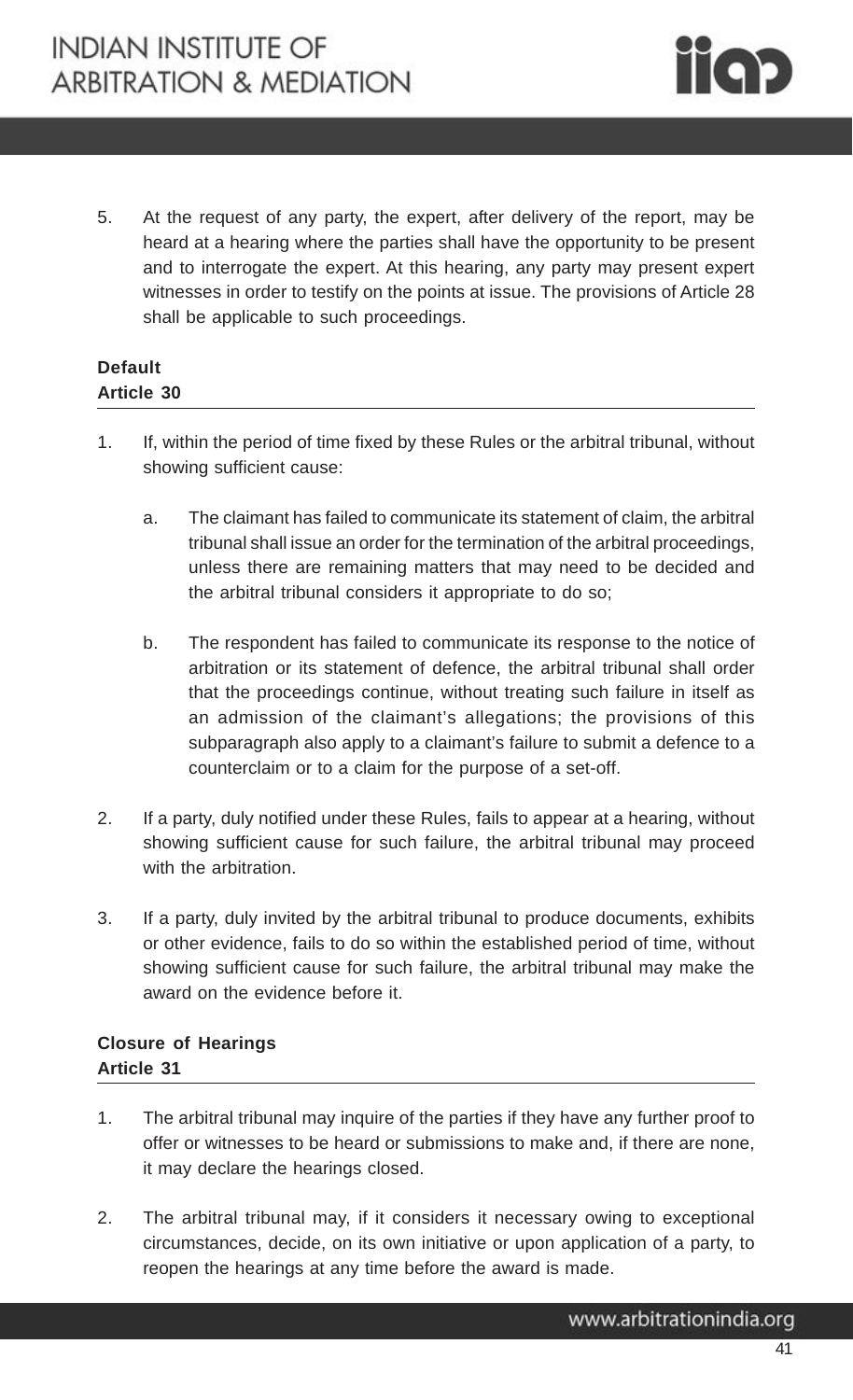

# **Waiver of Right to Object Article 32**

A failure by any party to object promptly to any non-compliance with these Rules or with any requirement of the arbitration agreement shall be deemed to be a waiver of the right of such party to make such an objection, unless such party can show that, under the circumstances, its failure to object was justified.

## **SECTION IV. THE AWARD**

#### **Decisions Article 33**

- 1. When there is more than one arbitrator, any award or other decision of the arbitral tribunal shall be made by a majority of the arbitrators.
- 2. In the case of questions of procedure, when there is no majority or when the arbitral tribunal so authorizes, the presiding arbitrator may decide alone, subject to revision, if any, by the arbitral tribunal.

# **Form and Effect of the Award Article 34**

- 1. The arbitral tribunal may make separate awards on different issues at different times.
- 2. All awards shall be made in writing and shall be final and binding on the parties. The parties shall carry out all awards without delay.
- 3. The arbitral tribunal shall state the reasons upon which the award is based, unless the parties have agreed that no reasons are to be given.
- 4. An award shall be signed by the arbitrators and it shall contain the date on which the award was made and indicate the place of arbitration. Where there is more than one arbitrator and any of them fails to sign, the award shall state the reason for the absence of the signature.
- 5. An award may be made public with the consent of all parties or where and to the extent disclosure is required of a party by legal duty, to protect or pursue a legal right or in relation to legal proceedings before a court or other competent authority.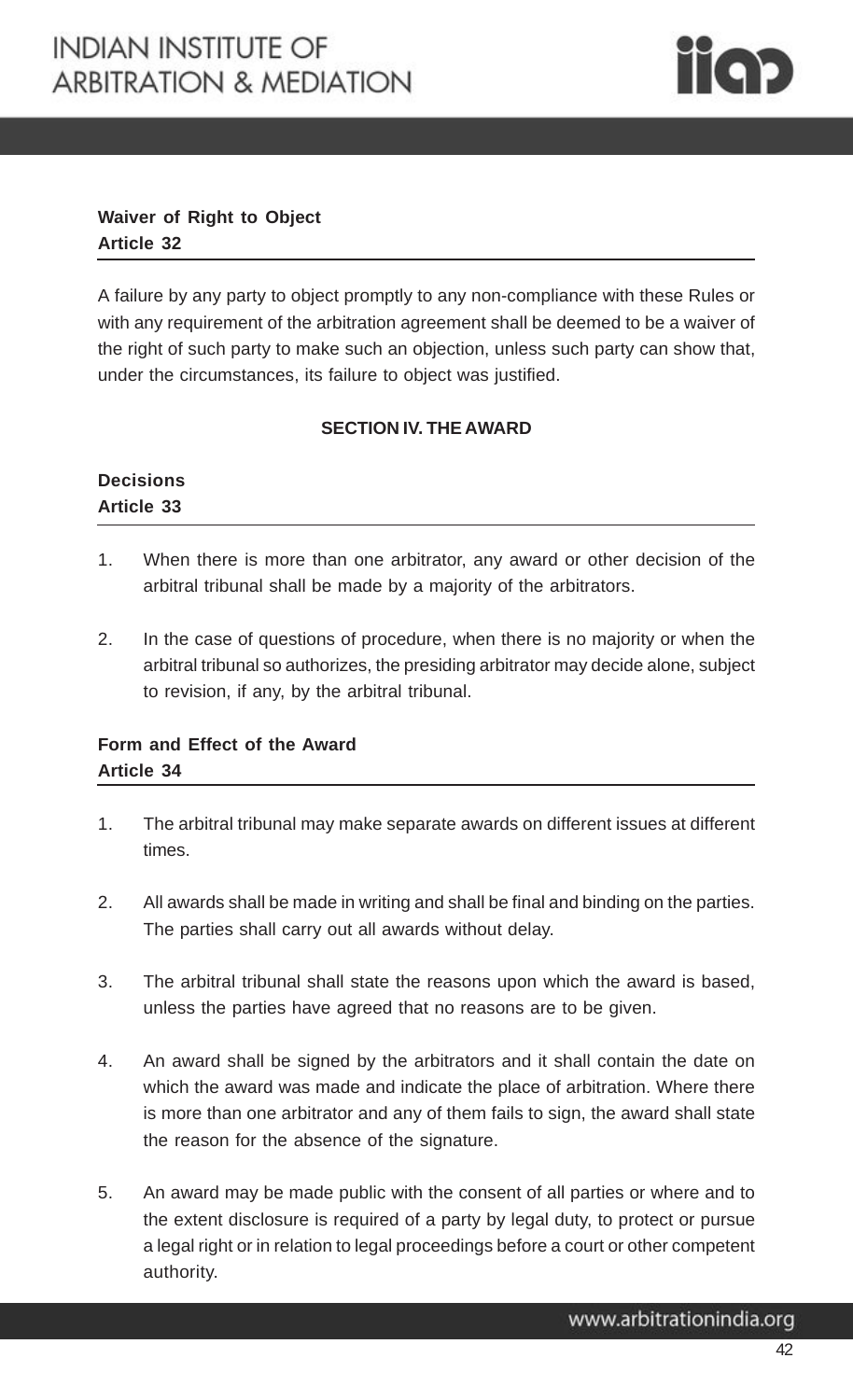

6. Copies of the award signed by the arbitrators shall be communicated to the parties by the arbitral tribunal.

## **Applicable Law,** *Amiable Compositeur* **Article 35**

- 1. The arbitral tribunal shall apply the rules of law designated by the parties as applicable to the substance of the dispute. Failing such designation by the parties, the arbitral tribunal shall apply the law which it determines to be appropriate.
- 2. The arbitral tribunal shall decide as *amiable compositeur* or *ex aequo et bono* only if the parties have expressly authorized the arbitral tribunal to do so.
- 3. In all cases, the arbitral tribunal shall decide in accordance with the terms of the contract, if any, and shall take into account any usage of trade applicable to the transaction.

# **Settlement or Other Grounds for Termination Article 36**

- 1. If, before the award is made, the parties agree on a settlement of the dispute, the arbitral tribunal shall either issue an order for the termination of the arbitral proceedings or, if requested by the parties and accepted by the arbitral tribunal, record the settlement in the form of an arbitral award on agreed terms. The arbitral tribunal is not obliged to give reasons for such an award.
- 2. If, before the award is made, the continuation of the arbitral proceedings becomes unnecessary or impossible for any reason not mentioned in paragraph 1, the arbitral tribunal shall inform the parties of its intention to issue an order for the termination of the proceedings. The arbitral tribunal shall have the power to issue such an order unless there are remaining matters that may need to be decided and the arbitral tribunal considers it appropriate to do so.
- 3. Copies of the order for termination of the arbitral proceedings or of the arbitral award on agreed terms, signed by the arbitrators, shall be communicated by the arbitral tribunal to the parties. Where an arbitral award on agreed terms is made, the provisions of Article 34, paragraphs 2, 4 and 5, shall apply.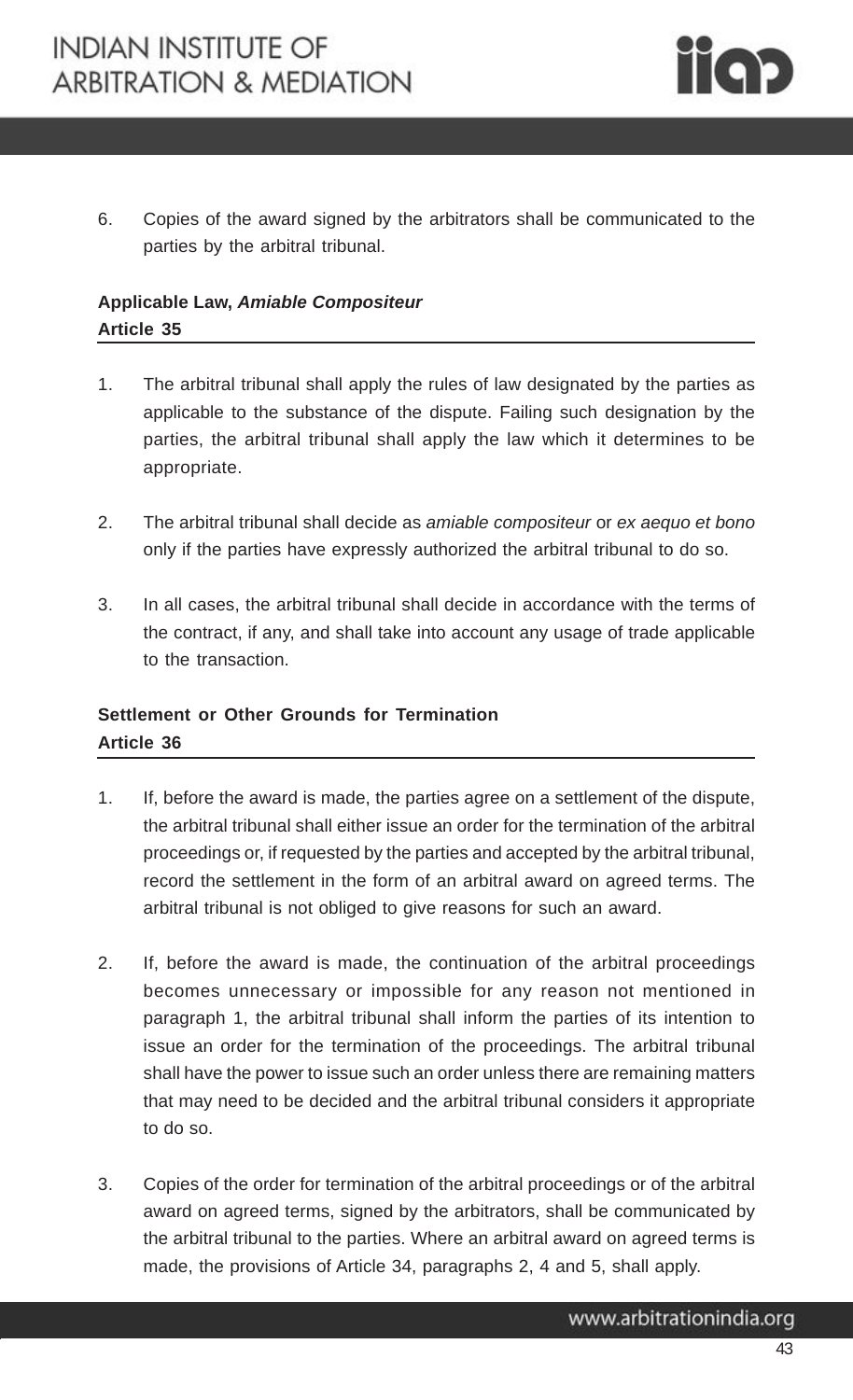

# **Interpretation of the Award Article 37**

- 1. Within 30 days after the receipt of the award, a party, with notice to the other parties, may request that the arbitral tribunal give an interpretation of the award.
- 2. The interpretation shall be given in writing within 45 days after the receipt of the request. The interpretation shall form part of the award and the provisions of Article 34, paragraphs 2 to 6, shall apply.

## **Correction of the Award Article 38**

- 1. Within 30 days after the receipt of the award, a party, with notice to the other parties, may request the arbitral tribunal to correct in the award any error in computation, any clerical or typographical error, or any error or omission of a similar nature. If the arbitral tribunal considers that the request is justified, it shall make the correction within 45 days of receipt of the request.
- 2. The arbitral tribunal may within 30 days after the communication of the award make such corrections on its own initiative.
- 3. Such corrections shall be in writing and shall form part of the award. The provisions of Article 34, paragraphs 2 to 6, shall apply.

## **Additional Award Article 39**

- 1. Within 30 days after the receipt of the termination order or the award, a party, with notice to the other parties, may request the arbitral tribunal to make an award or an additional award as to claims presented in the arbitral proceedings but not decided by the arbitral tribunal.
- 2. If the arbitral tribunal considers the request for an award or additional award to be justified, it shall render or complete its award within 60 days after the receipt of the request. The arbitral tribunal may extend, if necessary, the period of time within which it shall make the award.
- 3. When such an award or additional award is made, the provisions of Article 34, paragraphs 2 to 6, shall apply.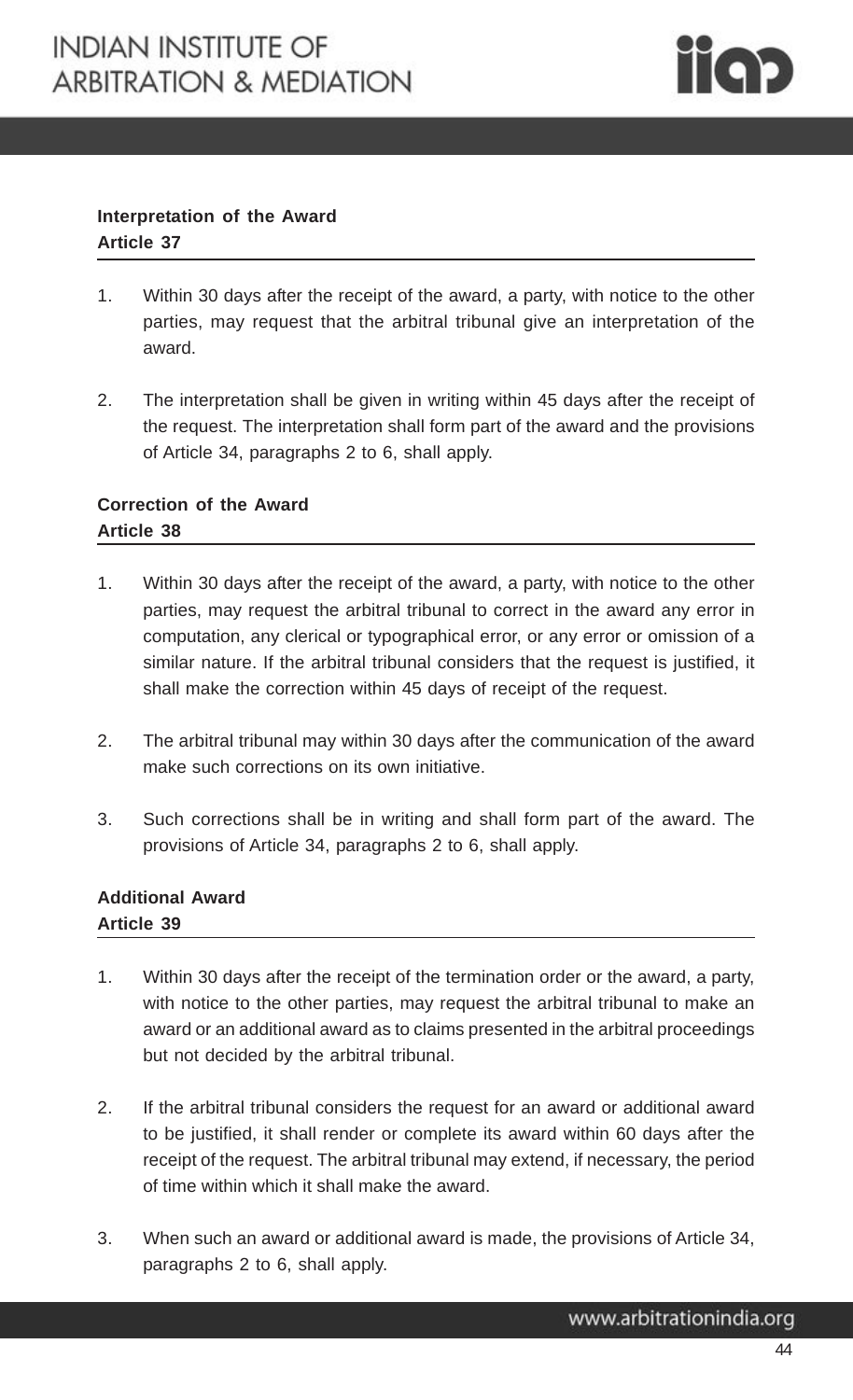

# **Definition of Costs Article 40**

- 1. The arbitral tribunal shall fix the costs of arbitration in the final award and, if it deems appropriate, in another decision.
- 2. The term "costs" includes only:
	- a. The fees of the arbitral tribunal to be stated separately as to each arbitrator and to be fixed by the tribunal itself in accordance with Article 41;
	- b. The reasonable travel and other expenses incurred by the arbitrators;
	- c. The reasonable costs of expert advice and of other assistance required by the arbitral tribunal;
	- d. The reasonable travel and other expenses of witnesses to the extent such expenses are approved by the arbitral tribunal;
	- e. The legal and other costs incurred by the parties in relation to the arbitration to the extent that the arbitral tribunal determines that the amount of such costs is reasonable;
	- f. Any fees and expenses of the appointing authority as well as the fees and expenses of the Secretary-General of the PCA.
- 3. In relation to interpretation, correction or completion of any award under Articles 37 to 39, the arbitral tribunal may charge the costs referred to in paragraphs 2 (b) to (f), but no additional fees.

## **Fees and Expenses of Arbitrators Article 41**

- 1. The fees and expenses of the arbitrators shall be reasonable in amount, taking into account the amount in dispute, the complexity of the subject matter, the time spent by the arbitrators and any other relevant circumstances of the case.
- 2. If there is an appointing authority and it applies or has stated that it will apply a schedule or particular method for determining the fees for arbitrators in international cases, the arbitral tribunal in fixing its fees shall take that schedule or method into account to the extent that it considers appropriate in the circumstances of the case.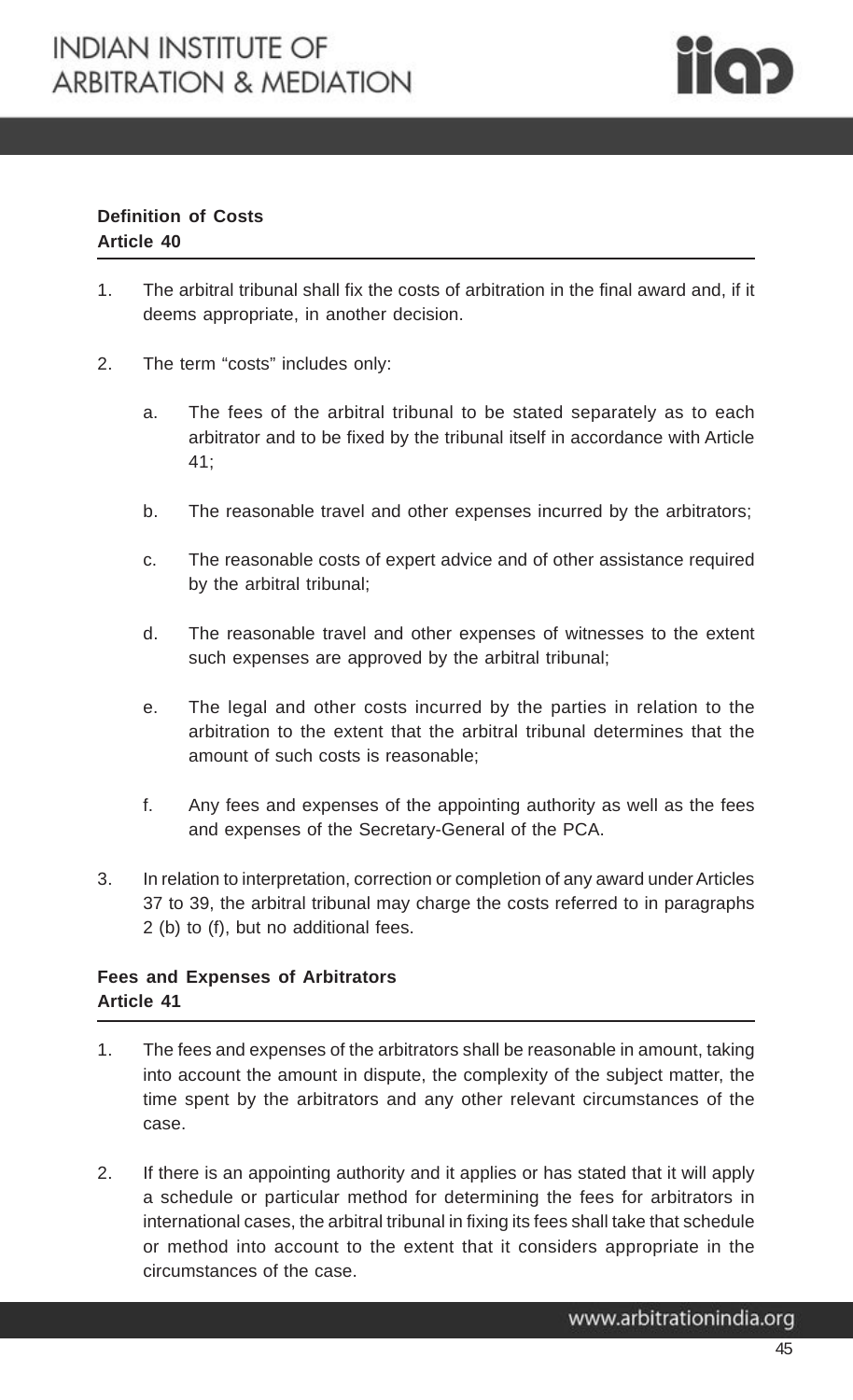

- 3. Promptly after its constitution, the arbitral tribunal shall inform the parties as to how it proposes to determine its fees and expenses, including any rates it intends to apply. Within 15 days of receiving that proposal, any party may refer the proposal to the appointing authority for review. If, within 45 days of receipt of such a referral, the appointing authority finds that the proposal of the arbitral tribunal is inconsistent with paragraph 1, it shall make any necessary adjustments thereto, which shall be binding upon the arbitral tribunal.
- 4. a. When informing the parties of the arbitrators' fees and expenses that have been fixed pursuant to article 40, paragraphs 2 (a) and (b), the arbitral tribunal shall also explain the manner in which the corresponding amounts have been calculated;
	- b. Within 15 days of receiving the arbitral tribunal's determination of fees and expenses, any party may refer for review such determination to the appointing authority. If no appointing authority has been agreed upon or designated, or if the appointing authority fails to act within the time specified in these Rules, then the review shall be made by the Secretary-General of the PCA;
	- c. If the appointing authority or the Secretary-General of the PCA finds that the arbitral tribunal's determination is inconsistent with the arbitral tribunal's proposal (and any adjustment thereto) under paragraph 3 or is otherwise manifestly excessive, it shall, within 45 days of receiving such a referral, make any adjustments to the arbitral tribunal's determination that are necessary to satisfy the criteria in paragraph 1. Any such adjustments shall be binding upon the arbitral tribunal;
	- d. Any such adjustments shall either be included by the arbitral tribunal in its award or, if the award has already been issued, be implemented in a correction to the award, to which the procedure of article 38, paragraph 3, shall apply.
- 5. Throughout the procedure under paragraphs 3 and 4, the arbitral tribunal shall proceed with the arbitration, in accordance with article 17, paragraph 1.
- 6. A referral under paragraph 4 shall not affect any determination in the award other than the arbitral tribunal's fees and expenses; nor shall it delay the recognition and enforcement of all parts of the award other than those relating to the determination of the arbitral tribunal's fees and expenses.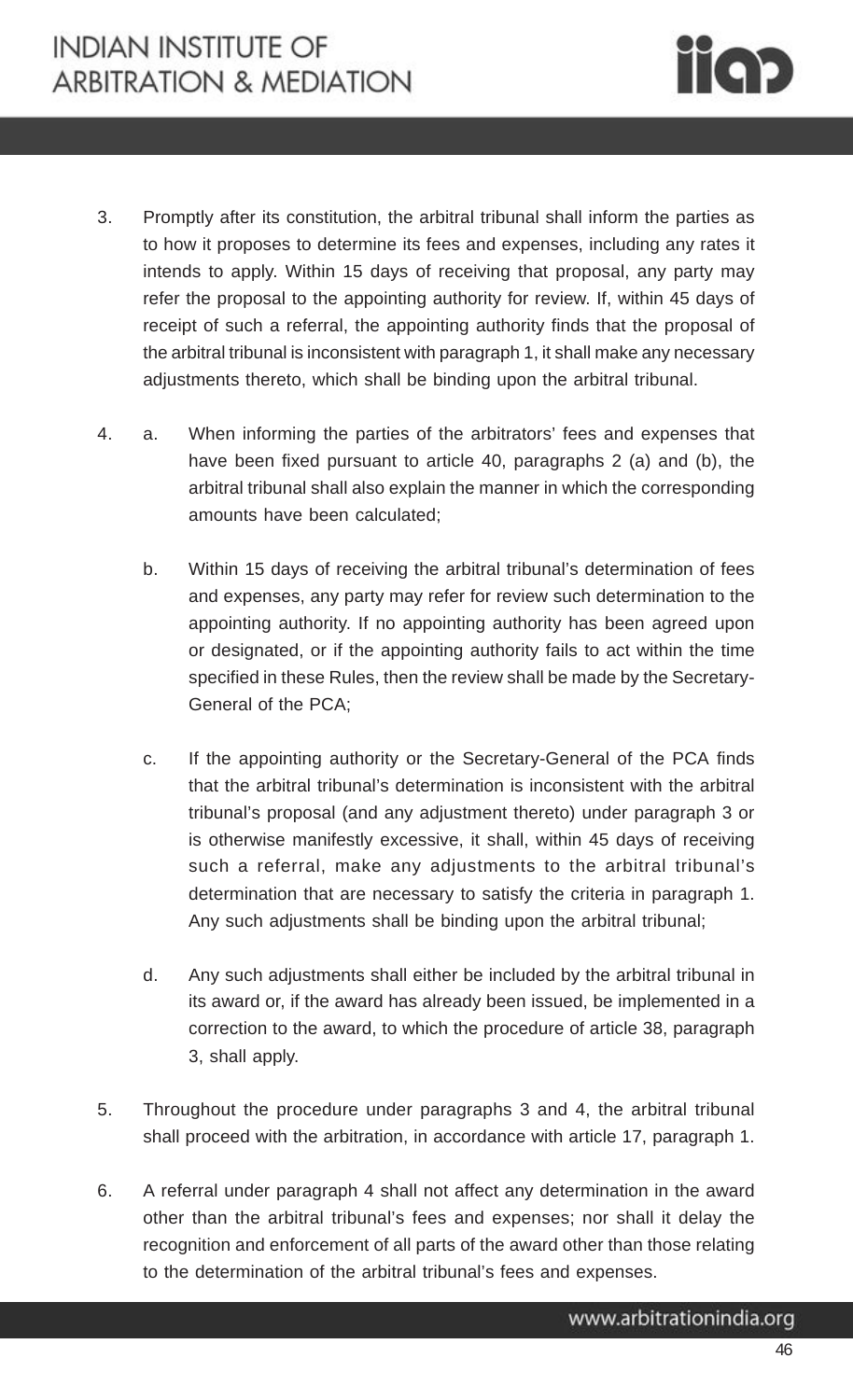

# **Allocation of Costs Article 42**

- 1. The costs of the arbitration shall in principle be borne by the unsuccessful party or parties. However, the arbitral tribunal may apportion each of such costs between the parties if it determines that apportionment is reasonable, taking into account the circumstances of the case.
- 2. The arbitral tribunal shall in the final award or, if it deems appropriate, in any other award, determine any amount that a party may have to pay to another party as a result of the decision on allocation of costs.

## **Deposit of Costs Article 43**

- 1. The arbitral tribunal, on its establishment, may request the parties to deposit an equal amount as an advance for the costs referred to in Article 40, paragraphs 2 (a) to (c).
- 2. During the course of the arbitral proceedings the arbitral tribunal may request supplementary deposits from the parties.
- 3. If an appointing authority has been agreed upon or designated, and when a party so requests and the appointing authority consents to perform the function, the arbitral tribunal shall fix the amounts of any deposits or supplementary deposits only after consultation with the appointing authority, which may make any comments to the arbitral tribunal that it deems appropriate concerning the amount of such deposits and supplementary deposits.
- 4. If the required deposits are not paid in full within 30 days after the receipt of the request, the arbitral tribunal shall so inform the parties in order that one or more of them may make the required payment. If such payment is not made, the arbitral tribunal may order the suspension or termination of the arbitral proceedings.
- 5. After a termination order or final award has been made, the arbitral tribunal shall render an accounting to the parties of the deposits received and return any unexpended balance to the parties.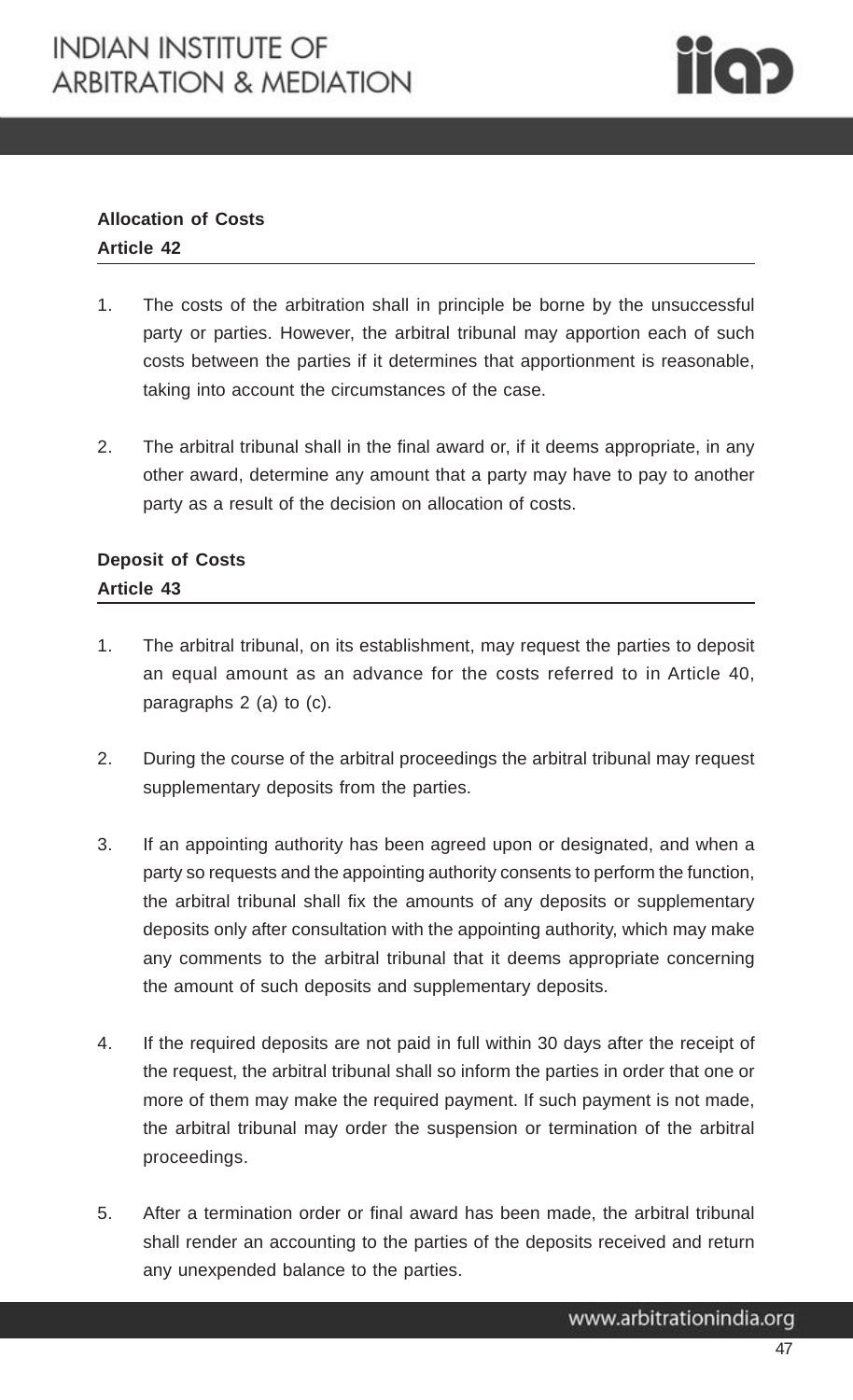

#### **ANNEX**

#### **Possible Waiver Statement**

Note. If the parties wish to exclude recourse against the arbitral award that may be available under the applicable law, they may consider adding a provision to that effect as suggested below, considering, however, that the effectiveness and conditions of such an exclusion depend on the applicable law.

#### **Waiver**

The parties hereby waive their right to any form of recourse against an award to any court or other competent authority, insofar as such waiver can validly be made under the applicable law.

#### **Model Statements of Independence pursuant to Article 11 of the Rules**

#### **No Circumstances to Disclose**

I am impartial and independent of each of the parties and intend to remain so. To the best of my knowledge, there are no circumstances, past or present, likely to give rise to justifiable doubts as to my impartiality or independence. I shall promptly notify the parties and the other arbitrators of any such circumstances that may subsequently come to my attention during this arbitration.

#### **Circumstances to Disclose**

I am impartial and independent of each of the parties and intend to remain so. Attached is a statement made pursuant to Article 11 of the UNCITRAL Arbitration Rules of (a) my past and present professional, business and other relationships with the parties and (b) any other relevant circumstances. [Include statement.] I confirm that those circumstances do not affect my independence and impartiality. I shall promptly notify the parties and the other arbitrators of any such further relationships or circumstances that may subsequently come to my attention during this arbitration.

Note. Any party may consider requesting from the arbitrator the following addition to the statement of independence:

I confirm, on the basis of the information presently available to me, that I can devote the time necessary to conduct this arbitration diligently, efficiently and in accordance with the time limits in the Rules.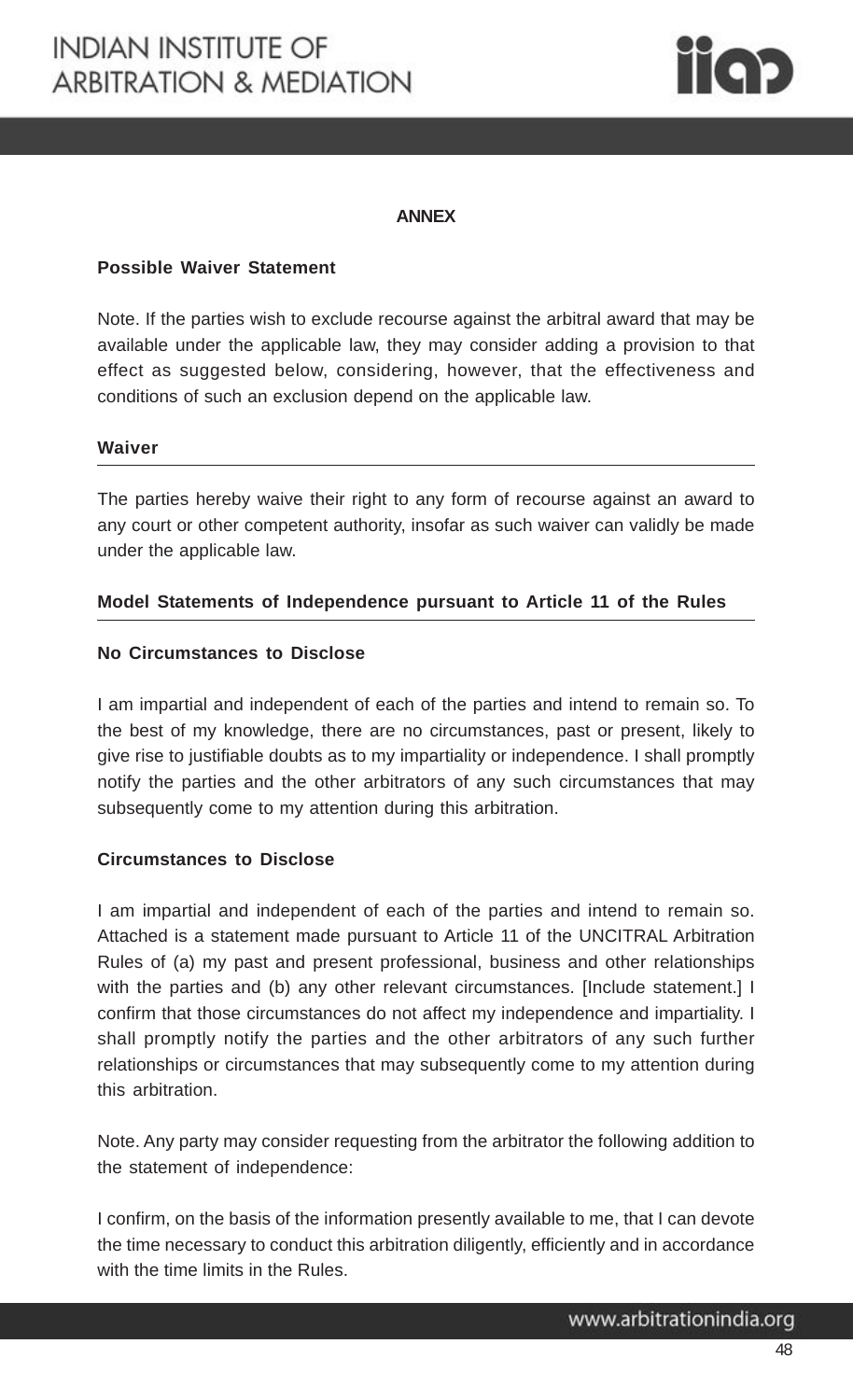

## **PART-III**

# **SCHEDULES**

## **SCHEDULE-1 DEFINITIONS**

In this Rules, unless the context otherwise requires —

- (a) "Administrator" means the IIAM official assigned under these Rules who shall perform all the functions to be done by IIAM as required under these Rules.
- (b) "AMA Procedure" means a hybrid procedure of Arbitration-Mediation-Arbitration Procedure under these Rules, where a party submits disputes for resolution for arbitration under the IIAM "Arb-Med-Arb Clause" or "AMA Clause".
- (c) "Appointing Authority" means an institution or person and agreed upon and designated by the parties to appoint the arbitrators and under these Rules shall mean IIAM.
- (d) "Arbitral Tribunal" means a sole arbitrator or panel of arbitrators appointed for the purpose of resolving a referred dispute by way of arbitration.

Arbitral Tribunal shall also include Interim Arbitral Tribunal or Emergency Arbitrator as appointed under Rule 9, wherever the context so requires.

(e) "Arbitration Agreement" means an agreement by the parties to submit to arbitration all or certain disputes which have arisen or which may arise between them to arbitration, which can also be in the form of a separate agreement or in the form of a clause in the contract between them. Under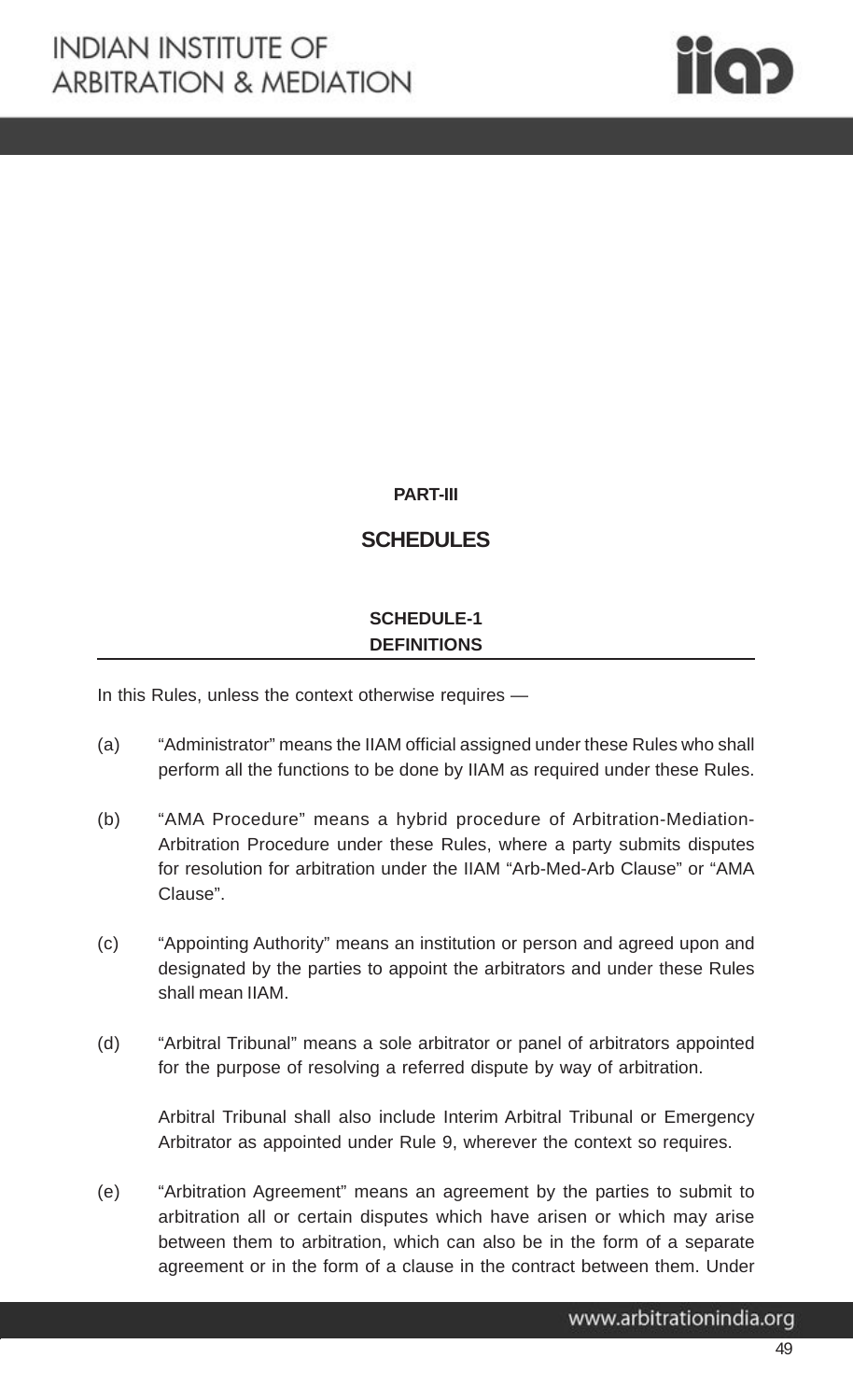

these Rules, Arbitration Agreement means an agreement wherein the parties have agreed to resolve their disputes under the IIAM Arbitration Rules.

(f) "Arbitration session" means a meeting arranged as under these Rules, between the arbitral tribunal or IIAM and one or more of the parties to the dispute and includes any activity undertaken to arrange or prepare for such a meeting, whether or not the meeting takes place; and includes any follow up on any matter or issue raised in such a meeting.

Meeting includes a meeting conducted by electronic communication, video conferencing or other electronic or digital means.

- (g) "Award" includes, inter alia, an interim, partial or final Award, including a Fast-track arbitration award, interpretation, correction or additional award and consent award.
- (h) "Commencement of Arbitration" means the date on which a party receives a Notice of Arbitration issued by the other party.
- (i) "Commencement of Institutional Arbitration Process" means the date on which a completed and proper Request for Arbitration is accepted by IIAM.
- (j) "Date of Reference" means the date on which the arbitral tribunal receives the intimation about its constitution and it will be deemed to be the date when the arbitral tribunal enters upon reference.
- (k) "Digital Administrator" or "ODR Administrator" means the entity that carries out such administration and coordination of an online negotiation, mediation or ODR in the digital platform of Peacegate, or such other digital platform.
- (l) "Domestic Arbitration" means an arbitration referred by parties for resolution of all or certain disputes which have arisen or which may arise between them in respect of a defined legal relationship, whether contractual or not and done in India**.**
- (m) "Emergency Arbitrator" means an interim arbitral tribunal appointed under Schedule-2 or Schedule-3.
- (n) "IIAM" means Indian Institute of Arbitration & Mediation.
- (o) "IIAM Arbitration Fee schedule" means the fee schedule of IIAM applicable as on the date of submission of arbitration under these Rules.
- (p) **"**International arbitration" or "Cross-border arbitration" means an arbitration relating to disputes arising out of legal relationships, whether contractual or not, considered as commercial under the law in force in India and where at least one of the parties is –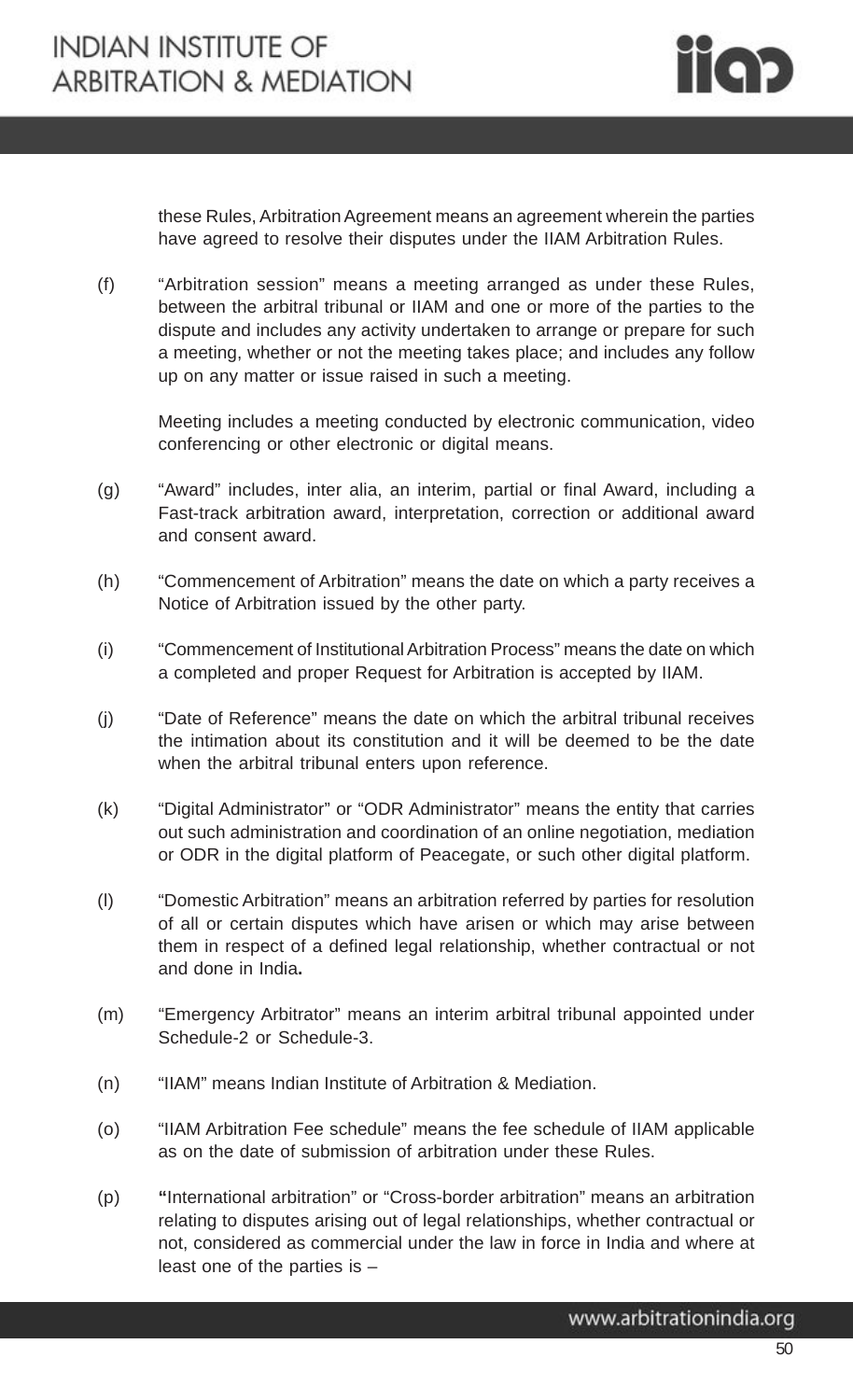

- (i) An individual who is a national of, or habitually resident in, any country other than India; or
- (ii) A body corporate which is incorporated in any country other than India; or
- (iii) An association or a body of individuals whose central management and control is exercised in any country other than India; or
- (iv) The Government of a foreign country.
- (q) "Mediated Settlement Agreement" or "MSA", in relation to a mediation, means an agreement in writing reached by some or all of the parties to mediation, settling the whole or part of the dispute, or finalising the terms of the deal and signed by the parties and the mediator, as more specifically defined in the IIAM Mediation Rules.
- (r) "Notice of Arbitration" means a notice issued by a party to the other, invoking the arbitration agreement and referring the disputes to arbitration.
- (s) "Online Arbitration" means arbitration initiated and/or conducted as an ODR mechanism, conducted using the electronic platform of Peacegate or such other platforms as agreed by the parties, to be conducted as per Schedule-4.
- (t) "Online Dispute Resolution" or "ODR" means a mechanism for resolving disputes through the use of electronic or digital platform and other information and communication technology, without the need for physical presence at a meeting or hearing and could also have hybrid processes comprising both online and offline elements, which could comprise of negotiation, mediation, arbitration. The Arbitration process has to be conducted as per Schedule-4.
- (u) "Online meeting" or "Virtual meeting" means a meeting arranged as under these Rules, between the arbitral tribunal or IIAM and one or more of the parties for conducting arbitration proceedings by audio-conference, videoconference, or other similar means of communication. The Online meeting has to be conducted as per Schedule-4.
- (v) "Party to Arbitration" means any party to an arbitration agreement.

Party may include multiple parties, which includes claimants as well as respondents.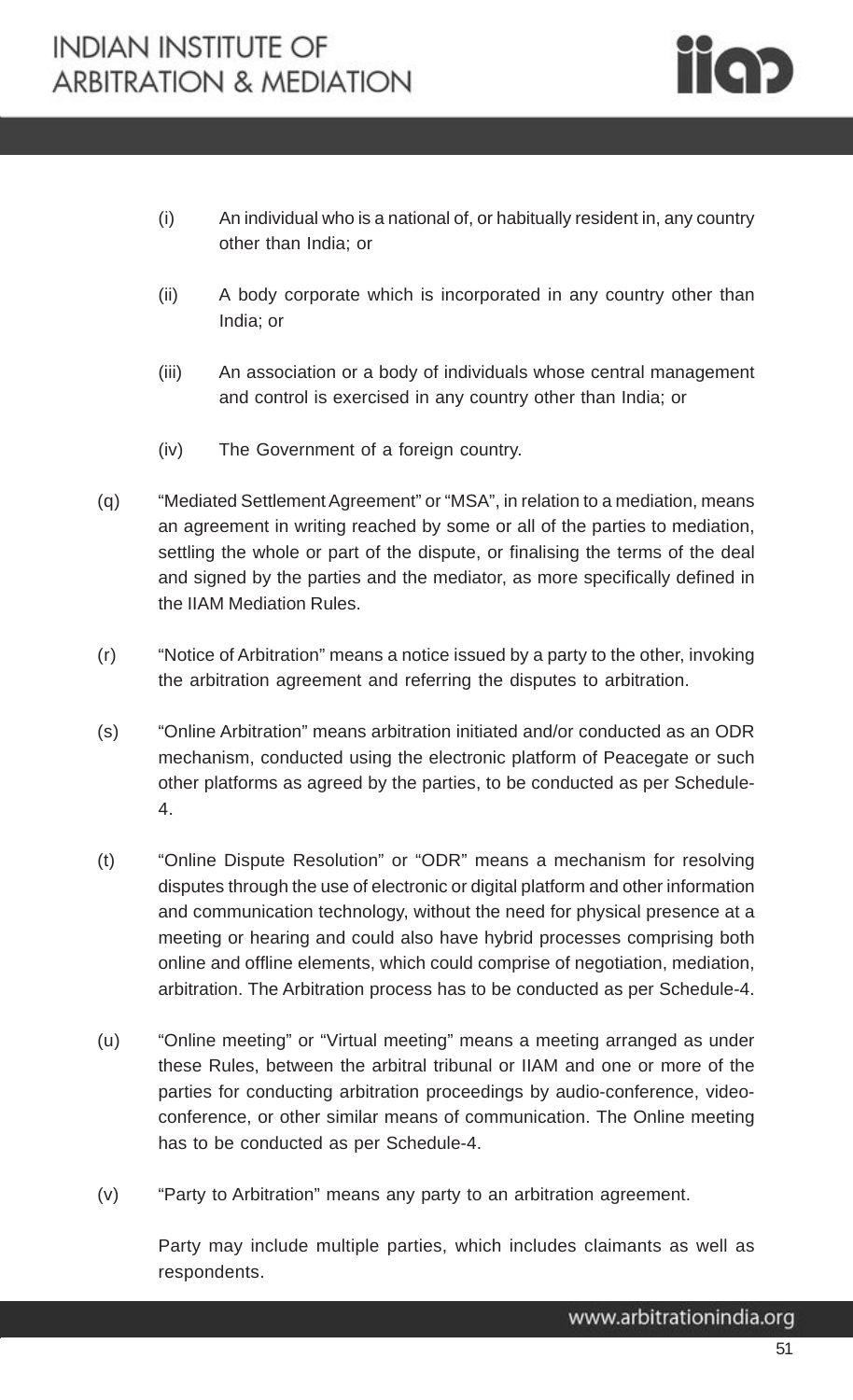

"Claimant" means the party who initiate the recourse to arbitration under these Rules.

"Respondent" means the party against whom the claimant initiates arbitration under these Rules.

- (w) "Peacegate App" means an exclusive and unique ADR-ERP software and digital platform of IIAM which provides facility to conduct negotiation, mediation and arbitration, through Centre or online, which can used in web platform from www.peacegate.in and can also be used as App in Apple iOS and Android instruments.
- (x) "Registrar" means the IIAM official assigned under these Rules who shall perform all the functions to be done by IIAM, as delegated by the Administrator.
- (y) "Reply to the Notice of Arbitration" means a reply issued by a party in response to the Notice of Arbitration.
- (z) "Request for Arbitration" means the filing of a request to initiate recourse to arbitration under the Rules by the Claimant.
- (aa) "Response to Request" means a reply issued by the Respondent to the Request of Arbitration.
- (bb) "Seat/ Place of Arbitration" means the place agreed upon by the parties, which is designated as the jurisdictional place for the arbitration proceedings.
- (cc) "Venue of Arbitration" means the place agreed upon by the parties for conducting the physical meetings for arbitration proceedings.

### **SCHEDULE-2 EMERGENCY ARBITRATION**

### **Section 1 Scope**

- (a) In the case of exceptional urgency, any party requiring an emergency interim relief may, concurrent with or following the filing of Request for Arbitration, but prior to the constitution of the final arbitral tribunal, submit the application for Emergency Arbitration ("EA Submission Form") to IIAM for an expedited appointment of an interim arbitral tribunal of an Emergency Arbitrator to conduct emergency arbitration.
- (b) An Emergency Arbitrator shall be a sole arbitrator, even if the arbitration agreement of the parties, stipulates more number of arbitrators for arbitration.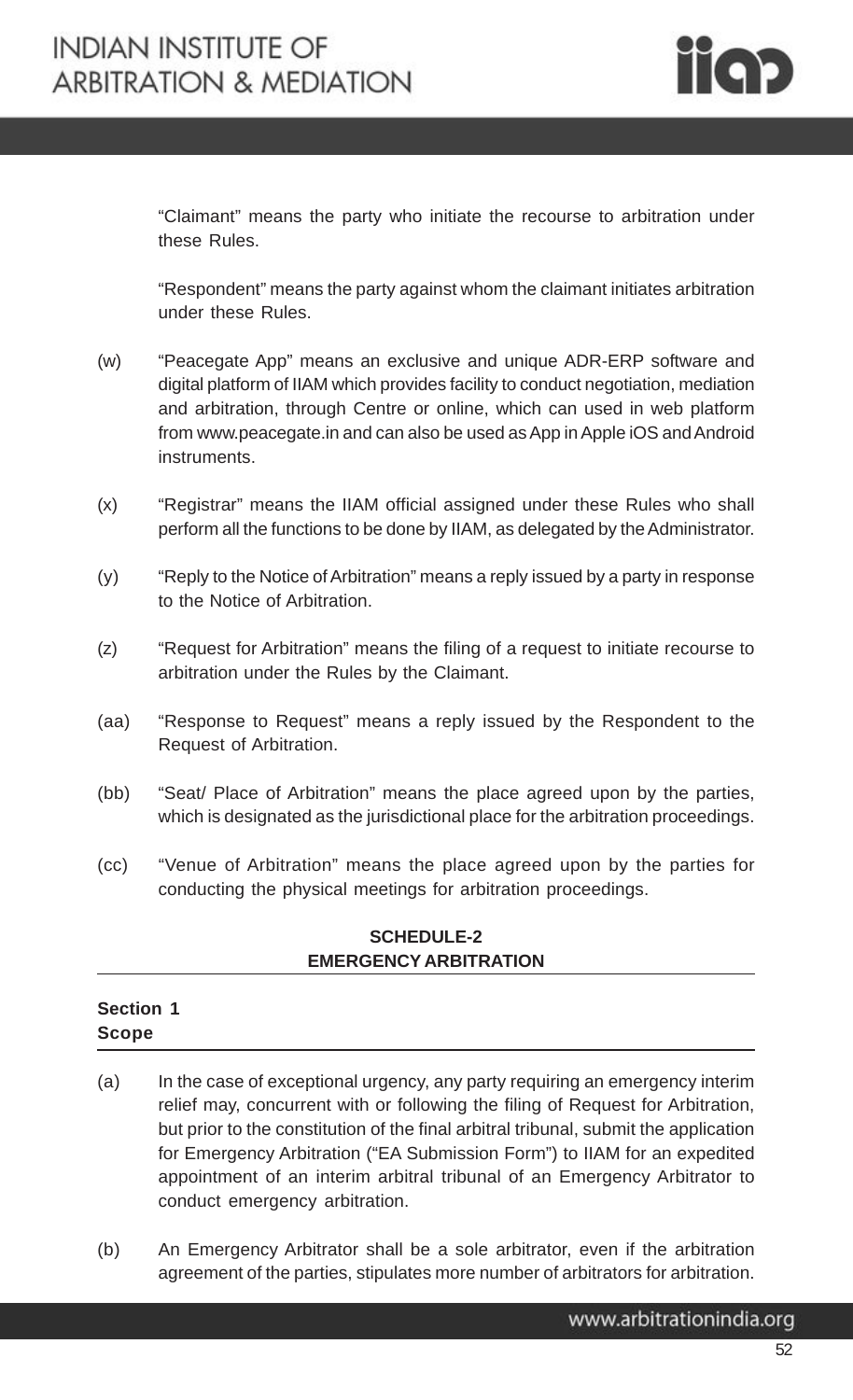

## **Section 2 Initiation of Emergency Arbitration**

- (a) The Application for Emergency Arbitration shall be submitted in accordance with any means specified in Rule 2. The application shall include the following information —
	- (i) The names and (in so far as known) the address, telephone and email addresses of the parties to the Application and of their counsel or legal representative, if any;
	- (ii) A description of circumstances giving rise to the application and of the underlying disputes referred to arbitration;
	- (iii) A statement of the emergency relief sought;
	- (iv) The reasons why the Applicant is entitled to such emergency relief;
	- (v) Comments on the language, the seat of the emergency relief proceedings, and the applicable law;
	- (vi) Confirmation of payment of the amount for Emergency submission, referred to in the IIAM Arbitration Fee Schedule;
	- (vii) Confirmation that copies of the Application and any exhibits included therewith have been or are being served simultaneously on all other parties to the arbitration by one or more means of service to be identified in such confirmation.
- (b) The Application may contain such other documents or information as the Applicant considers appropriate or as may contribute to the efficient examination of the application.
- (c) The Application may, in addition to request for emergency interim relief, include a request to invoke the AMA Procedure under Schedule-3.
- (d) The Application shall be filed in sufficient numbers to provide one copy for the arbitrator and one copy for IIAM, which shall be duly signed in all pages, plus certified true copies sufficient for serving to all other parties. If the party has served the certified copy to the other parties, then the party shall file such documents/confirmation to IIAM that the copies have been served on all other parties to the arbitration by such means of service to be identified in such confirmation.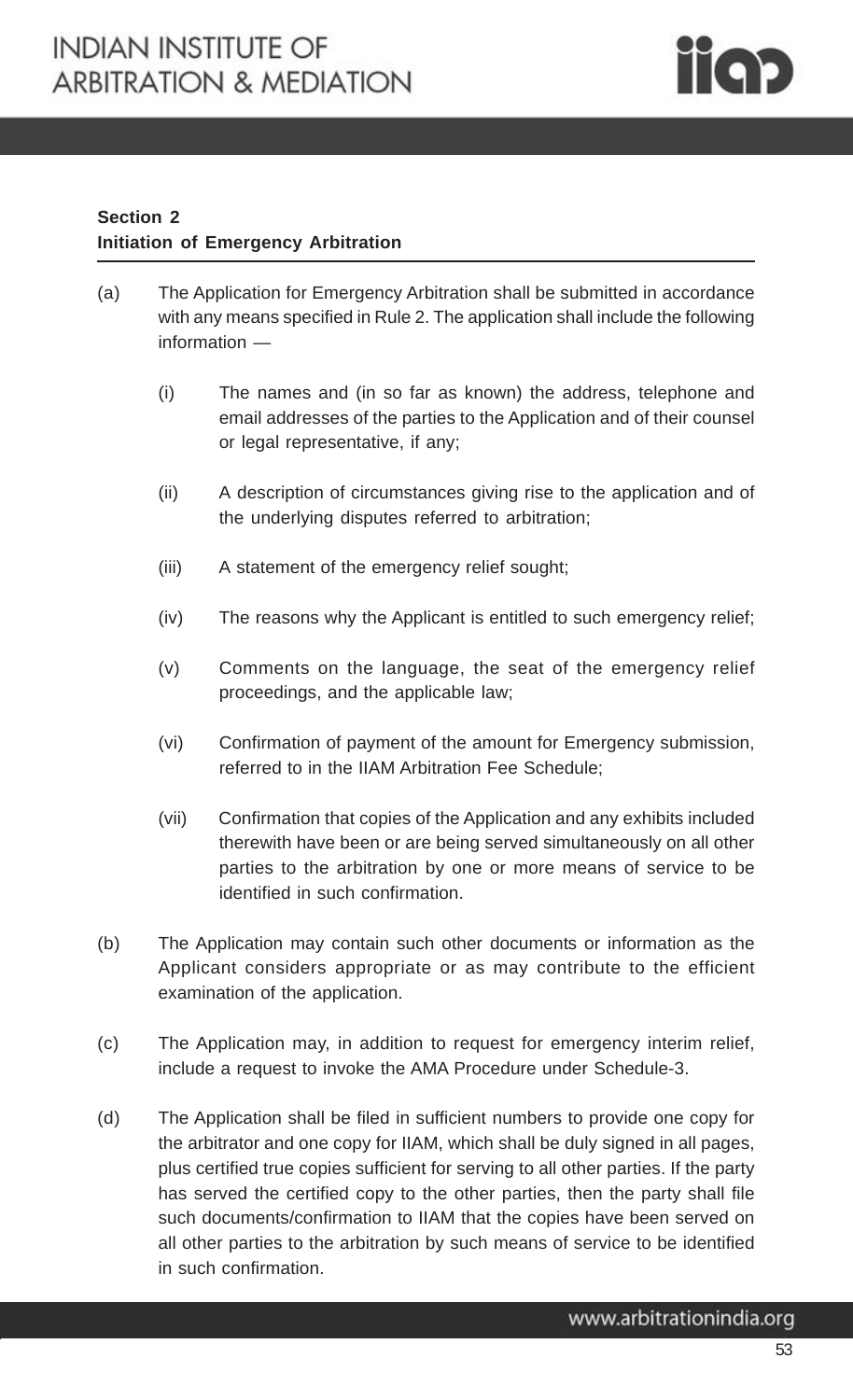

(e) The submissions, filings and communications under this Schedule includes electronic or online communication.

# **Section 3 Appointment of Emergency Arbitrator**

- (a) If IIAM determines that it should accept the Application, IIAM shall seek to appoint an Emergency Arbitrator within 3 days after the receipt of a duly filed Application.
- (b) In the case of appointment of Emergency Arbitrator, the procedure under Rules 4A-4C shall not apply and IIAM shall appoint the Emergency Arbitrator from among the panel of arbitrators maintained by IIAM, at its discretion.
- (c) Once the Emergency Arbitrator has been appointed, IIAM shall notify the parties to the Application and shall transmit the file to the Emergency Arbitrator. Thereafter, all written communications from the parties shall be submitted directly to the Emergency Arbitrator with a copy to the other parties to the Application and IIAM. A copy of any communication from the Emergency Arbitrator to the parties shall also be copied to IIAM.

## **Section 4 Challenge & Replacement of Emergency Arbitrator**

- (a) For the purpose of challenging an Emergency Arbitrator, Rule 5 shall apply, except that all the time periods set out in Rule 5 (or as referred to in Articles 11 to 13) shall be abridged to 3 days.
- (b) If an Emergency Arbitrator withdraws or a party agrees to terminate an Emergency Arbitrator's appointment under Section 3(c), no acceptance of the validity of any ground referred to in Article 12 shall be implied.
- (c) Where an Emergency Arbitrator is unable to perform or has been successfully challenged or otherwise removed or has resigned, IIAM shall appoint the substitute Emergency Arbitrator within 3 days.
- (d) If the Emergency Arbitrator is replaced, the emergency reliefs or orders already made shall remain valid and emergency relief proceedings shall resume from the stage where the Emergency Arbitrator was replaced or ceased to perform his/her functions, unless the substitute Emergency Arbitrator decides otherwise.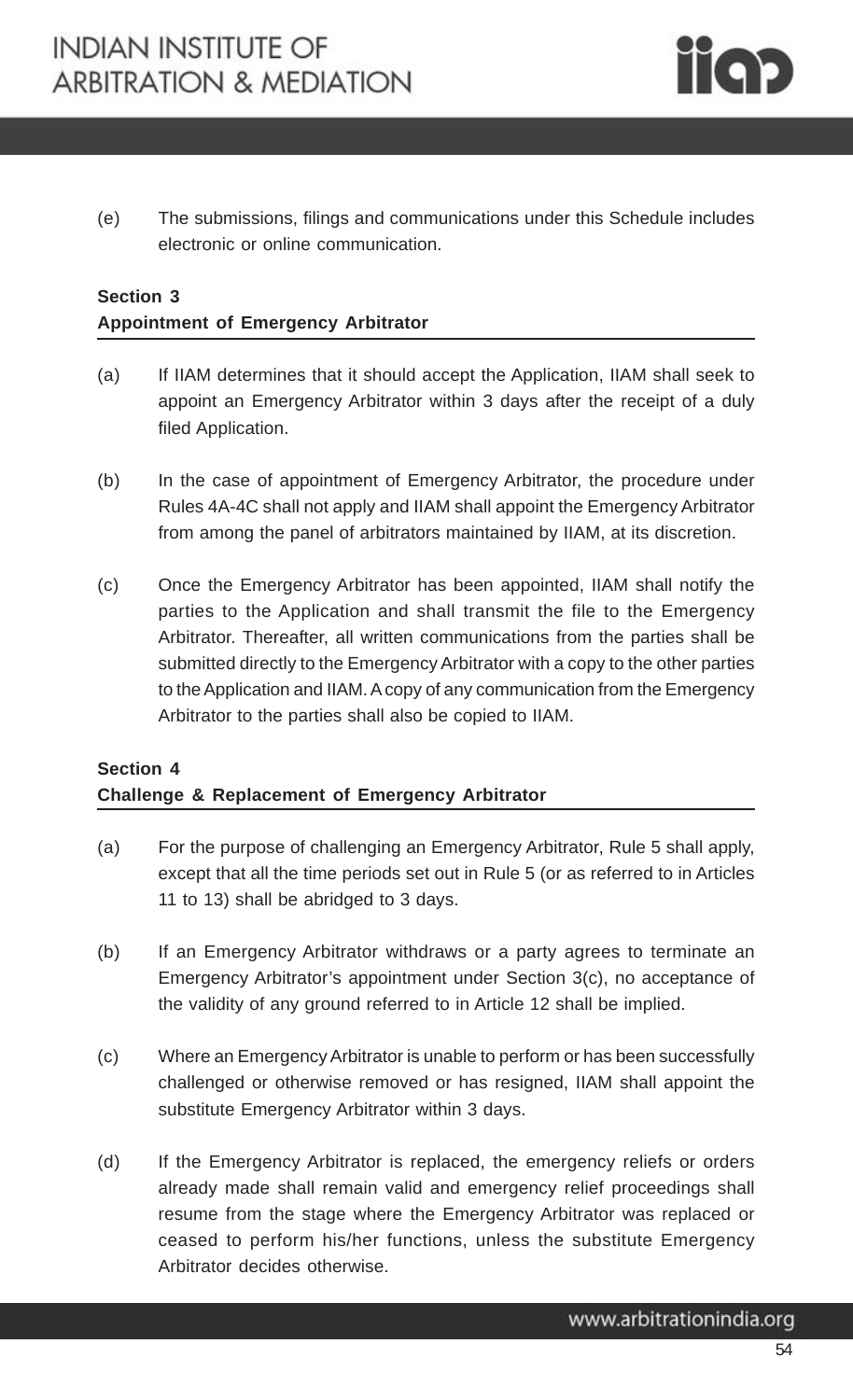

## **Section 5 Seat and Venue of Emergency Arbitration**

- (a) If the parties have agreed on the seat of the arbitration, such seat shall be the seat of the emergency arbitration proceedings. Where the parties have not agreed on the seat of arbitration, and without prejudice to the reconstituted arbitral tribunal's determination of the seat of arbitration pursuant to Rule 5, the seat of the emergency arbitration shall be the place where the agreement has been executed in India.
- (b) The venue of emergency arbitration proceedings may be fixed by IIAM, as it considers appropriate. The emergency arbitration proceedings shall nonetheless be considered for all purposes as an arbitration conducted at the seat.
- (c) In case, IIAM or the Emergency Arbitrator finds that the physical meeting of the parties is not possible due to any constraints or not feasible due to the emergent requirement, IIAM shall arrange for virtual or online meeting of the parties, which shall be considered as the venue of the emergency arbitration session.
- (d) If the parties have initiated online arbitration through Peacegate Application, IIAM or the Emergency Arbitrator and the parties shall conduct the meeting online, either through digital chatrooms or through video chatrooms.

# **Section 6 Procedure for Emergency Arbitration**

- (a) Taking into account the urgency inherent in the emergency relief proceedings and ensuring that each party has a reasonable opportunity to be heard on the Application, the Emergency Arbitrator may conduct proceedings in such manner as the Emergency Arbitrator considers appropriate, including document-only proceedings.
- (b) In document-only proceedings, the application, objection and interim relief can be made by online proceedings or by emails. In such situation, the online platform will be treated as the venue under Section 5(b).
- (c) The Emergency Arbitrator shall have the power to rule on objections that the Emergency Arbitrator has no jurisdiction, including any objections with respect to the existence, validity or scope of the arbitration clause(s) or the separate arbitration agreement(s), and shall resolve any dispute over the applicability of this Schedule.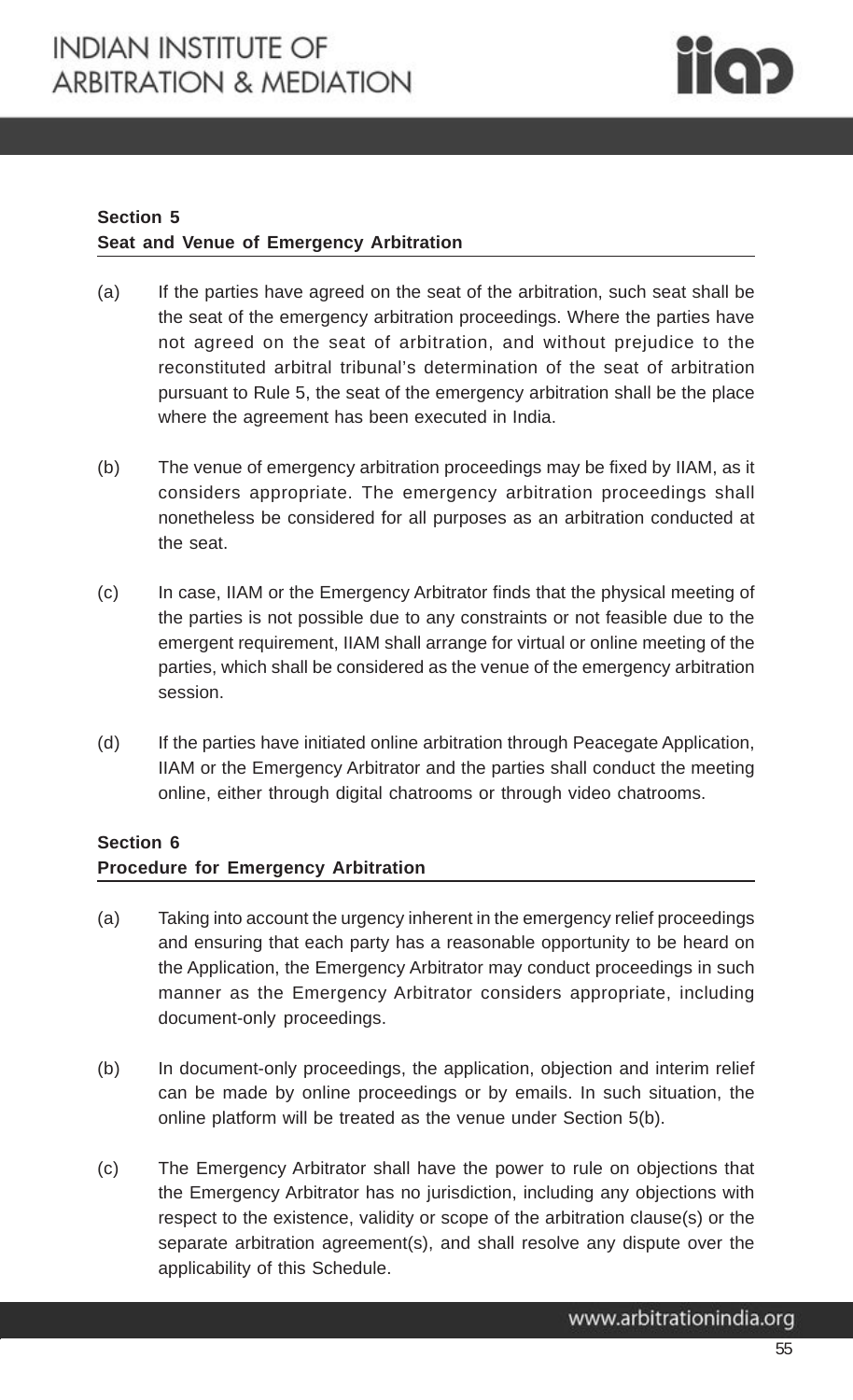

- (d) The Emergency Arbitrator shall also have the power to pass ex-parte adinterim emergency orders, if it finds that such orders are necessary to preserve the subject-matter of arbitration.
- (e) Where it is so requested in the Application, the Emergency Arbitrator shall submit the case to mediation under the AMA Procedure provided for in Schedule-3. The Emergency Arbitrator shall have the power to render a consent award on the terms agreed to by the parties in the event of a settlement of the dispute by mediation between the parties.

## **Section 7 Emergency Decision on Emergency Interim Relief**

- (a) Any decision or order, of the Emergency Arbitrator on the Application (the Emergency Decision) shall be made within 7 days from the date on which IIAM transmits the file to the Emergency Arbitrator. This period of time may be extended by the agreement of the parties or, in appropriate circumstances, by IIAM.
- (b) Any Emergency Decision shall
	- (i) Be made in writing;
	- (ii) State the date when it was made and summary reasons upon which the emergency relief is based (including a determination on whether the Application is admissible under Rule 9 and whether the Emergency Arbitrator has jurisdiction to grant the emergency relief); and
	- (iii) Be signed by the Emergency Arbitrator.
- (c) Any Emergency Decision shall have the same effect as an interim measure granted pursuant to Rule 10 and shall be binding on the parties when rendered. By agreeing to arbitration under these Rules, the parties undertake to comply with the Emergency Decision without delay.
- (d) The Emergency Arbitrator shall be entitled to order the provision of appropriate security by the party seeking Emergency Relief.
- (e) Any Emergency Decision may, upon a reasoned request by a party, be modified, suspended or terminated by the Emergency Arbitrator or the reconstituted arbitral tribunal ("final arbitral tribunal").
- (f) Any Emergency Decision ceases to be binding —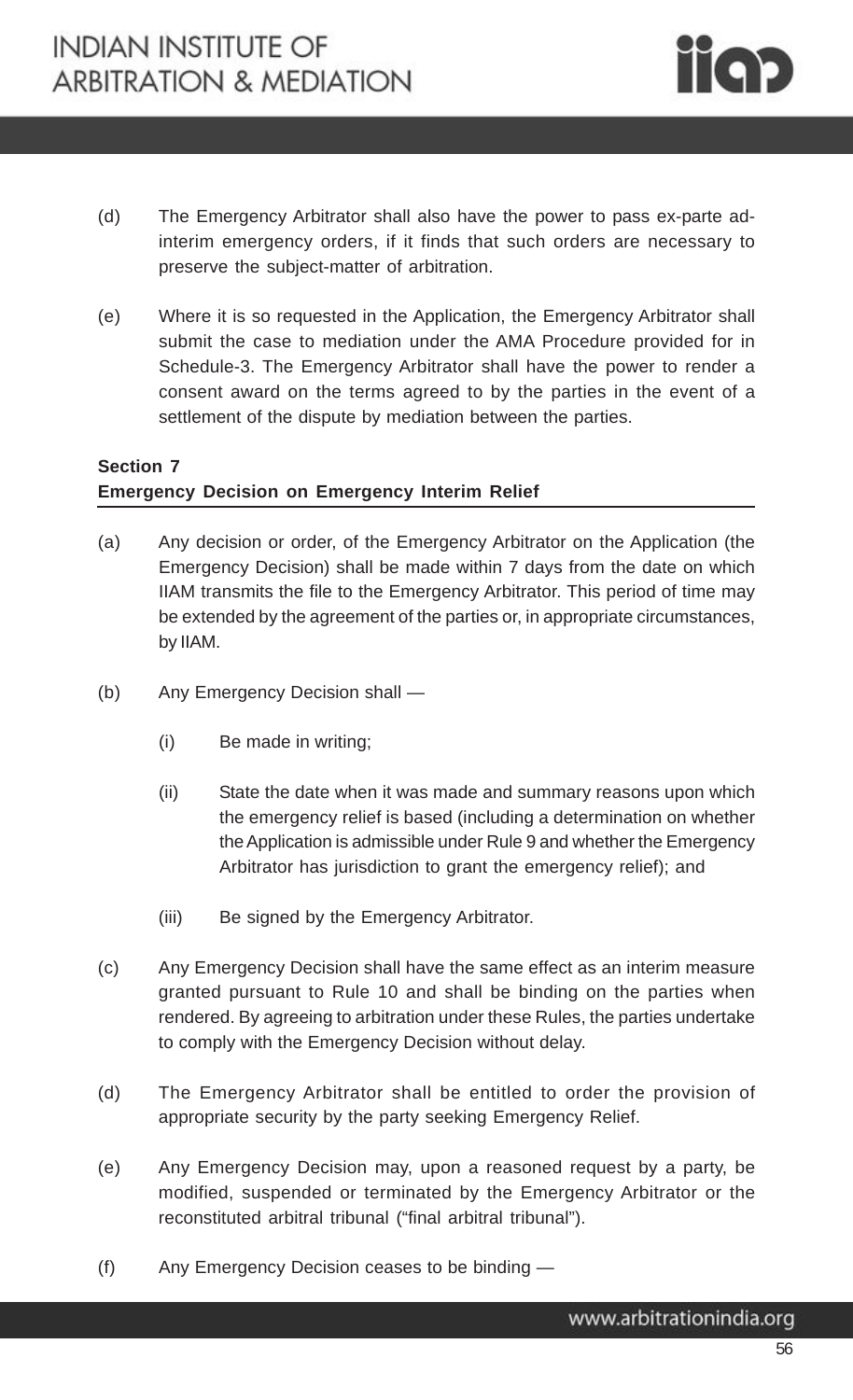

- (i) If the Emergency Arbitrator (i.e. the interim arbitral tribunal) or the final arbitral tribunal so decides; or
- (ii) Upon the final arbitral tribunal rendering a final award unless the arbitral expressly decides otherwise; or
- (iii) Upon the withdrawal of all claims or the termination of the arbitration before the rendering of a final award.

## **Section 8 Costs**

- (a) Any Emergency Decision shall fix the costs of the emergency relief proceedings and decide which of the parties shall bear them or in what proportion they shall be borne by the parties, subject always to the power of the final arbitral tribunal to determine finally the apportionment of such costs in accordance with Rule 20.
- (b) The costs of the emergency relief proceedings include IIAM's administrative expenses, the Emergency Arbitrator's fees and expenses and the reasonable and other legal costs incurred by the parties for the emergency relief proceedings.

# **Section 9**

**Fees**

- (a) The fees of the Emergency Arbitrator and the administrative costs of the Emergency Relief Proceedings shall be fixed by IIAM in accordance with the IIAM Arbitration Fee Schedule.
- (b) IIAM shall fix a provisional advance deposit as per the IIAM Arbitration Fee Schedule.

# **Section 10 Termination of Emergency Arbitrator and Reconstitution of Arbitral Tribunal**

- (a) The mandate of the Emergency Arbitrator shall not terminate till it undergoes reconstitution into the final arbitral tribunal.
- (b) When the final arbitral tribunal is ready to substitute the Emergency Arbitrator, thereon, the Emergency Arbitrator's mandate shall be terminated and have no further power to act.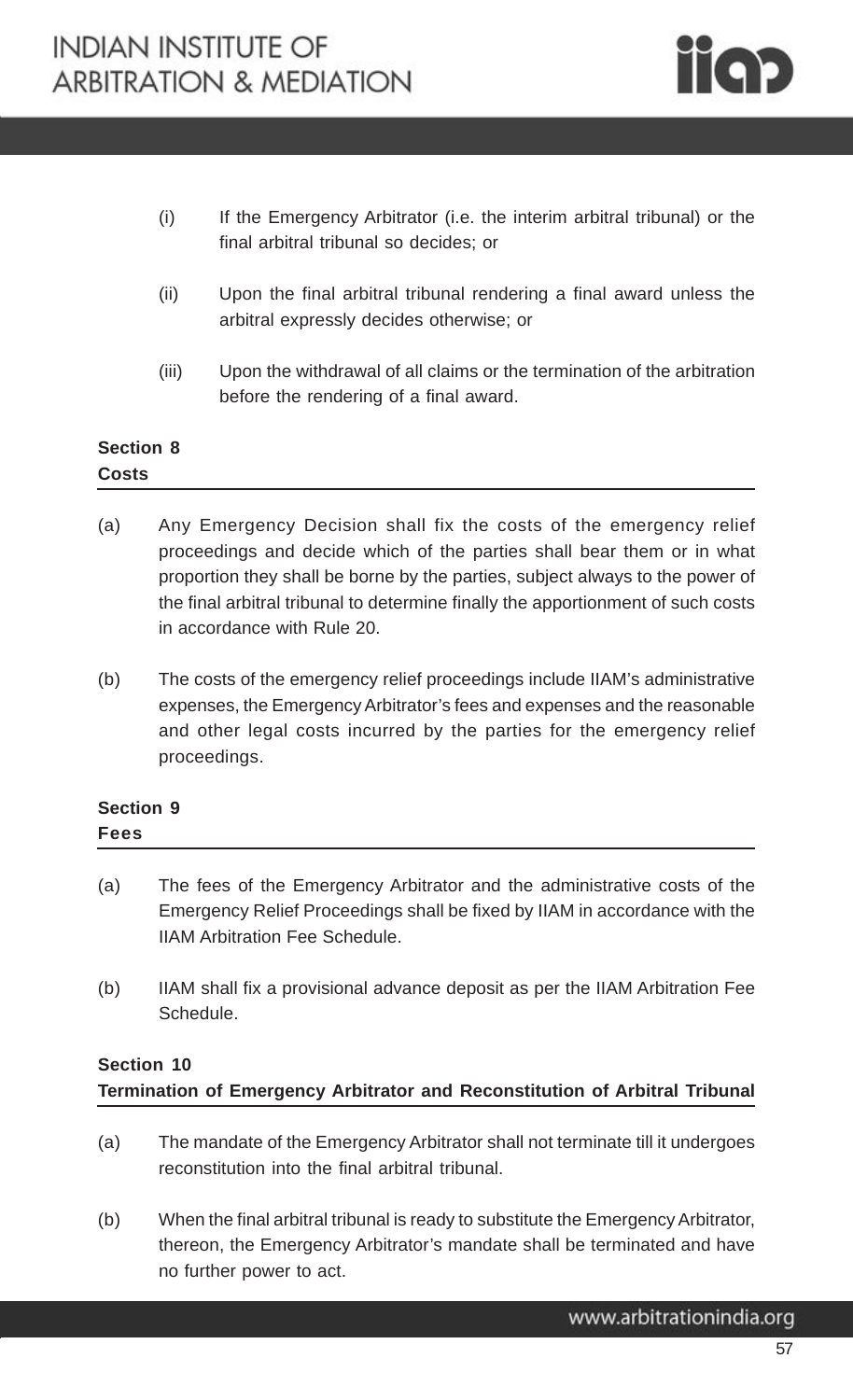

- (c) The process of constituting the final arbitral tribunal shall run parallel to emergency proceedings, initiated under Schedule-2, according to the regular procedure provided under Rules 4 and 4A to 4D except that IIAM may abridge any period of time under the Rules to constitute the final arbitral tribunal as expeditiously as possible in the circumstances.
- (d) The constitution of the final arbitral tribunal and thereby terminating the Emergency Arbitrator shall be deemed to be a replacement or substitution of Arbitrator as under Article 14, by the consent of parties.

## **Section 11 Miscellaneous**

- (a) The Emergency Arbitrator may not act as arbitrator in any arbitration relating to the dispute that gave rise to the Application and in respect of which the Emergency Arbitrator has acted, unless otherwise agreed by the parties to the arbitration.
- (b) The Emergency Arbitration Procedures are not intended to prevent any party from seeking urgent interim or conservatory measures from a competent judicial authority at any time.
- (c) In all matters not expressly provided for in this Schedule, the Emergency Arbitrator shall act in the spirit of the Rules.

# **SCHEDULE-3 IIAM ARB-MED-ARB PROCEDURE (AMA Procedure)**

# **Section 1 Scope**

- (a) Under this AMA Procedure, parties agree that any dispute settled in the course of mediation at Indian Institute of Arbitration and Mediation ("IIAM") shall fall within the scope of their arbitration agreement.
- (b) A party requiring to commence an arbitration under the AMA Procedure or a party invoking an AMA Clause shall file an EA Submission with IIAM requesting the Emergency Arbitrator to submit the case to mediation under the AMA Procedure.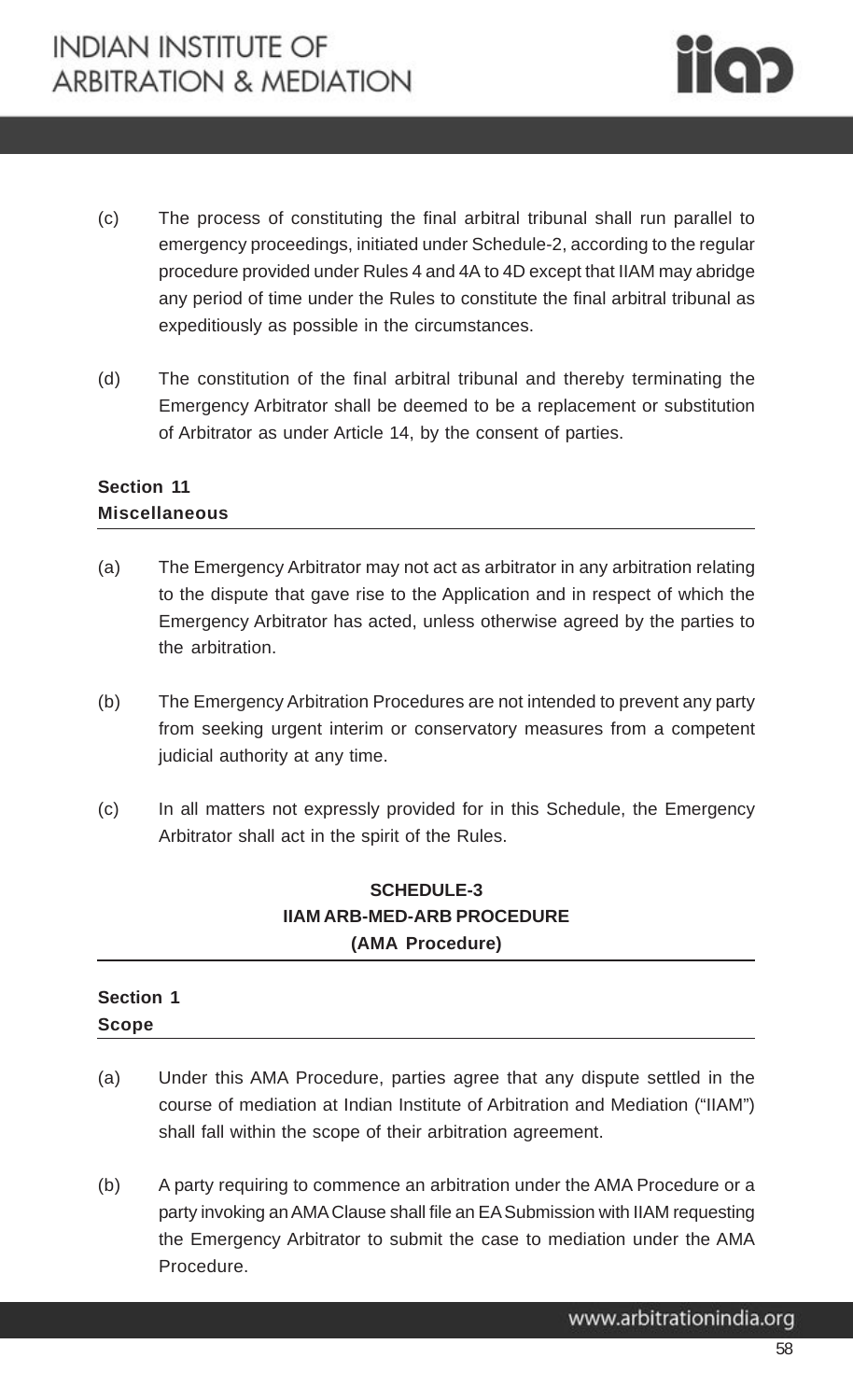

# **Section 2 Initiation of AMA Procedure**

- (a) The Emergency Arbitrator shall be appointed by IIAM in accordance with the provisions of Schedule-2 and/or the parties' arbitration agreement.
- (b) The Emergency Arbitrator shall stay the arbitration and inform IIAM that the case be submitted for mediation. IIAM will initiate mediation pursuant to the IIAM Mediation Rules or as per any other Mediation Rules adopted by the parties. All subsequent steps in the arbitration shall be stayed, subject to Section 3(c), pending the outcome of mediation.

## **Section 3 AMA Procedure**

- (a) The mediation conducted under IIAM shall be completed within 8 weeks from the Mediation Commencement Date, unless, IIAM considers it appropriate to extend the time. For the purposes of calculating any time period in the arbitration proceeding, the time period will stop running at the Mediation Commencement Date and resume upon notification of IIAM to the Tribunal of the termination of the mediation proceeding.
- (b) After the commencement of the AMA Procedure, in the event
	- (i) The dispute has not been settled by mediation either partially or entirely, IIAM will inform the emergency arbitrator or the final arbitral tribunal, as the case may be, that the arbitration proceedings shall resume, unless otherwise agreed by the parties. Upon the date of IIAM's notification to the arbitral tribunal, the arbitration proceeding in respect of the dispute or remaining part of the dispute (as the case may be) shall resume in accordance with the IIAM Arbitration Rules;
	- (ii) The dispute has been settled by mediation between the parties, IIAM will make a formal note that a settlement has been reached. If the parties request the arbitral tribunal to record their settlement in the form of a consent award, the parties or IIAM shall refer the Mediated Settlement Agreement (MSA) to the arbitral tribunal and the arbitral tribunal may render a consent award on the terms agreed to by the parties.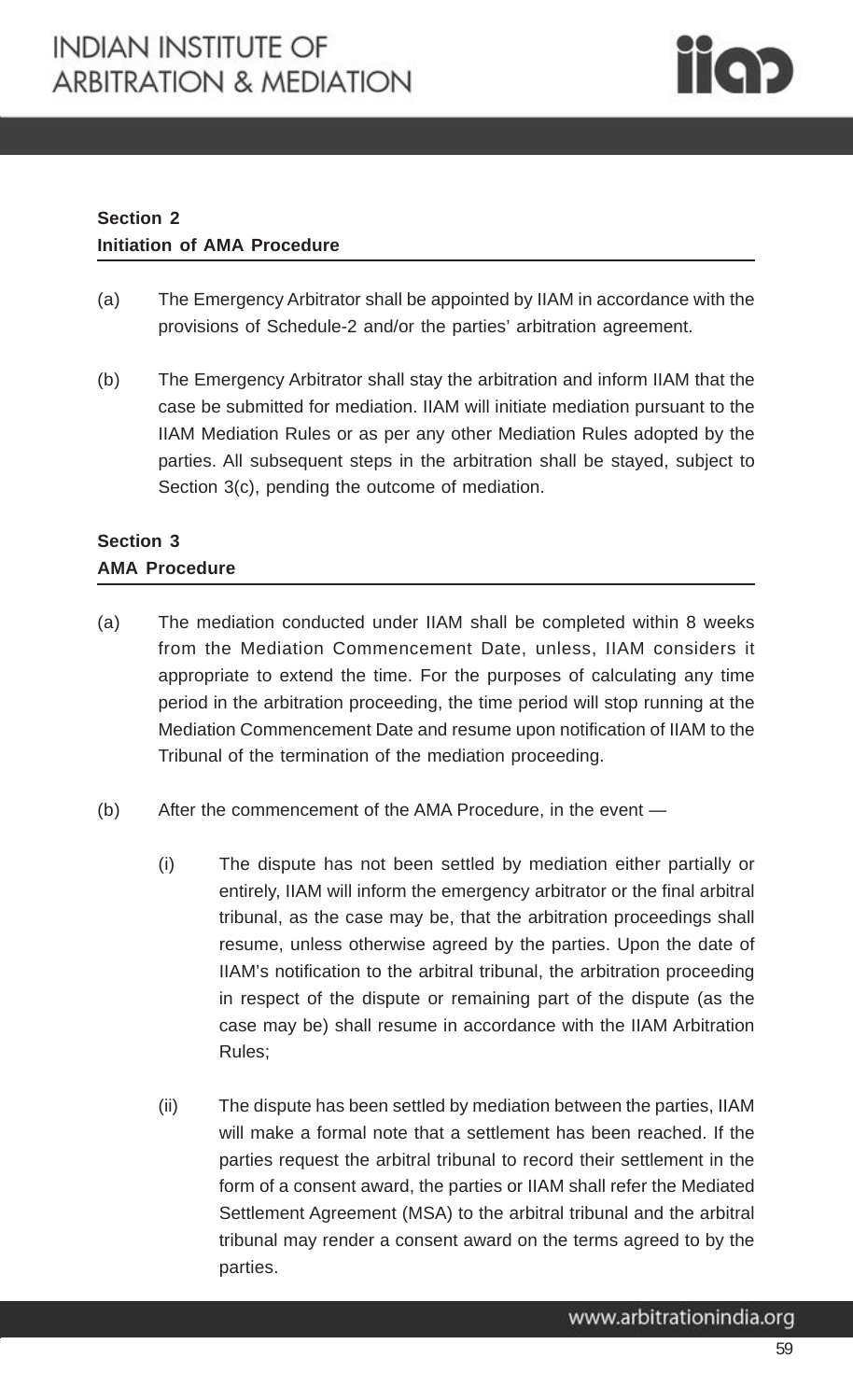

- (c) Notwithstanding the continuation of the mediation proceedings initiated under Section 2(b), the process of constituting the final arbitral tribunal to replace the Emergency Arbitrator can be initiated by IIAM, if the parties so require, as per the regular procedure provided under Rules 4 and 4A to 4D, except that IIAM may abridge any period of time under the Rules to constitute the final arbitral tribunal as expeditiously as possible in the circumstances.
- (d) The fees of the Emergency Arbitrator and the administrative costs of the AMA Procedure shall be fixed by IIAM in accordance with Section 9 of Schedule-2 and mediation, as per the IIAM Mediation Fee Schedule.

## **SCHEDULE-4 ONLINE ARBITRATION**

# **Section 1 Scope**

- (a) Where any agreement, submission or reference provides for arbitration by IIAM or under IIAM Arbitration Rules, a party can opt to initiate and/or conduct the same through digital platform, using Peacegate Application or such other platforms as agreed by the parties, in the following matters —
	- (i) In the case of Emergency Arbitration or Arbitration under the AMA Procedure, interim or preliminary measures, filings and conducting of sessions; or
	- (ii) In the case of Fast-track arbitration, for commencement of arbitration, appointment of arbitrators and filing of applications. For other processes, the parties can agree with the consent of the arbitral tribunal, at any stage of an arbitration proceedings to opt procedures comprising both online and offline elements; or
	- (iii) In the case of regular arbitration, for commencement of arbitration and filing of applications. For other processes, the parties can agree with the consent of the arbitral tribunal, at any stage of an arbitration proceedings to opt procedures comprising both online and offline elements.
- (b) These Rules shall also apply to online arbitration of present or future disputes where the parties seek amicable settlement of such disputes, under the IIAM ODR clause, where the parties have designated the IIAM Mediation/ Arbitration Rules.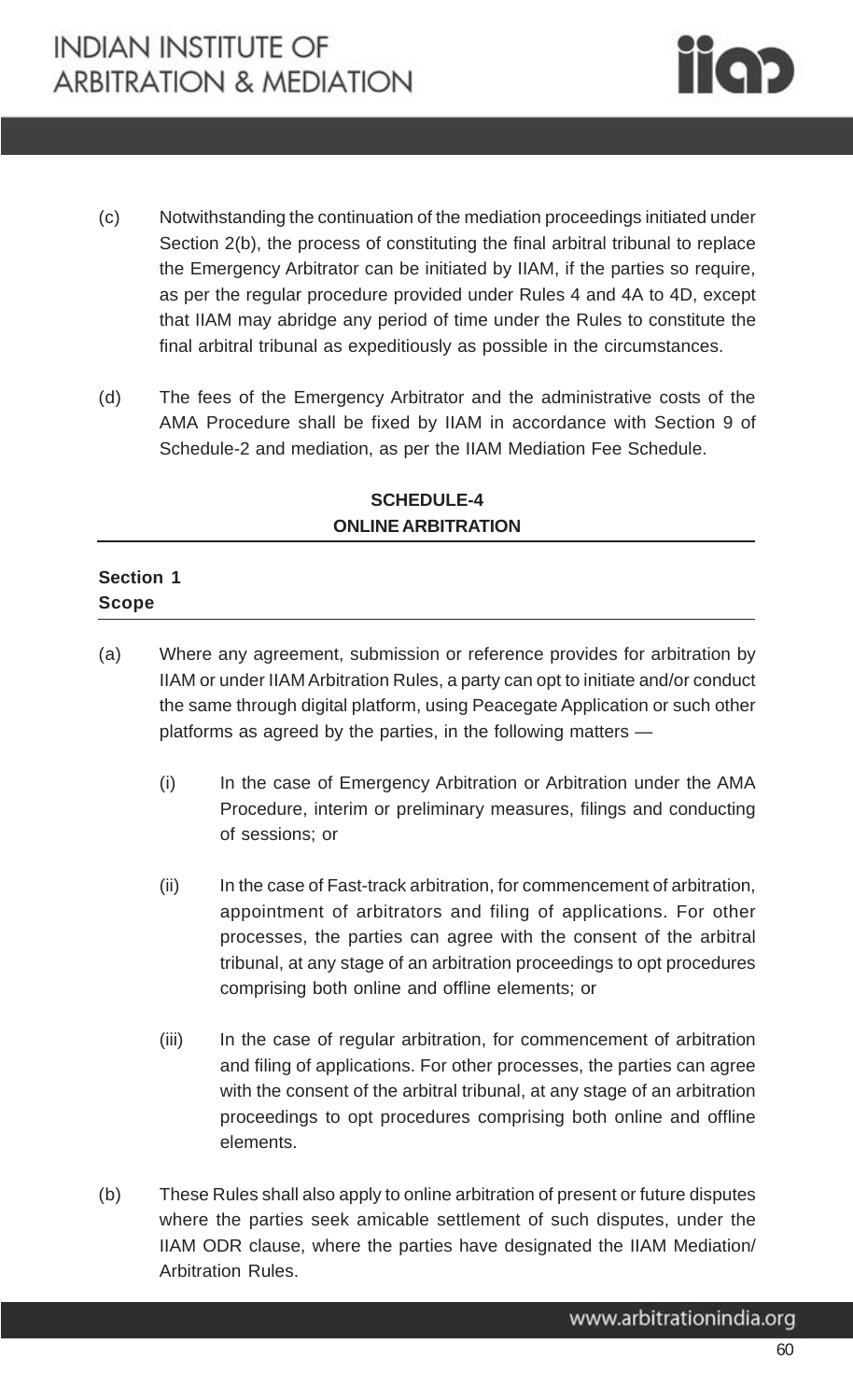

## **Section 2 Commencement and Process**

- (a) The claimant can commence online arbitration by serving the Request for Arbitration/ EA Submission form to the Digital Administrator, providing the details of the claimant so as to confirm his/her identity and also the details of the respondent, which shall include the mobile number and email address.
- (b) In the case of initiating a process under ODR, the claimant can negotiate directly with the respondent through the online platform and if the negotiation fails, can commence the next process of mediation and arbitration online.
- (c) The parties can initiate online process from the beginning of the arbitration process or at any stage of an offline arbitration process and can also opt for processes comprising both online and offline elements.
- (d) The process for appointment of arbitrator and the process of arbitration is subject to the same due process standards that apply to that process in an offline context, as under these Rules.
- (e) When a request is made for online process as under sub-section (c), the arbitral tribunal may, adopt such approaches suitable to the particular circumstances of arbitration, so as conduct the arbitration in an expeditious and cost-effective manner.

# **Section 3 Virtual Hearing**

- (a) In case of regular arbitration, if the parties agree, and/or the arbitral tribunal determines, that convening of a physical arbitration session is not possible or feasible, they can opt for virtual hearing in consultation with IIAM.
- (b) While fixing virtual hearing, the arbitral tribunal shall consider and discuss with the parties the following —
	- (i) Different time zones, if applicable and the start and finish times, breaks and length of each hearing session.
	- (ii) Logistics of the location of participants, total number of participants, number of remote locations, extent to which any participants will be in the same physical venue, extent to which members of the arbitral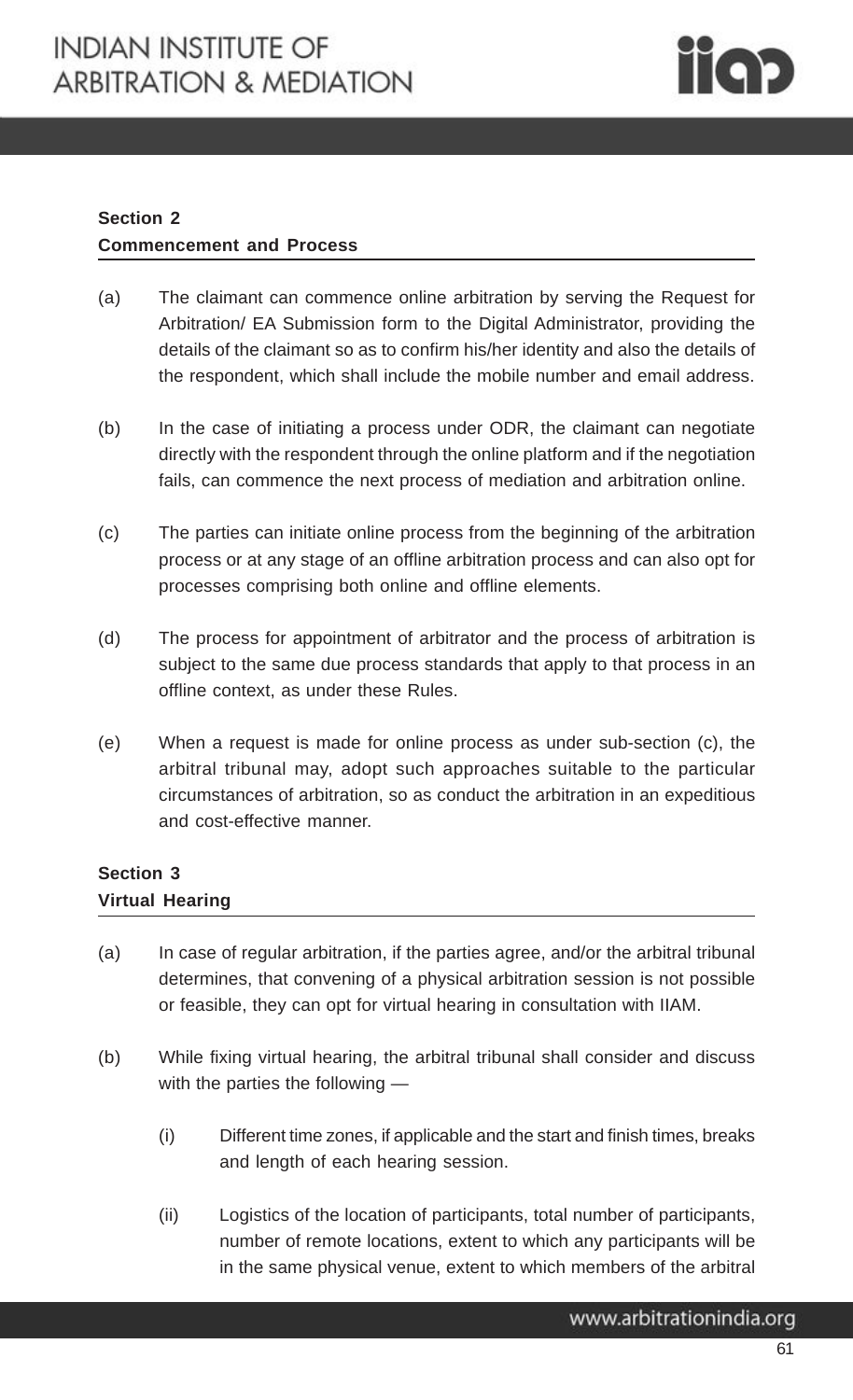

tribunal may be in the same physical venue as one another and/or any other participants, availability and control of break out rooms.

- (iii) Procedures for the taking of evidence from witnesses and experts to ensure that the integrity of any oral testimonial evidence is preserved.
- (iv) Procedures for hearing and exchange of documents, ensuring that agreed bundle of documents are shared online to the Digital Administrator well in advance of the hearing date, so that they are shared to the arbitral tribunal and all the parties.

Agreed Bundle of Documents shall mean the indexed documents filed in the proceedings submitted to the arbitral tribunal for the purposes of the hearing.

- (v) Use of virtual transcription and the use of stenographers and interpreters that are capable and able to deliver the necessary level of service in a virtual environment.
- (vi) Confirming the parties' agreement on proceeding with a virtual hearing or recording the reason for proceeding with a virtual hearing absent such agreement by the parties.
- (c) Once the above procedures are finalised, the arbitral tribunal shall issue a procedural order, recording the details as under sub-section (b) and consult with IIAM about the scheduling of the virtual hearing.

## **Section 4 Examination of Witness**

- (a) In case of giving evidence by witnesses in an online arbitration session
	- (i) Only those persons present in the Remote Venue shall be the Witness giving evidence (with his/her counsel, if applicable) and interpreters, if any. Each Party shall provide the identities of every individual in the room to the other Party/Parties and to the arbitral tribunal prior to the video conference and the tribunal shall take steps to verify the identity of each individual present at the start of the video conference.
	- (ii) The Witness shall give his/her evidence sitting at an empty desk and the Witness's face shall be clearly visible.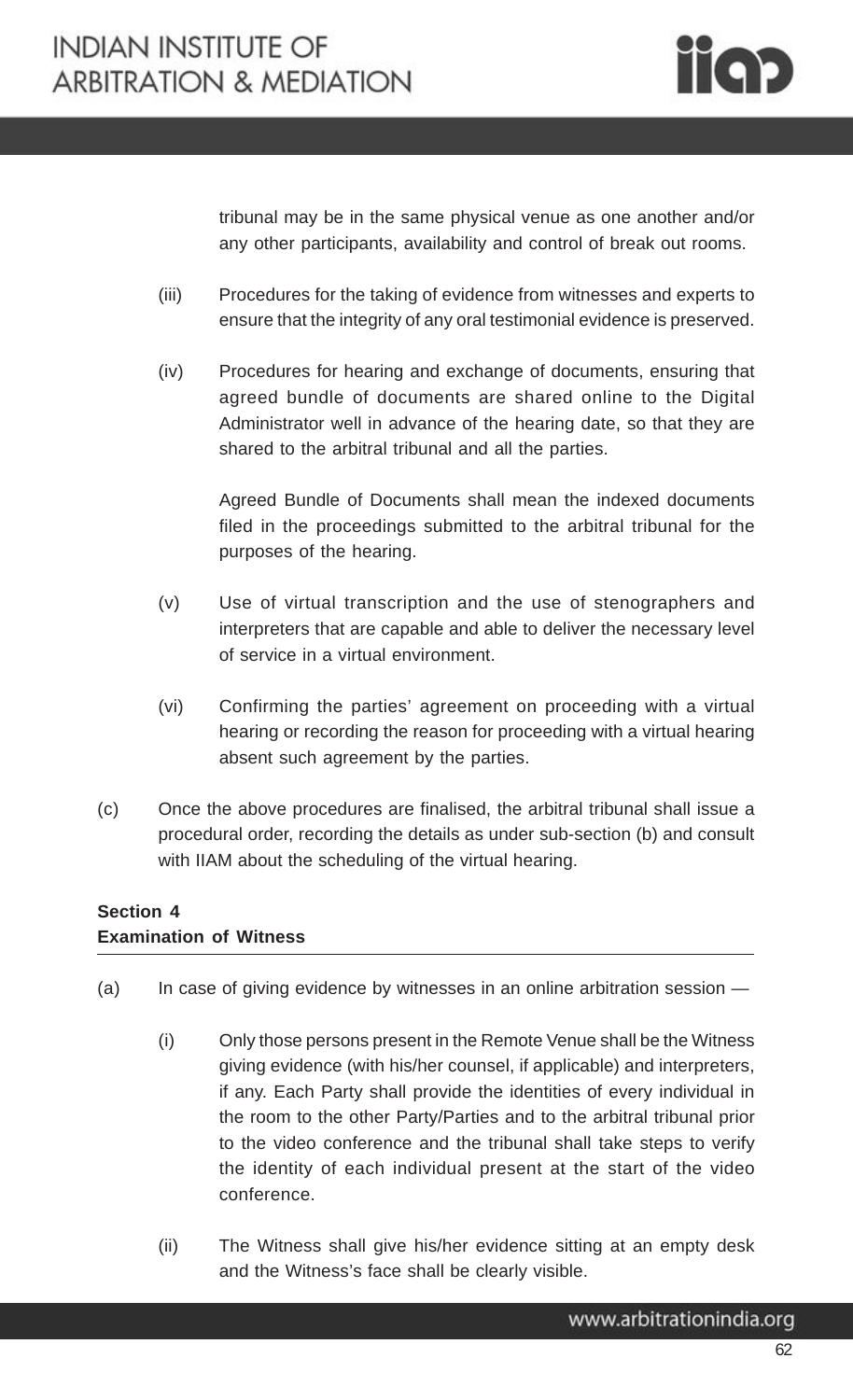

- (b) The arbitral tribunal may terminate the video conference at any time if the tribunal deems the video conference so unsatisfactory that it is unfair to either Party to continue.
- (c) No recordings of the video conference shall be taken without leave of the arbitral tribunal.

Provided, if allowed, any recordings of the video conference shall be circulated to the arbitral tribunal and the Parties within 24 hours of the end of the video conference.

## **Section 5 Online Security and Presumptions**

- (a) The digital platform used for online arbitration should ensure the following features and safety measures —
	- (i) Allow the parties to opt for textual communications chat rooms, audio conferencing or video conferencing.
	- (ii) Allow the parties facilities for online waiting rooms and general discussion rooms.
	- (iii) The entry to the rooms is restricted to registered parties only, with list of participants issued to all participating parties and password protected.
	- (iv) Ensure that communications are private and confidential and recording of any communication whatsoever, is not permitted.
- (b) During online arbitration, if a party is not able to get connectivity or if loses connectivity or faces interruptions during the arbitration session, all the parties and the arbitral tribunal shall be notified of the said fact by the Digital Administrator and the Sole Arbitrator/ Presiding Arbitrator or the Digital Administrator shall notify the disconnected party through SMS or digital notification on registered mobile phones or in their registered email address and seek the clarification from such disconnected party.

Provided that if a party, without intimation, gets disconnected from an ongoing mediation session for fifteen continuous minutes or more, it shall be deemed as a connectivity issue.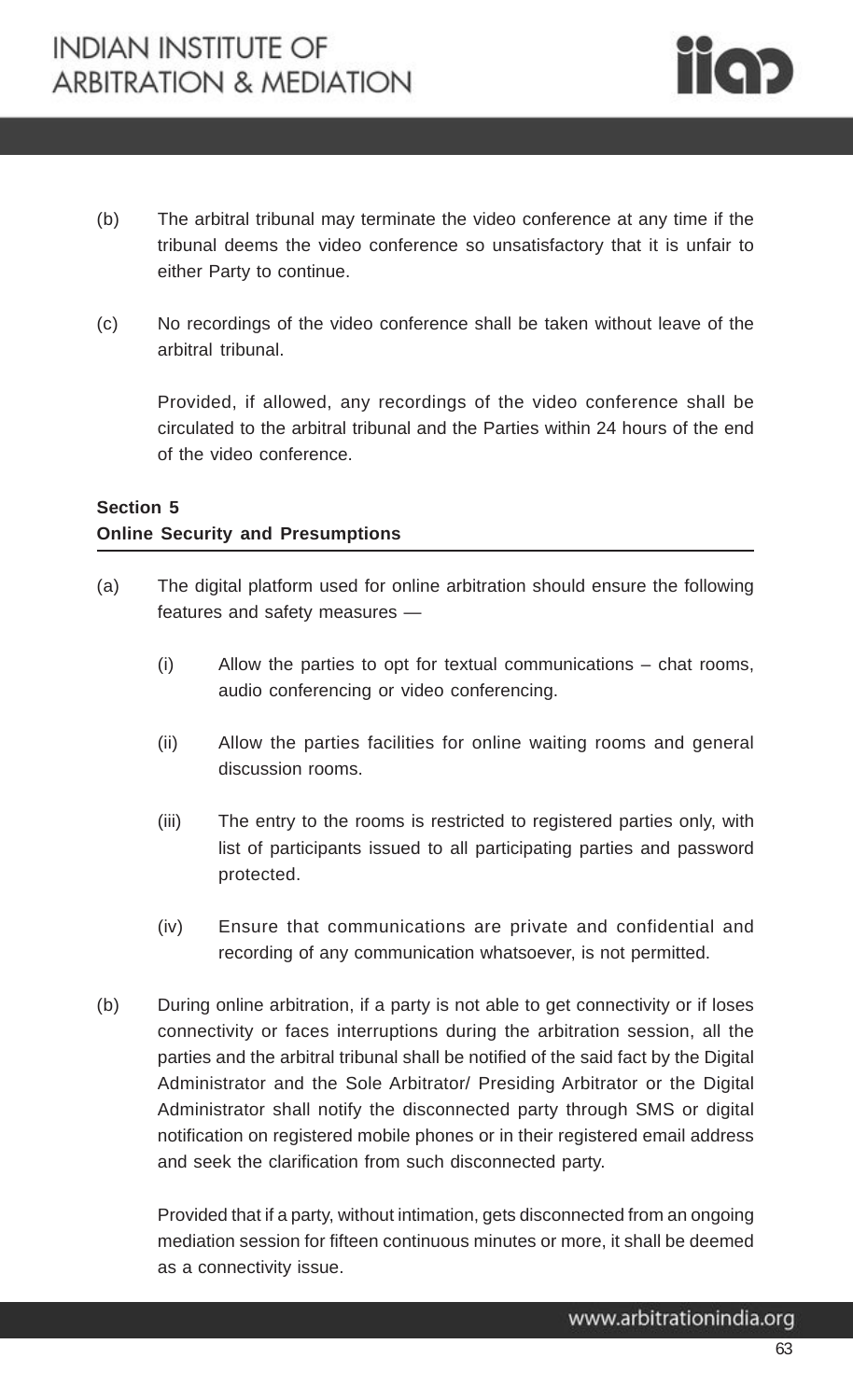

- (c) In case of such disruption of connectivity, the arbitration session shall be kept in abeyance till such party reconnects in the platform.
- (d) If a party has not attended the arbitration session as per the sitting schedule on the online platform, it shall not prima-facie be considered as an absence, but shall be presumed as a disruption or interruption in connectivity. The Sole Arbitrator/ Presiding Arbitrator shall contact the non-appeared party through email, notification, telephone or any other recognized medium of communication and clarify the position. In case the party does not respond to such email, within a period of 3 days, it shall be considered as a failure of the party to attend the proceedings as under Article 30.

## **SCHEDULE-5 INELIGIBILITY TO BE APPOINTED AS ARBITRATOR**

### **Arbitrator's Relationship with the Parties or Counsel**

- 1. The arbitrator is an employee, consultant, advisor or has any other past or present business relationship with the party.
- 2. The arbitrator currently represents or advises one of the parties or an affiliate of one of the parties.
- 3. The arbitrator currently represents the lawyer or law firm acting as counsel for one of the parties.
- 4. The arbitrator is a lawyer in the same law firm which is representing one of the parties.
- 5. The arbitrator is a manager, director or part of the management, or has similar controlling influence, in an affiliate of one of the parties if the affiliate is directly involved in the matters in dispute in the arbitration.
- 6. The arbitrator's law firm had a previous but terminated involvement in the case without the arbitrator being involved himself or herself.
- 7. The arbitrator's law firm currently has a significant commercial relationship with one of the parties or an affiliate of one of the parties.
- 8. The arbitrator regularly advises the appointing party or an affiliate of the appointing party even though neither the arbitrator nor his or her firm derives a significant financial income therefrom.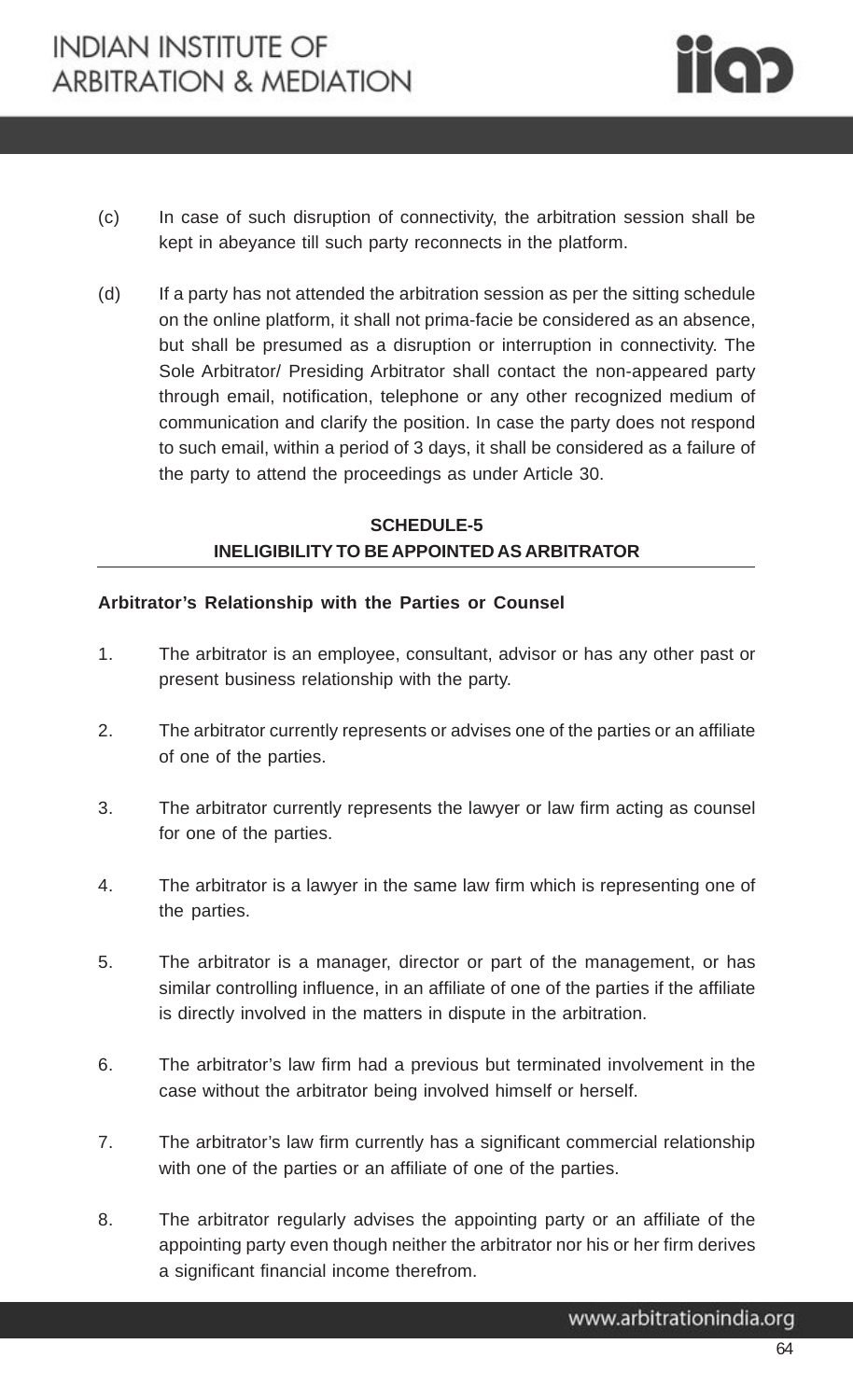

- 9. The arbitrator has a close family relationship with one of the parties and in the case of companies with the persons in the management and controlling the company.
- 10. A close family member of the arbitrator has a significant financial interest in one of the parties or an affiliate of one of the parties.
- 11. The arbitrator is a legal representative of an entity that is a party in the arbitration.
- 12. The arbitrator is a manager, director or part of the management, or has a similar controlling influence in one of the parties.
- 13. The arbitrator has a significant financial interest in one of the parties or in the outcome of the case.
- 14. The arbitrator regularly advises the appointing party or an affiliate of the appointing party, and the arbitrator or his or her firm derives a significant financial income therefrom.

### **Relationship of the Arbitrator to the Dispute**

- 15. The arbitrator has given legal advice or provided an expert opinion on the dispute to a party or an affiliate of one of the parties.
- 16. The arbitrator has previous involvement in the case.

### **Arbitrator's Direct or Indirect Interest in the Dispute**

- 17. The arbitrator holds shares, either directly or indirectly, in one of the parties or an affiliate of one of the parties that is privately held.
- 18. A close family member of the arbitrator has a significant financial interest in the outcome of the dispute.
- 19. The arbitrator or a close family member of the arbitrator has a close relationship with a third party who may be liable to recourse on the part of the unsuccessful party in the dispute.

Explanation 1 – The term "close family member" refers to a spouse, sibling, child, parent or life partner.

Explanation 2 – The term "affiliate" encompasses all companies in one group of companies including the parent company.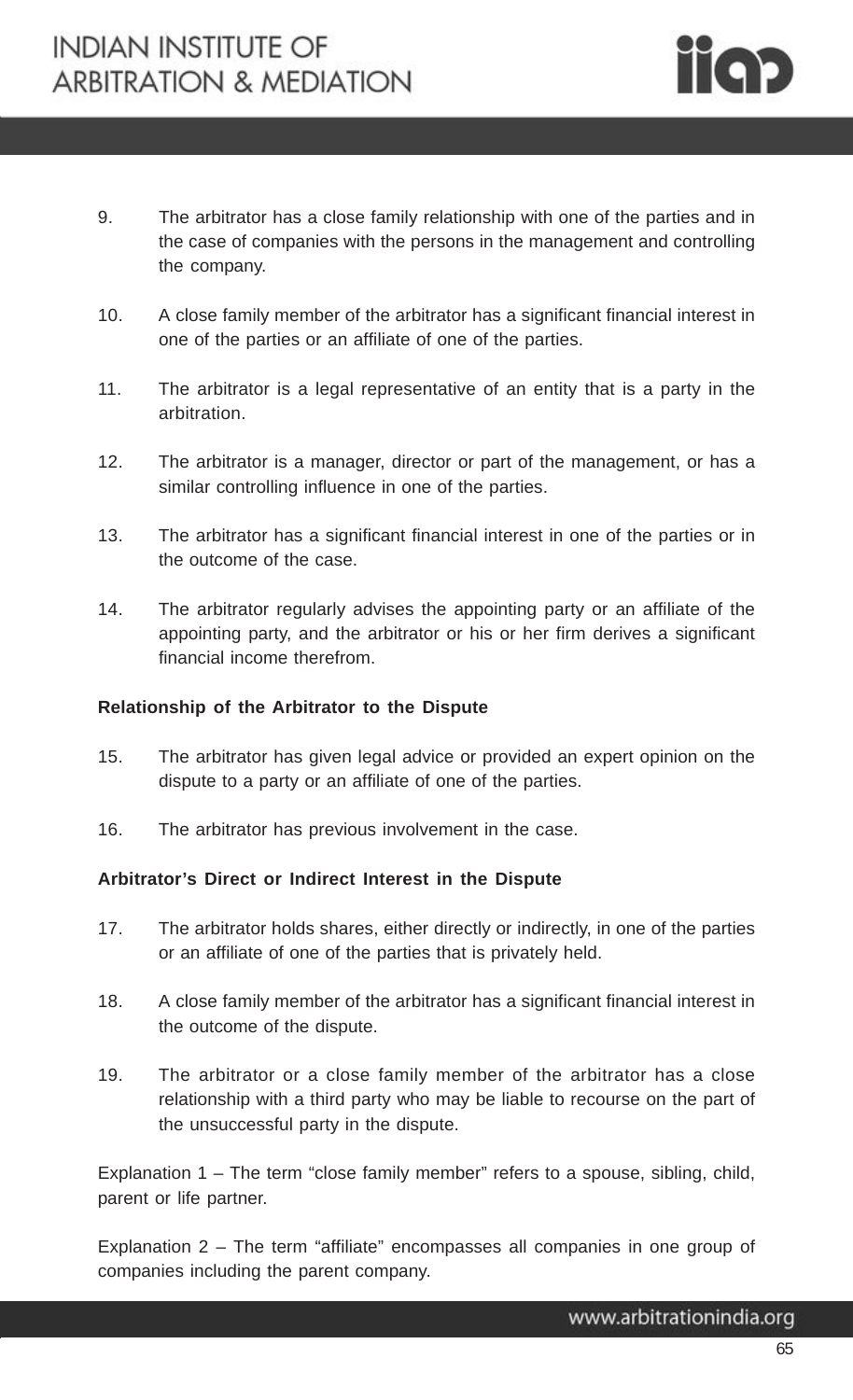

## **SCHEDULE-6 IBA GUIDELINES ON CONFLICTS OF INTEREST IN INTERNATIONAL ARBITRATION**

Can be downloaded from IIAM website: http://www.arbitrationindia.com/pdf/iba\_guidelines.pdf

## **SCHEDULE-7 DISCLOSURE STATEMENT BY ARBITRATOR**

Can be downloaded from IIAM website: http://www.arbitrationindia.com/pdf/form\_a4.doc

# **SCHEDULE-8 MODEL ARBITRATION CLAUSES**

## **Future Disputes**

Parties to a contract who wish to have any future disputes referred to arbitration under the IIAM Arbitration Rules may insert in the contract a clause in the following form:

### **Suggested Arbitration Clause**

"Any dispute, difference or controversy arising out of or in connection with this contract, including any question regarding its existence, operation, termination, validity or breach thereof shall be referred to and finally resolved by arbitration as per the Arbitration & Conciliation Act, 1996\* and shall be conducted by the Indian Institute of Arbitration & Mediation, in accordance with their Arbitration Rules ("IIAM Arbitration Rules") for the time being in force."\*\*

### **Suggested Med-Arb Clause**

"Any dispute, difference or controversy arising out of or in connection with this contract shall first be referred to mediation at the Indian Institute of Arbitration & Mediation (IIAM) and in accordance with its then current Mediation Rules and as per the Arbitration & Conciliation Act, 1996\*. If the mediation is abandoned by the mediator or is otherwise concluded without the dispute or difference being resolved, then such dispute difference or controversy shall be referred to and determined by arbitration as per the Arbitration & Conciliation Act, 1996\* by IIAM in accordance with its Arbitration Rules".\*\*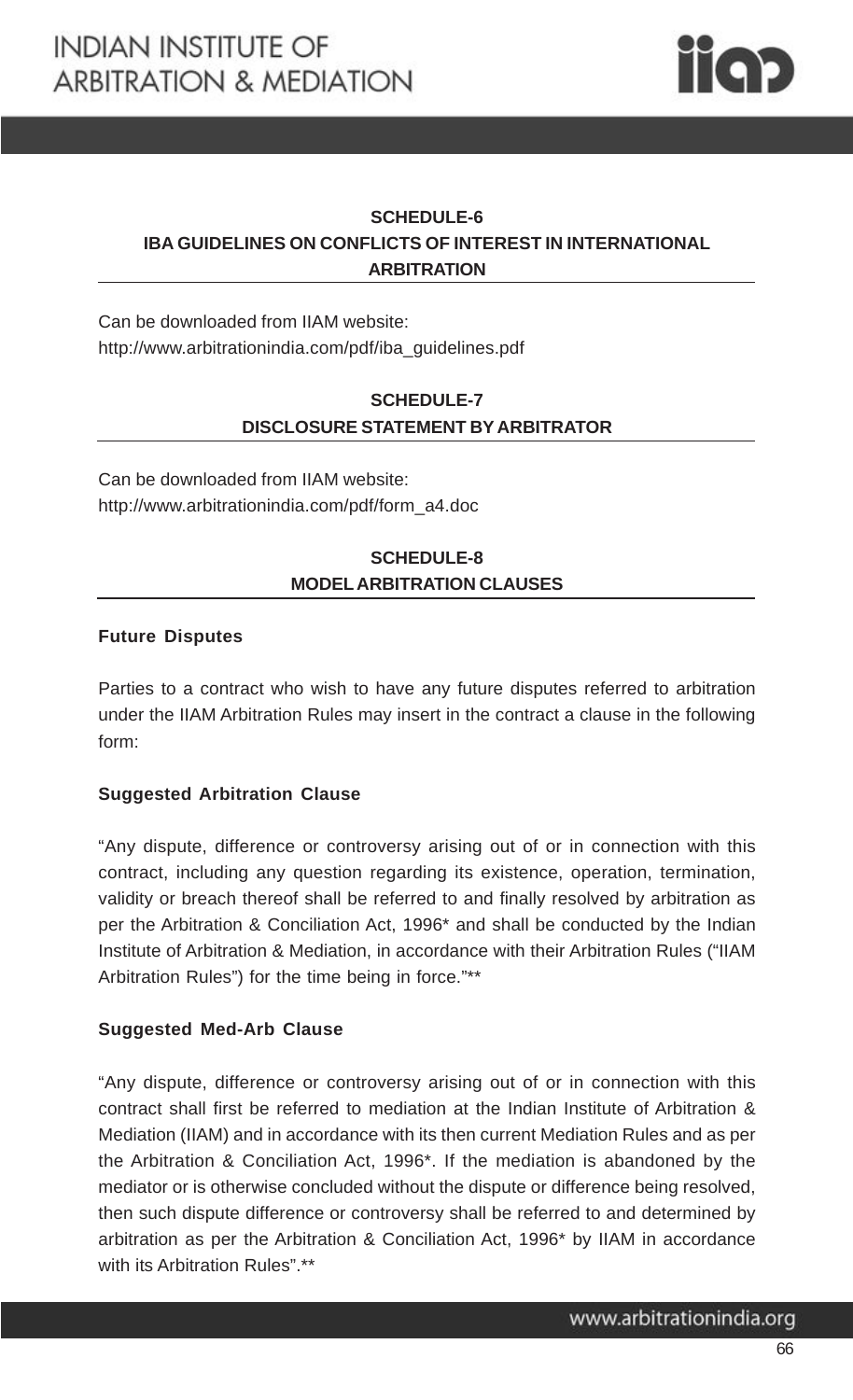

#### **Suggested Arb-Med-Arb Clause**

"Any dispute, difference or controversy arising out of or in connection with this contract, including any question regarding its existence, operation, termination, validity or breach thereof shall be referred to and finally resolved by arbitration as per the Arbitration & Conciliation Act, 1996\* and shall be conducted by the Indian Institute of Arbitration & Mediation, in accordance with their Arbitration Rules ("IIAM Arbitration Rules") for the time being in force.

It is further agreed that following the commencement of arbitration, the parties will attempt in good faith to resolve such dispute, difference or controversy through mediation, as per the IIAM Arb-Med-Arb Procedure for the time being in force. Any settlement reached in the course of mediation shall be referred to the arbitral tribunal appointed by IIAM and may be made a consent award on agreed terms."\*\*

\* In the case of domestic arbitration in India. For international arbitration, the parties may specify the law applicable as per the seat of arbitration.

\*\* The parties may wish to consider adding -

- "The number of arbitrators shall be (one or three)";
- "The seat/venue of arbitration shall be (city and/or country)" (seat would denote the jurisdictional place and venue the physical place);
- "The language of the arbitration shall be (language)";

#### **Existing Disputes:**

Parties who wish to arbitrate an existing dispute, where there is no agreement to arbitrate, can enter into an IIAM Arbitration agreement. (Schedule-9)

For more information please contact IIAM Director: dir@arbitrationindia.com

#### **SCHEDULE-9 MODEL ARBITRATION AGREEMENT**

Can be downloaded from IIAM website: http://www.arbitrationindia.com/pdf/form\_oa1.pdf

#### **SCHEDULE-10 IIAM ARBITRATION FEE SCHEDULE**

Can be downloaded from IIAM website: http://www.arbitrationindia.com/pdf/arbitration\_fee.pdf

#### **SCHEDULE-11 IIAM ARBITRATION FORMS**

Can be downloaded from IIAM website: http://www.arbitrationindia.com/downloads.html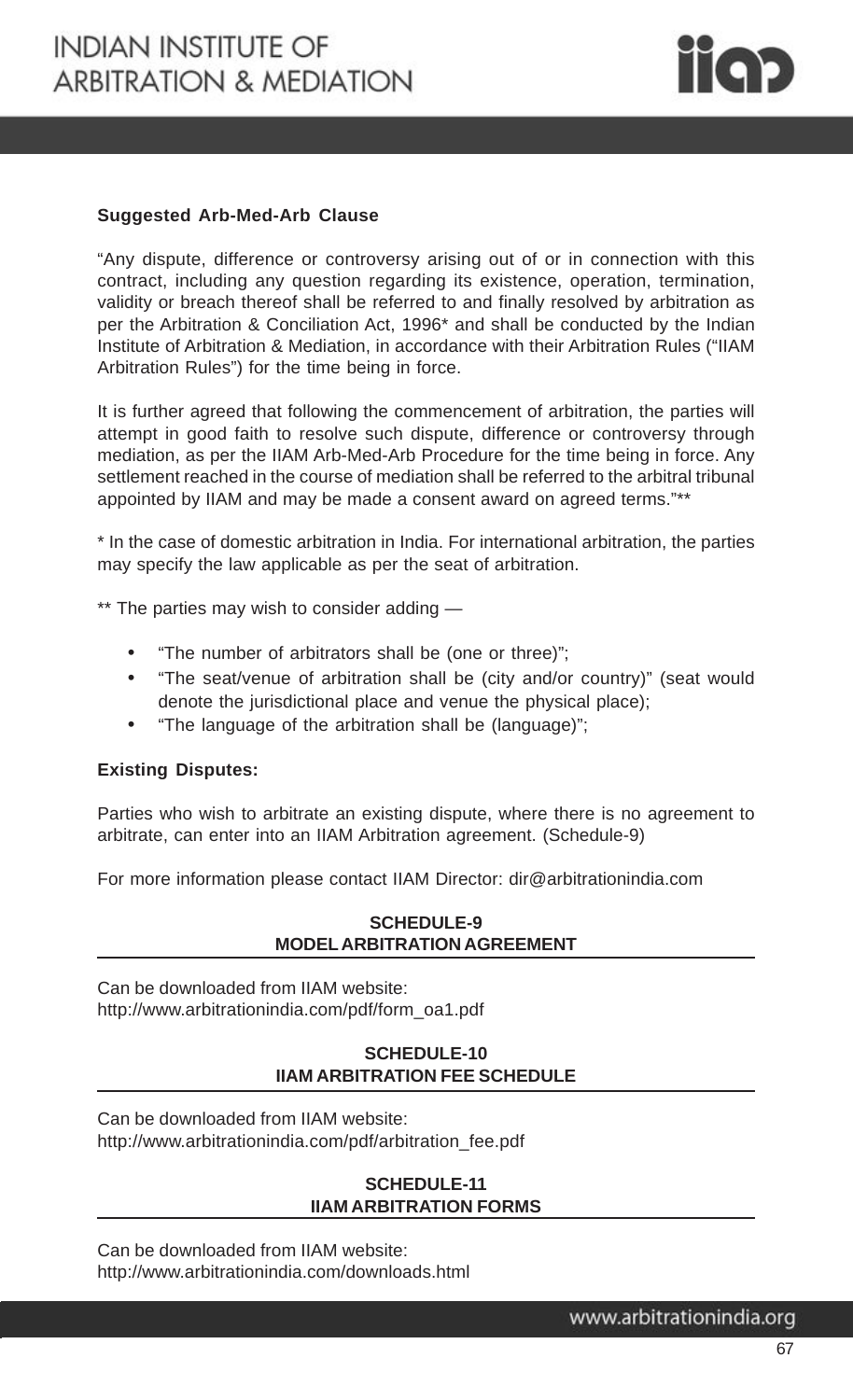

## **PART-IV**

# **GUIDE TO IIAM ARBITRATION RULES**

#### **1. What is the importance of IIAM Arbitration Rules?**

The IIAM Arbitration Rules are a set of procedural rules covering all aspects of the institutional arbitration process, which the parties may agree to in part or in whole in order to help resolve their domestic or international disputes. The IIAM Arbitration Rules adopts the UNCITRAL Arbitration Rules 2010, which enables the IIAM Rules to administer arbitration at accepted global standards.

IIAM provides administrative assistance to the arbitral tribunal and parties by making available facilities, through the appointment of arbitrators, by getting involved in resolving procedural issues, acting as the registry and by providing a reasonable fixed schedule of fees, thereby ensuring smooth progress of the arbitral process in an efficient and time bound manner. IIAM Rules also provide for methods for expedited and innovative procedures like, Emergency Arbitrator, Arb-Med-Arb Procedure, fast-track procedure, Consolidation of proceedings and Concurrent hearings, Scrutiny of award etc., which would ensure fast, economic and efficient disputes resolution process. IIAM's roles and functions are identified in Part-I of the Rules. The IIAM Arbitration Rules incorporates the UNCITRAL Arbitration Rules which are comprehensive, time-tested and internationally accepted.

The details of institutions globally which has adopted UNCITRAL Arbitration Rules 2010 is available at the UNCITRAL Website (http://www.uncitral.org/uncitral/en/ uncitral\_texts/arbitration/2010Arbitration\_rules\_status.html)

For updated information of the Status of UNCITRAL conventions and model laws, see the Secretariat Note dated 17 May 2016 published by the UNCITRAL (At page 26) (http://www.arbitrationindia.com/pdf/uncitral\_status.pdf)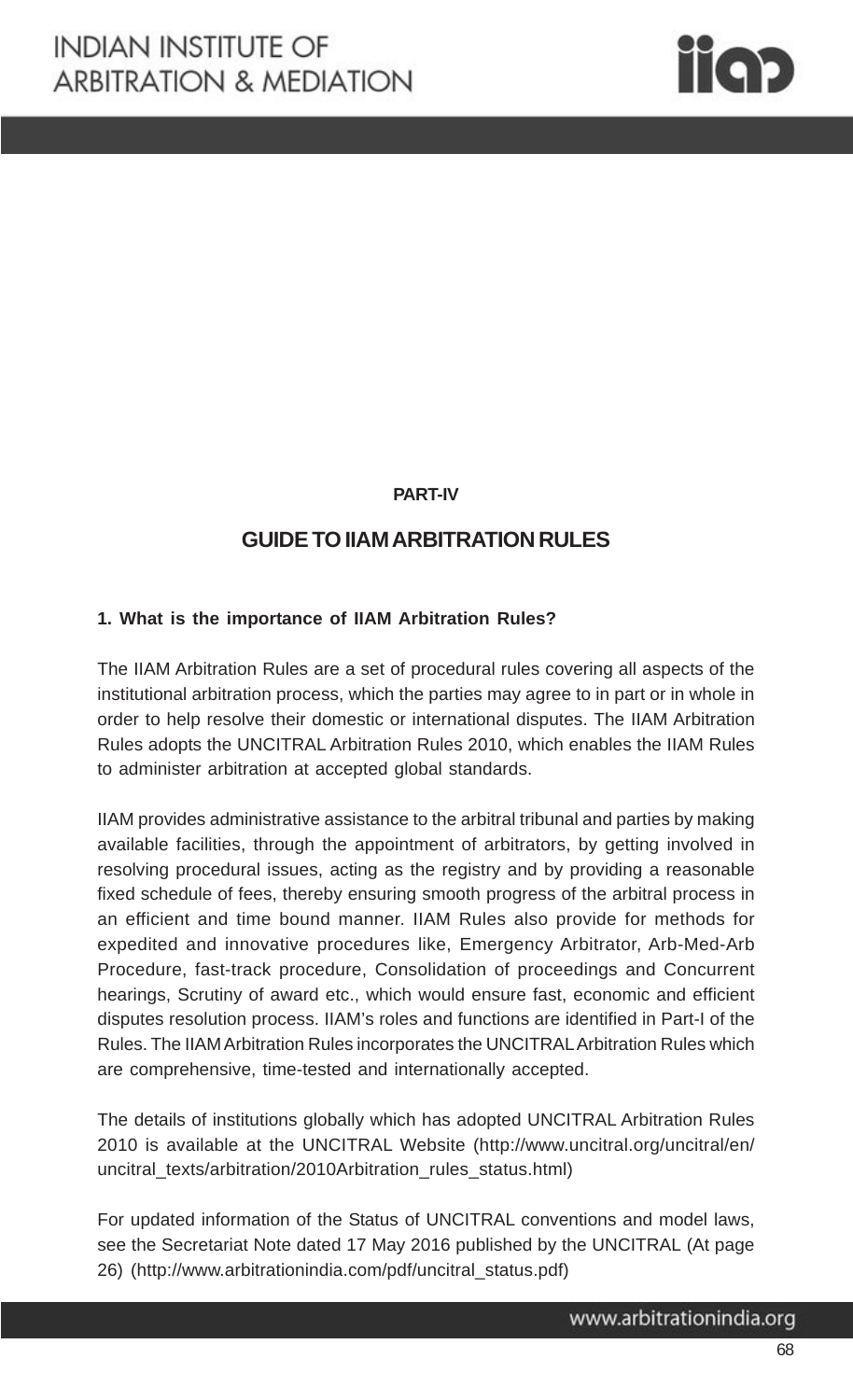

# **2. Where can I find the model arbitration clause under the IIAM Arbitration Rules?**

Parties who wish to have arbitration under the IIAM Arbitration Rules may incorporate the IIAM model clause in their agreement. The model clause can be found under Schedule-8 of the Rules or in the official IIAM website.

# **3. What do I do if I do not have a model arbitration clause in my agreement?**

If both parties are agreeable that the dispute can be resolved according to the IIAM Arbitration Rules, but there is no arbitration clause in their original agreement; then they may enter into an arbitration agreement in the form as specified in Schedule-9 of the Rules.

# **4. Why do the Rules have Part I and Part II? Which part is applicable to the arbitration?**

The IIAM Arbitration Rules has two Parts. Part-I consist of two sections, Section-1 deals with Domestic Arbitration and Section-2 deals with International Arbitration. Part-II specifies the UNCITRAL Rules. Modifications to the UNCITRAL Rules however appear under Part I of the Rules. Thus, for IIAM Institutional Arbitration, Part II of the Rules shall be read subject to Part I of the Rules.

# **5. What type of disputes can be resolved by arbitration under the IIAM Arbitration Rules?**

Any civil, commercial, contractual or business disputes can generally be resolved through arbitration. As per general practice, matters involving moral questions or questions of public law cannot be resolved by arbitration. For instance, the following matters cannot be referred to arbitration:

- Matrimonial matters, like divorce or maintenance;
- Insolvency matters, like declaring a person as an insolvent;
- Criminal offences;
- Dissolution or winding up of a company.

## **6. How do I begin a matter under the IIAM Arbitration Rules?**

It is very simple. A party initiating a domestic dispute shall be required to submit the Request for Arbitration (Form A1), available in Schedule-11, to IIAM together with a copy of the Notice of Arbitration served on the Respondent in the manner required under Rule 2 of Part-I, along with the Registration fees.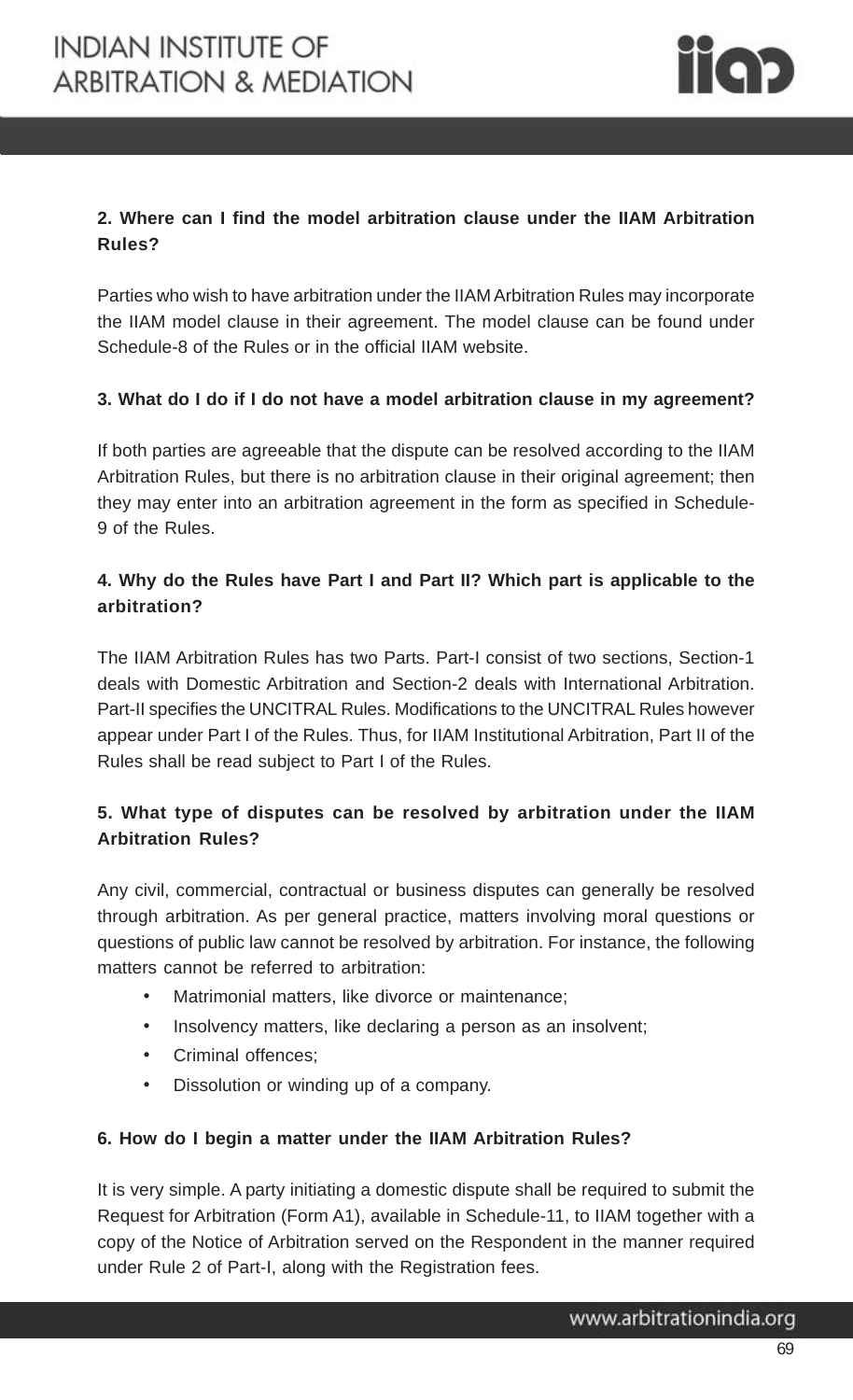

IIAM is the APCAM Centre for India and international arbitration are conducted as per the APCAM Arbitration Rules. This is done as per Rule 1(h). APCAM Arbitration Rules can be seen at https://apcam.asia/arbitration-rules

## **7. How much will it cost to arbitrate under the IIAM Arbitration Rules?**

IIAM Arbitration is very cost-effective, especially considering the time-bound manner in which the dispute is resolved and the effective administrative services offered for ensuring smooth the progression of the proceedings. The costs and expenses of arbitration will be governed by the IIAM Arbitration Fee Schedule. The current fee schedule of IIAM, mentioned in Schedule-10, shall be notified by IIAM from time to time or published in its official web site. Appendix-1, provide the fee schedule for domestic arbitration (for Claims more than Rs. 5 lakhs), Appendix-2 for small cause domestic arbitration (for Claims less than Rs. 5 lakhs), Appendix-3 for international arbitration, and Appendix-4 for miscellaneous charges.

For international Arbitration refer the APCAM Arbitration Fee Schedule, available at https://apcam.asia/arbitration-rules/#schedule7

## **8. How are arbitrators appointed under the IIAM Arbitration Rules?**

The arbitrator appointment under the IIAM Rules, assure that the arbitral tribunal is formed at the earliest, and confirms that the arbitral tribunal is neutral and efficient on international standards. In an unlikely case of any doubts, the parties are able to challenge the arbitrator and effective provisions are made in the Rules to address such challenge.

## **9. Are arbitration proceedings confidential in nature?**

Yes. Arbitration under the IIAM Arbitration Rules is private and confidential. As per Rule 23, the arbitral tribunal, the parties and the IIAM shall keep confidential all matters relating to the arbitral proceedings. Article 28 of the IIAM Arbitration Rules specifies that hearings shall be held in camera unless the parties agree otherwise.

# **10. Are parties restricted to appointing arbitrators from IIAM Panel of Arbitrators when arbitrating under the IIAM Arbitration Rules?**

No. There are no restrictions imposed and parties are free to appoint arbitrators of their choice. The parties and the arbitral tribunal can also agree upon a different arbitrator fee other than under the IIAM Fee Schedule as under Rule 21(c).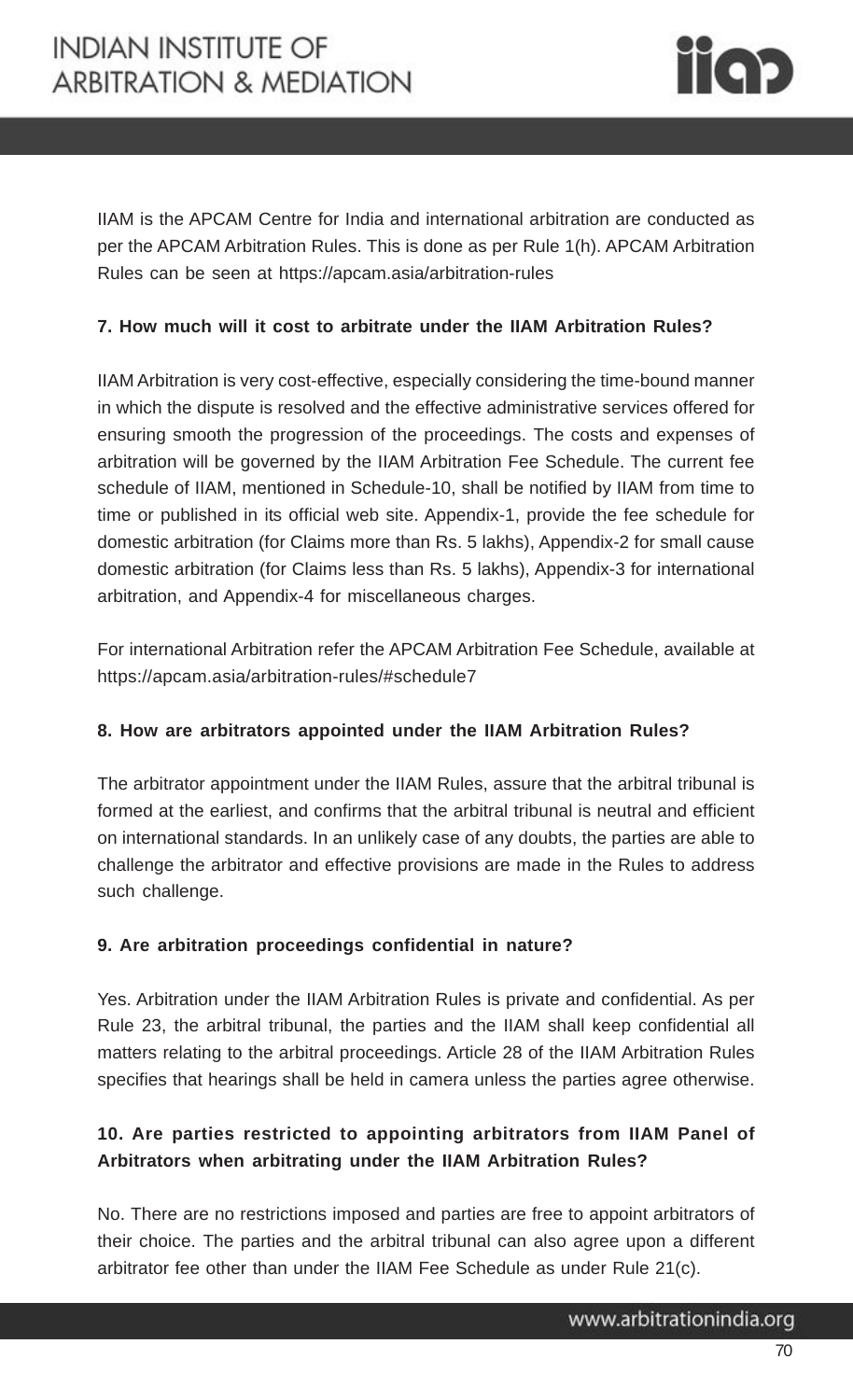

#### **11. How long does the entire proceedings take?**

A regular arbitration under the IIAM Rules would be completed within 9 months from the date of appointment of the arbitral tribunal. The award would be rendered within 45 days. Under the fast-track procedure, the entire arbitration gets over within 6 months.

## **12. How does a party apply for an Emergency Arbitrator?**

The provision for the appointment of emergency arbitrators is found under Schedule-2. Rule 10 and Schedule-2 allows the party in need of emergency interim relief to make such application along with EA Submission (Form A3) and the said application can be made concurrently with or after the filing of the Request for Arbitration, but not after the constitution of the arbitral tribunal.

## **13. What are the powers of the Emergency Arbitrator?**

The emergency arbitrator shall act to determine all applications for emergency interim relief until the constitution of the proper arbitral tribunal. Emergency interim relief order or award granted by an emergency arbitrator shall have a binding effect on the parties (Refer Schedule-2).

#### **14. How can a party invoke AMA Procedure?**

The AMA or the Arb-Med-Arb Procedure under the IIAM Rules, is an effective way by which the party can invoke arbitration and simultaneously try to resolve the dispute through mediation and if successful, make the outcome as an arbitral award or in case of failure of mediation, continue with arbitration. The Party can initiate AMA Procedure by filing the EA Submission (Form A3) along with an application for the said purpose. The AMA procedure helps to save time and also helps to make mediation settlement binding, especially in international disputes, as the mediation settlement would become enforceable under the New York Convention.

## **15. What is the advantage of scrutiny of award?**

This is a unique feature of the IIAM Arbitration Rules, which affords an opportunity for the parties to get a second opinion about the legality of the process so as to make sure that the award does not suffer any irregularity making it vulnerable to a challenge. This is especially useful, when the arbitral tribunal consists of technical arbitrators, who may not be experts in the field of law. This is not an appeal provision and the Scrutiny Board will not have any authority to interfere with the arbitral tribunal's decision-making liberty.